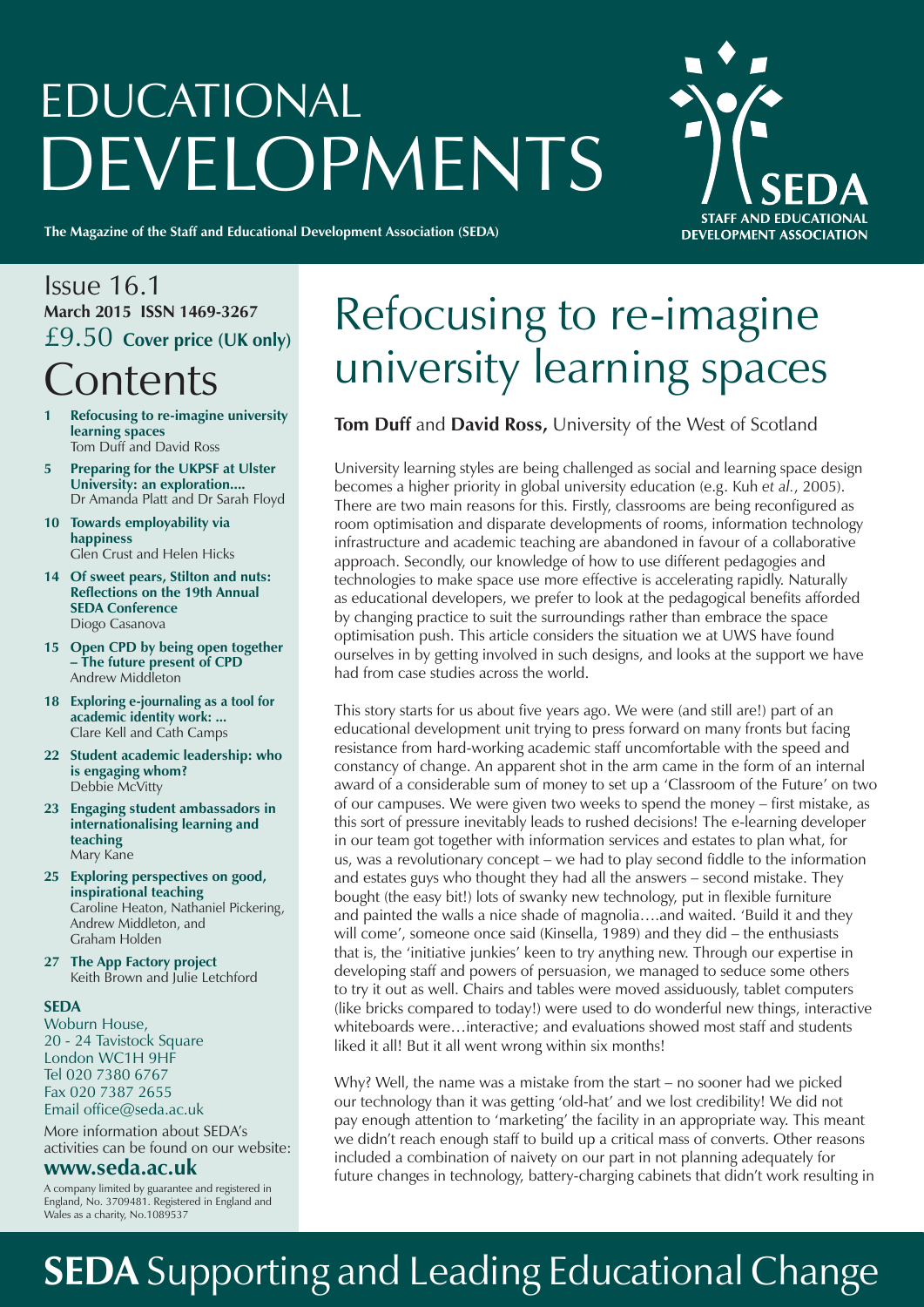EDUCATIONAL DEVELOPMENTS **The Magazine of SEDA**

### Issue 16.1 2015

### Editorial Committee

**Dr Peter Gossman**

Manchester Metropolitan University

**John Lea** Canterbury Christ Church University

**Dr Debbie McVitty** National Union of Students

**Chrissie Nerantzi** Manchester Metropolitan University

**Steve Outram** The Higher Education Academy

**Dr David Ross** University of the West of Scotland

**Dr Karen Strickland**

Robert Gordon University

#### **Professor James Wisdom**

Higher Education Consultant

### 2015 (Vol.16) **Annual Subscription Rates**

Individual subscriptions are £38 sterling per year (4 issues) within the UK. Overseas subscribers should add £5 sterling postage and packing for delivery within the EU or £8 sterling for the rest of the world.

Packs of 10 copies (each copy containing 4 issues) are available for £270 sterling.

All orders should be sent to the SEDA Office, either with payment or official order.

NB SEDA members automatically receive copies of *Educational Developments.*

tablets that burnt out very quickly, video conferencing that didn't work on a multicampus basis – the list goes on. But by far the biggest challenge was a technology infrastructure (Wi-Fi and so on) that was weak, resulting in frequent crashes and failures. Students started to complain and new converts in the staff quite simply stopped using the rooms, partly because of student complaints but mostly because they lost all confidence in themselves and the equipment in teaching situations. Our 'classroom of the future' quickly became a white elephant and we had to think again.

We actually shelved the concept but put some of the technologies that did work reliably (e.g. audience response systems, interactive whiteboards) out into general use. We thought again. No point in starting a similar concept until the infrastructure issues were reduced. We needed to get the learning, teaching and assessment strategy to drive interactive and flexible learning harder. We needed to ensure staff would gain confidence quickly in their own abilities and the reliability of technology. So we set about getting as many academic staff as possible comfortable and confident in using 'safe' technologies without pushing them towards new applications. We did this by recruiting a new breed of 'learning technologist' who was technically very able but more importantly good at understanding and explaining pedagogy and, therefore, capable of talking the same language as the academics. This group has been very successful, achieving high rates of success and glowing tributes from the staff they have helped.

We developed and revised our learning, teaching and assessment strategy (LTAS), forging closer links on the need for technology in the classroom with our problems in student retention (considerable), and nurtured desires for a learning environment that championed an interactive, engaging approach and a more expansive view of flexibility in learning. For the first time the strategy outlined some fundamental principles which some of us had always championed but had never made explicit before!

#### **Fundamental principles:**

- How learners learn is at least as important as what learners learn
- Quality and quantity of feedback both to and from learners is a key driver in improving performance in, and of, learning activities
- Transformations in learning are achieved by managing partnerships with students and by growing their independence and resilience as learners
- Enabling engagement with learning should focus on flexibility in mode, timing and place of delivery
- Learners should be made critically aware of the sources and uses of knowledge
- Internationalising our curriculum and maximising opportunities for our learners to learn abroad are encouraged and enabled
- The research and knowledge exchange activity of all staff is valued and evident in the delivery of our learning.

From a viewpoint of using technology in teaching and developing a more engaging, interactive approach to learning, the 'tenets' above on 'how', 'transformations' and 'enabling' were the ones we wanted to particularly promote. In the new 'Values' section we put in that 'Our learning environments should offer support and flexibility that is pedagogically feasible and economically viable', and we also included specific stretching targets on using technology in modules. At the end of this exercise we felt we had a much stronger position to pursue a pedagogical support that championed our desired interactive and engaging approach.

We got a considerable boost to our intentions from a new teaching and learningfocused Vice-Chancellor and his vision for the future. This helped to cement concepts of learner-centred approaches in the minds of considerably more staff than in the past. We had an open forum debate with staff and students around 'why space matters in university education and how it fosters "how to learn?" in students'.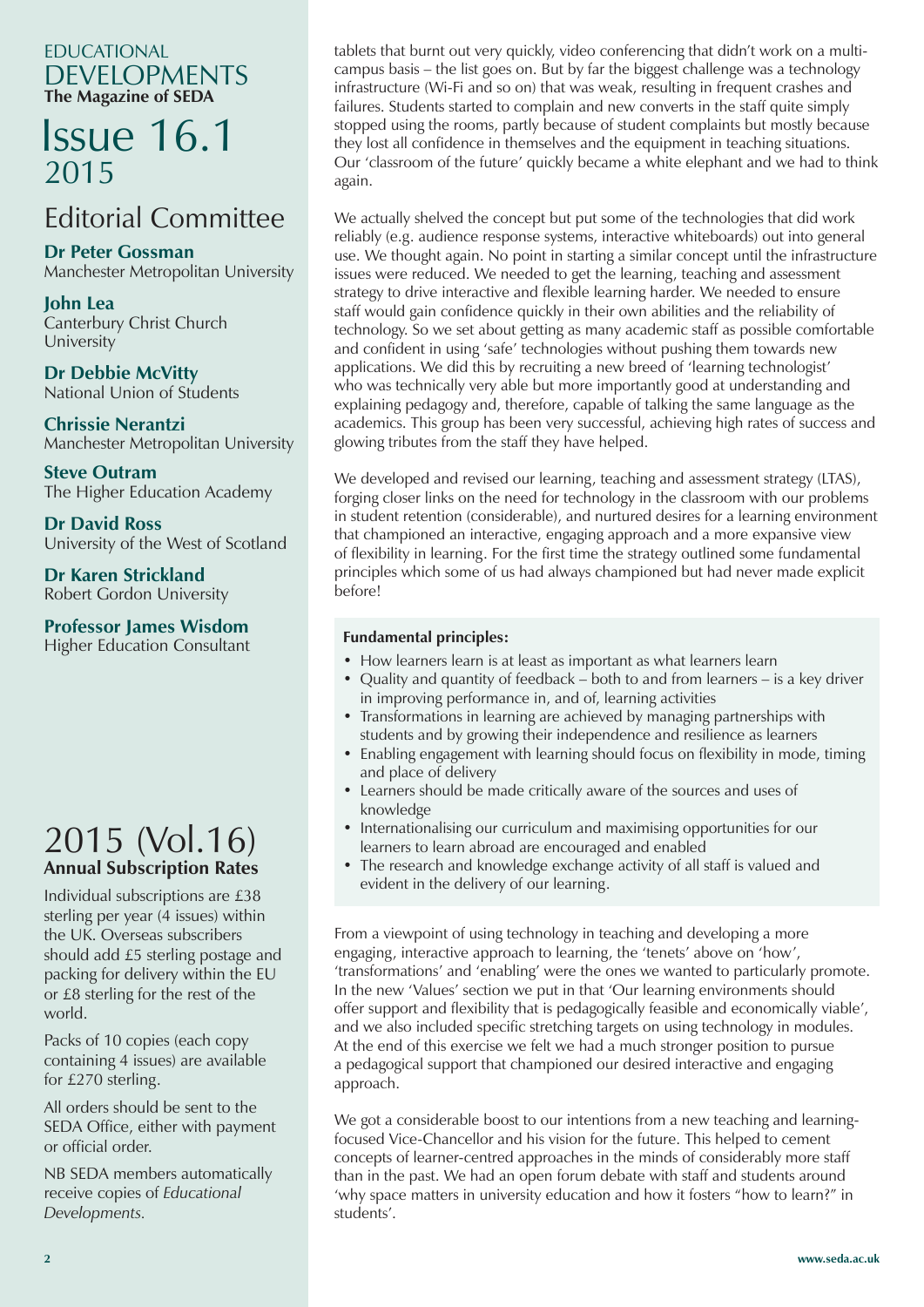This was also fuelled by the changes to corporate strategy and the revised learning, teaching and assessment strategy discussed above. The new strategy is much more visionary than before – it has a central concept of 'Dreaming, Believing, Achieving' and helpful statements (when you are trying to make step-changes in staff practice!) such as '…we will provide student-centred, personalised and distinctive learning and teaching experiences…' (UWS, 2014). In other words, through the development of LTAS and the new corporate strategy, the platform for effective and sustainable change had become much stronger.

In parallel with the strategy development, the authors undertook an extensive programme of background research, seeking out current practice in the area. We concluded that global university education is undergoing fundamental transformation. The drivers of change lie in increased globalisation, potentially reduced government funding and new markets in international recruitment. The development of new business models to deliver learning through MOOCs is yet to be validated but will undoubtedly lead to more collaboration with private education providers. Universities for their part need to deliver content via the 'cloud' that matches expectations from a world market in education. Goddard (2012) estimates that the number of students around the globe enrolled in higher education will reach 262 million by 2025, up from 178 million in 2010. Altbach (2013) suggests that just two countries, China and India, will account for 30% of this growth to 2025, with developing countries like Sri Lanka and Sub-Saharan Africa accounting for 20-25% of the 262 million. These statistics require a response to change how we teach our students – or we are just storing up trouble for the future.

After extensive exploration of the literature, several visits to leading UK centres, together with seminar and conference attendances, and a learning spaces conference at UWS, a definitive webinar was encountered entitled 'Beyond the Classroom: Changing Culture Through Environment'. It considered pedagogy and technology as central factors to improve learning but argued strongly for collaborative social and learning spaces as of equal importance influencing student engagement in 21st-century classrooms. The webinar also talked about the concept of spaces themselves as agents for change (Oblinger, 2006).

From this research we also concluded that students are changing and we need to explore the characteristics of millennial students, particularly that pedagogy is about team and collaborative learning, that much learning is outside class and that students are no longer consumers of knowledge but co-creators. Bring Your Own Device Learning (BYODL) is now mainstream (Milne, 2006). Previous classical methods of educational development have tried to change people. We learnt that the alternative approach of changing the environment first will eventually result in self-change in people themselves (Oblinger, 2006). So, we adopted a model (Figure 1) in which innovative pedagogies, learning spaces and technology had to develop together.



*Figure 1 Educational development change model*

Our search for a solution through visiting other institutions (e.g. Wolverhampton, Edinburgh, Derby and in the USA, Stanford and the University of California, Berkeley) took us to the concept of 'Active Learning Studios'. ALS are learning spaces designed to foster interactive, flexible, studentcentred learning experiences, utilising BYODL applications. They feature a fully immersive interactive learning space for 36+ students, a multiple flat-panel display projection system, synergetic 'plectrum' tables that accommodate six students each, and a central teaching station that allows selection and display of table-specific information using push and pull technology (see Figure 2).

Using such a space creates collaborative learning environments that encourage staff-student interaction and cooperation, and simple to use technology that allows students to easily present work for review by peers and instructors. These learning spaces are designed to facilitate small-group break-outs and the development of resilient, active and independent students.



*Figure 2 Active learning studio*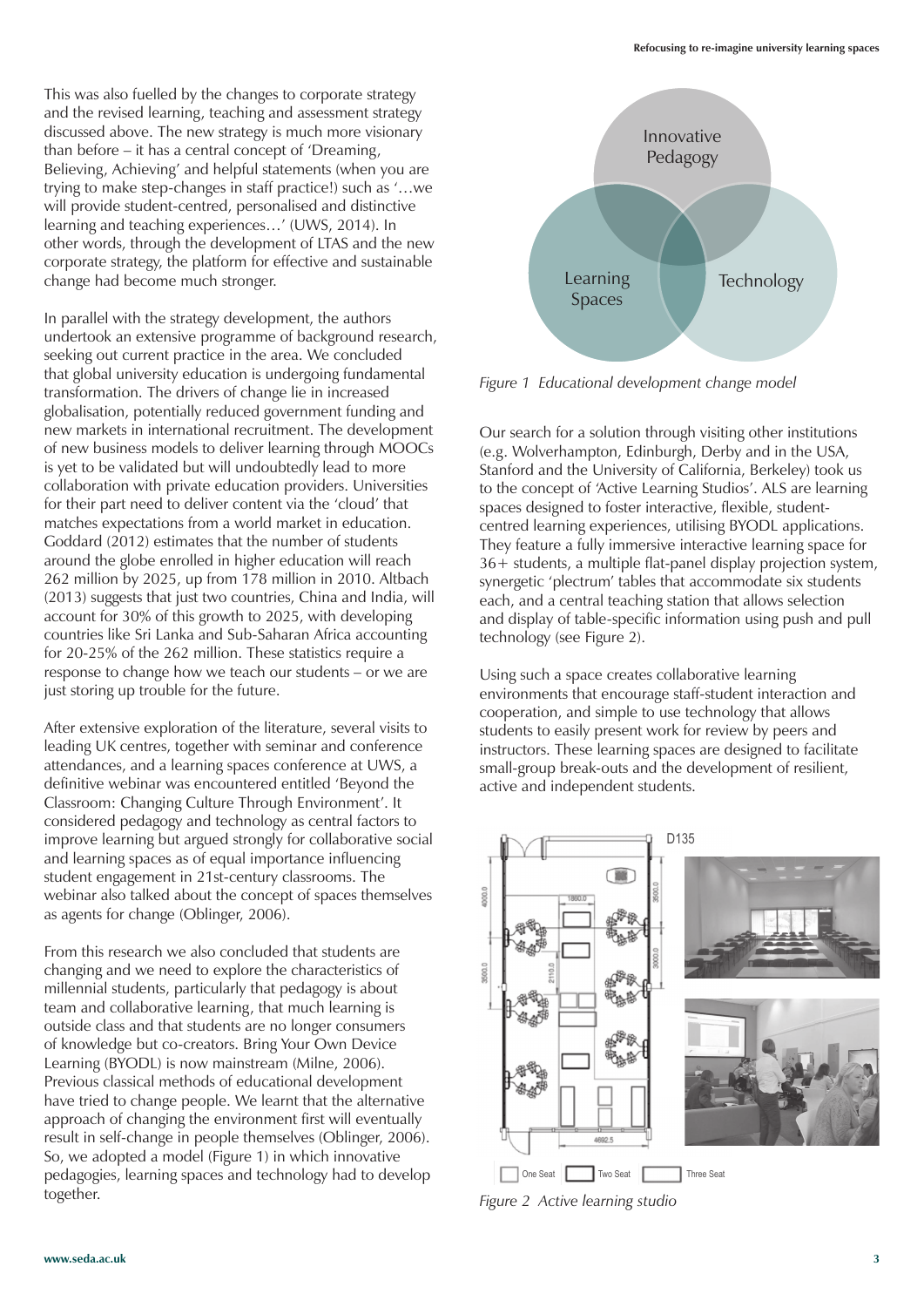We had enough time to do our evaluations of existing spaces before we started – a big difference from our previous attempt back in 2009. One of the key questions asked of contributors in this field is how effective is this approach? The University of Wolverhampton has shown 31% increase in average grade for students using an ALS room (Rhodes and Green, 2014). Also, research informs us that using a learning studio approach conceived as a space for colleagues to gain digital literacy confidence and collaborate in a 'community of practice' approach brings success in staff development (Andrews *et al.*, 2011). Similarly, Fisher (2010) examines the emergence of technology-enabled active learning environments and the reasons for their appearance. He explores three case studies and considers how effective they are in enhancing teaching and learning outcomes and concludes these areas 'yielded very positive responses from instructors and students' with 85% recommending wanting to teach and learn in them. Lippman (2010) considers how the physical environment may be structured to support learning and concludes learning studios and spaces embrace a 'culture of inquisitiveness' for individuals and staff and emphasised the importance of team and active participation – no place to hide in a classroom.

As another example and as an injection of caution, the University of California Berkeley have invested substantial funds in the active learning concept (Berkeley, 2014). After initial successes, both students and staff became more reticent (a natural response with changes of this magnitude) on using this approach as they did not see or achieve the long-term benefits straight away. Ease of use, simple effective technology and confidence were all achieved but empowerment was found to be a longer-term outcome possibly over at least a year. Some students felt the change from the didactic approach they were immersed in to the collaborative approach was a risky strategy – so we felt that it wouldn't necessarily be easy. Elsewhere, an active learning post-occupancy evaluation (AL-POE) tool, for measuring the impact of classroom design on student engagement in redesigned collaborative classrooms (Scott-Webber *et al.,* 2013), has shown that 84% of students felt they were better able to improve marks; 72% were more motivated to attend more often, and 77% felt more creative. Among staff teaching in such spaces, 68% felt students engaged more, 88% reported that attendance improved and 88% felt creativity in the classroom was improved.

The last piece in the jigsaw was a much better understanding in our estates and information services staff of how space needed to be configured and equipped to effect more engaging, interactive teaching and learning. Achieving this was simpler than we had anticipated – we included them in joint visits to other institutions, where they could see for themselves and talk to their counterparts – an enlightening experience for all!

Pulling all the background research, strategic changes and internal focus group studies together, we believed we had a compelling case to seek internal funding to move forward and create such a learning space. Senior management were very supportive and released sufficient funds to create an ALS in a large non-tiered space in one of our main teaching blocks. As well as the necessary technology and infrastructure, we got the room fitted out with bright carpets, coloured walls, plenty of empty spaces, glass boards for free writing and soft comfy armchairs – no more magnolia or seats in rows! We also had much stronger marketing profiles to encourage staff participation.

By the spring of this year, the Active Learning Studio (ALS) was up and running with test classes initially, but timetabled sessions from the start of this academic year. Internal evaluation is being undertaken by our educational development unit with several classes and staff utilising the room for the first time over the trimester. The results showed 83% of respondents liked the colour, layout and opportunity for collaborative learning. 76% felt the room provided better learning and engagement opportunities. Qualitative comments included:

*'…need more of this type of learning space in UWS...It is about the ability to allow students to convert material and develop a more in-depth understanding of theory. Traditional rooms do not allow for this level of peer interaction.' (Staff)*

*'...I feel like I have just done a workout at the gym.' (Student)*

*'...I love teaching in this class* – *it mirrors my enthusiasm for my subject in my students.' (Staff)*

Overall, so far, the experience has been very positive in respect of the room, decor, layout, and reduced class size. Utilisation of the space is now 80% with over 100 staff and 300+ students using it so far. Staff who initially adopted the role as test pilots have mostly positive comments but have raised some 'teething issues' such as the intermittent quality of wifi access. Staff preparation time, including briefing and staff development from us to allow them to embrace and change teaching style, was greater than last time in order to fully maximise the room functions – challenging but worthwhile once developed. Students liked the experience overall but some were worried if they were actually learning better and some preferred a didactic style! We have modified our approach to advocate that mixing styles during a module is good practice.

There is nothing earth shattering or 'rocket science' about this article – it's not about the 'kit'. The new technology is available and used in several UK institutions and abroad. What it is, though, is a salutary lesson on having more of the nuts and bolts in place *before* you make bold decisions, for example, developing good collaboration from Day 1 of all stakeholders involved in planning the layout of classrooms. Taking risks and experimenting is one thing – inviting inevitable failure is another. There is hopefully a lesson for all educational developers and e-learning specialists – that you will never motivate more than the enthusiasts (and even then, not all of them) to change practice without giving them sound reasons for change, the necessary tools in place and working reliably, commitment and funding from the top, and a sustainable approach.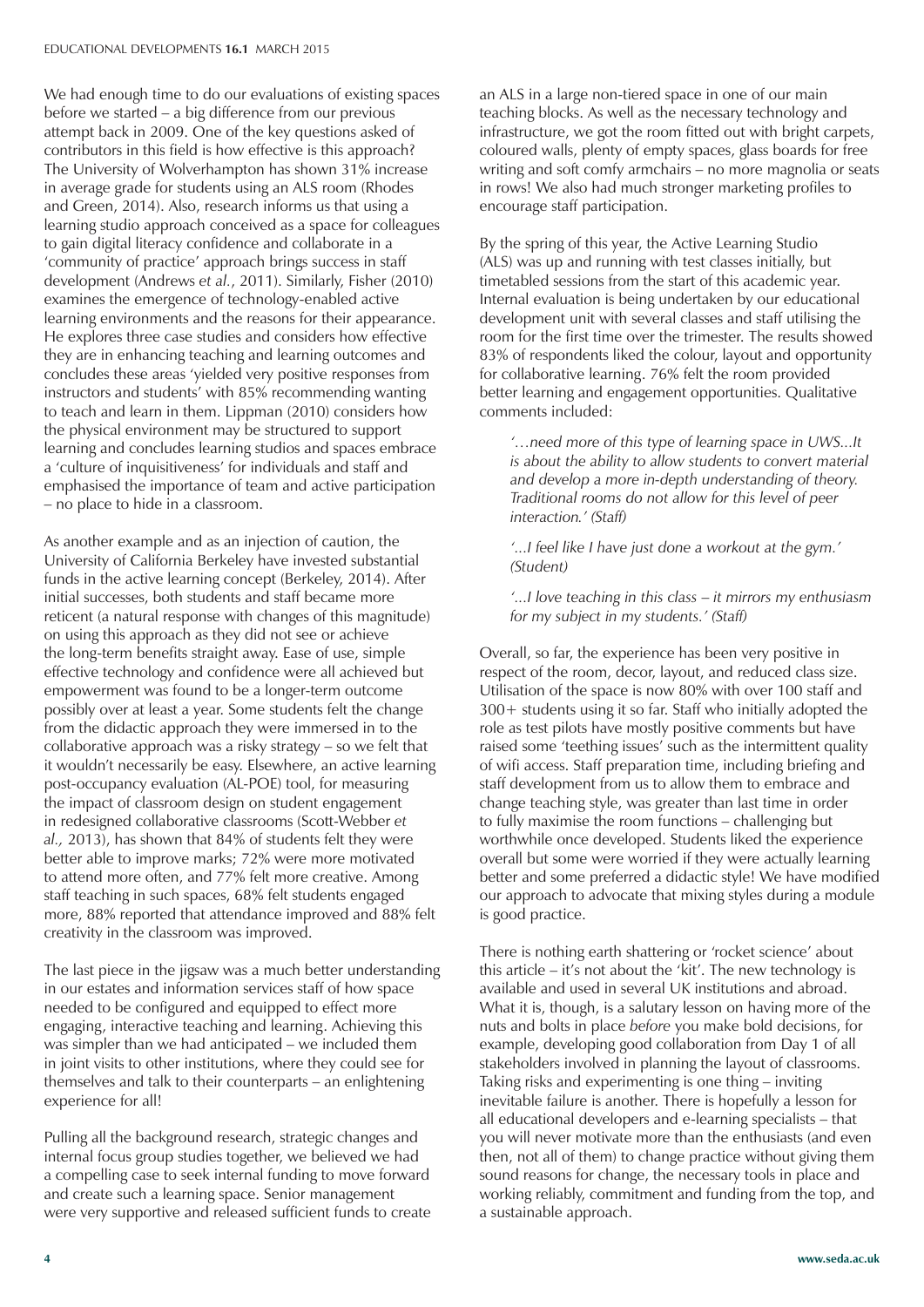#### **References**

Altbach, P. (2013) quoted in Gibney, E. (2013) 'A different world', *Times Higher Education* (available at http://tinyurl.com/kzhp5sl).

Andrews, B., Challen, R., Purnell, E., Rhodes, J. and Towers, P. (2011) 'Adaptation for adoption – changing modes of staff development in higher education', in Ahmed, J. et al., *Engaging Hearts and Minds – engaging with academics in the use of technology enhanced learning,* proceedings of the UCISA Conference, 2011, Salford (available online at: http://www.ucisa.ac.uk/publications/engaging.aspx).

Berkeley, University of California (2014) 'Active learning classrooms' (accessed at: http://youtu.be/pK-BGQXIK7w).

Fisher, K. (2010) 'Technology-enhanced active learning environments – an appraisal' (TEAL-OECD) (available online at: http://tinyurl.com/ mrs7xnr).

Goddard, R. (2012) in David, D. and Mackintosh, B (eds.) 'Making a Difference', International Education Association of Australia (available from: http://tinyurl.com/pwrsrm5; review available at: http://tinyurl. com/9eprvrw).

Kinsella, R. (1989) *Field of Dreams,* Universal Pictures.

Kuh, G. D., Kinzie, J., Schuh, J. and Whitt, E. (2005) *Student Success in College,* Josey-Bass, San-Francisco.

Lippman, P. (2010) 'Can the physical environment have an impact on the learning environment?' (available online at: http://tinyurl.com/kk9tl6t).

Milne, A. (2006) 'Designing blended learning spaces to the student experience', in Oblinger, D. (ed.) *Learning Spaces,* Educause e-book (available online at: http://tinyurl.com/apwv6v4).

Oblinger, D. (2006) *Learning Spaces,* Educause e-book (available online at: http://tinyurl.com/cgd4cae).

Rhodes, J. and Green, M. (2014) 'Putting the student at the centre of their learning', ISSUU HE Conference (available online at: http://tinyurl. com/owfnctv).

Scott-Webber, L., Strickland, A. and Katilua, L. R. ( 2013) 'Built environments impact behaviours: results of an active learning postoccupancy evaluation' (available online at: http://tinyurl.com/n2n4mxs).

UWS Corporate Strategy (2014-2020) (http://www.uws.ac.uk/aboutuws/overview/missions-and-strategies/).

Video of the Active Learning Centre (https://www.youtube.com/ watch?v= bDxgG15wrc)

**David Ross** (d.ross2@btinternet.com) has recently retired from the post of Director of the Centre for Academic Practice and Learning Development and **Tom Duff** (tom.duff@ uws.ac.uk) is a Lecturer in Educational Development in the Learning Innovation Centre, both at the University of the West of Scotland.

## Preparing for the UKPSF at Ulster University: an exploration of the role the academic manager plays in engaging and supporting staff preparedness for professional recognition

#### **Dr Amanda Platt** and **Dr Sarah Floyd,** Ulster University

#### **Introduction**

In the context of the development of the UK Professional Standards Framework (UKPSF) and growing sector engagement with it, this article describes work undertaken at Ulster University to better inform and support professional development and recognition provision for staff.

Ulster University is a multicampus institution with around 1200 academic staff and a student population of nearly 27,000. The alignment of learning and teaching (L&T) practices with the UKPSF is clearly articulated in Ulster's new Learning and Teaching strategy (2013/2017):

*'To increase the proportion of, and support for, staff seeking internal recognition of effective learning and teaching practice through alignment to the UKPSF, and teaching excellence through appropriate internal/external awards.'*

In support of this aim, an internal Professional Development and Recognition (PD&R) Scheme, aligned to the UKPSF, was developed during 2012 and piloted in January 2013; the scheme offers Ulster staff and research students opportunities to engage in certificated and accredited courses to achieve Descriptor 1-2, and continuing professional development

in order to achieve Descriptors 1-4. The development of this scheme has been supported institutionally through the introduction of key strategic performance measures and targets for professional recognition in the Learning and Teaching Strategy action plan and in the Organisational Development Strategic Programme.

The study described here began in May 2013, during the pilot phase of the PD&R scheme, in advance of the setting of UKPSF targets for staff to achieve HEA Fellowship. In 2013, around 30% of staff had attained HEA Fellowship but this average masked the variability at school level. The UKPSF dimensions require all staff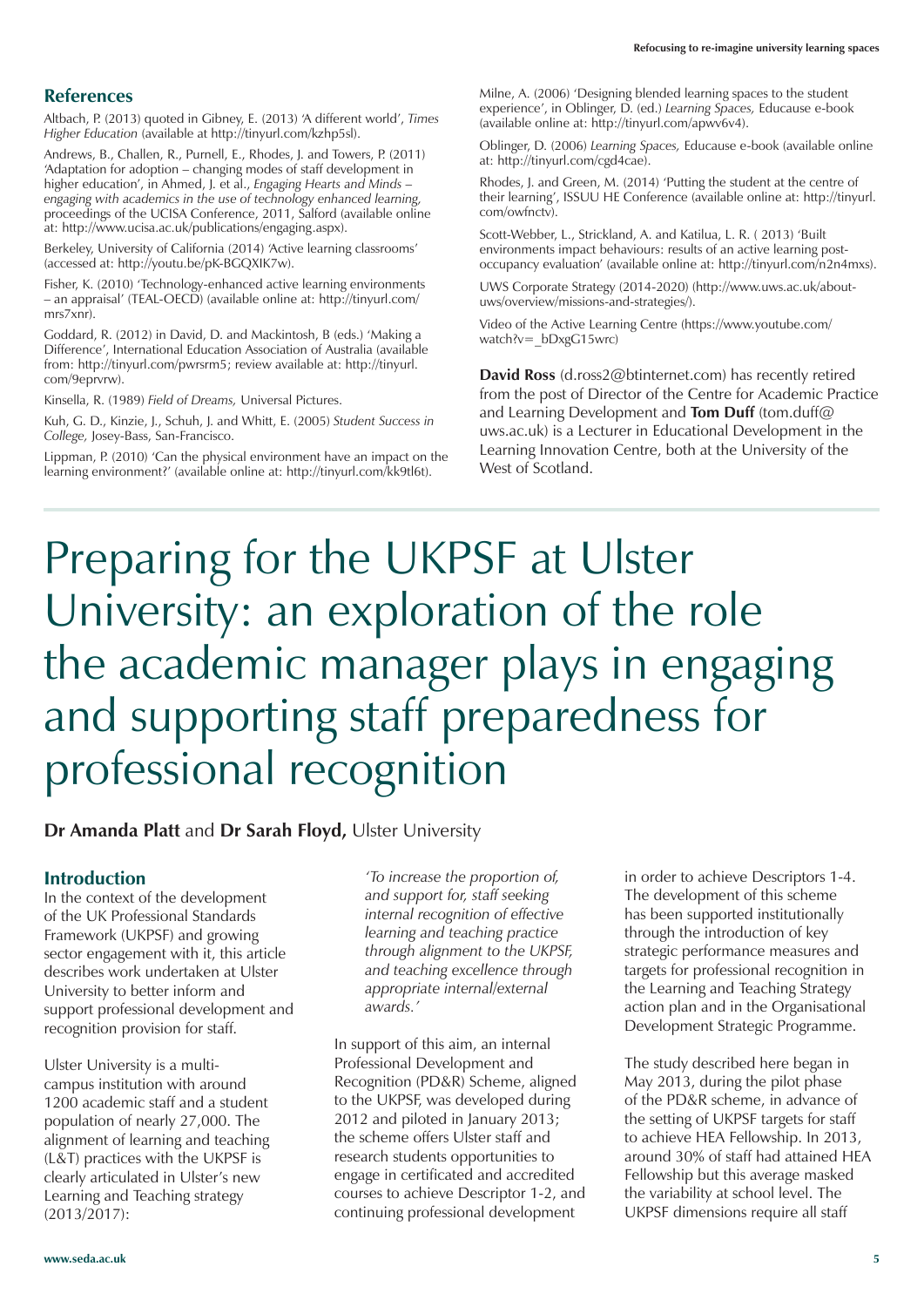applying for professional recognition at any category to demonstrate effective practice through appropriate activities, the core knowledge and professional values that underpin them. In the context of this study, of particular relevance here are the following:

- • Activity 5: *Engage in CPD in subjects/disciplines and their pedagogy, incorporating research, scholarship and the evaluation of professional practices*
- • Value 3: *Use evidence-informed approaches and the outcomes from research, scholarship and continuing professional development.*

Academic managers who practise and can evidence the effectiveness and impact of their activities will be better placed to make a case for Senior Fellowship themselves; this would require them to fulfil D3.7 (successful co-ordination, support, supervision, management and/or mentoring of others in relation to teaching and learning) of the UKPSF.

Within the university, the Centre for Higher Education Research and Practice (CHERP) was established in 2009 and, in conjunction with the Staff Development Unit, has established multiple opportunities for staff to engage with L&T professional development through events, funded projects, an internal pedagogic journal and development processes such as Peer Supported Review (PSR). In addition, processes such as internal distinguished teaching and learning support fellowships and CHERP membership have been established, enabling staff to seek recognition for their L&T achievements. At an institutional level, overall staff engagement with these CHERP activities and initiatives has grown year on year; however, we were aware of variations in the levels of staff engagement with CHERP within and across faculties and schools. It also became apparent, during the conversations with staff and key stakeholders involved in the pilot phase of the PD&R Scheme, that there were differing levels of understanding of concepts such

as teaching excellence, academic leadership and mixed views on the value of the scholarship of teaching and learning (SoTL). Indeed, it was also apparent that more needed to be done to build up awareness of the UKPSF and its significance within contemporary higher education. As we moved to embed the UKPSF at Ulster, it was clear that these issues might challenge the establishment of a culture of professional development and recognition and therefore needed to be more fully understood.

#### **Aims**

With this in mind, this study aimed to explore the role the academic manager plays in influencing, motivating and supporting staff engagement in L&T-related continuing professional development (CPD) and preparedness for professional recognition. The impact of academic managers' own beliefs and values was analysed by examining factors such as their conceptions of: SoTL, teaching excellence, reflective practice, the development and value of learning communities and their awareness and understanding of CPD opportunities and approaches within the institution and the higher education sector more generally. Furthermore, the study sought to make use of the findings to inform subsequent professional development and recognition provision and infrastructure in support of academic managers.

#### **Previous studies**

The key ideas for the study were drawn from a number of previous studies that focus on the relationships between teaching excellence and/ or student learning and leadership of L&T. The article by Gibbs *et al.*  (2008) on departmental leadership of teaching highlights that, in order to develop teaching excellence particular leadership activities, such as nurturing an environment where it is permissible to talk in a scholarly manner about L&T, need to occur. The list of leadership activities (see Figure 1) by Gibbs *et al.* particularly resonated with us and provided the study with an important theoretical focus. Gibbs *et al.* also concluded that to drive teaching excellence forward managers need to value, encourage

and celebrate teaching. This is echoed in Roxå and Mårtensson's (2011) study of academic micro-cultures in which the authors argue that the notions of trust, loyalty and collective enterprise are engendered in settings where teaching is clearly valued. Similarly, in their article on followership in higher education, Billot *et al.* (2013) explore the relationship between leaders and followers and the impact that positive and negative relational spaces can have on student learning. The authors contend that positive relational spaces are cultivated between leader and follower where they co-construct optimal and healthy interactions; they suggest that such constructive spaces empower, build confidence and motivate followers to work hard and encourage followers to see themselves as active leaders of L&T who innovate, develop and collaborate with others. Conversely, negative relational spaces are cultivated where there are inhibiting, unhealthy and damaging interactions between leader and follower, which can leave followers with a sense of tension, isolation and a lack of agency. Our study was also informed by Quinlan's (2014) review of the leadership of teaching for student learning in higher education; Quinlan highlights that it is important for such leaders to have knowledge of L&T and proposes a holistic model of change that links 'organisational development, the development of leaders as people who are in relationship with other members of the community (transformative leadership) and knowledge of teaching and learning' (Quinlan, 2014, p. 33).

#### **Methodology**

Our study adopted a multiple methodological approach that combined quantitative and qualitative strands to explore the links between academic managers' views, approaches and attitudes to L&T and levels of their staff engagement with L&T-related activities. For the latter, data sets relating to staff engagement with a variety of professional development initiatives and reward and recognition schemes were collated and analysed at school level, for patterns of engagement. We also conducted semi-structured interviews with 10 (approximately one-third)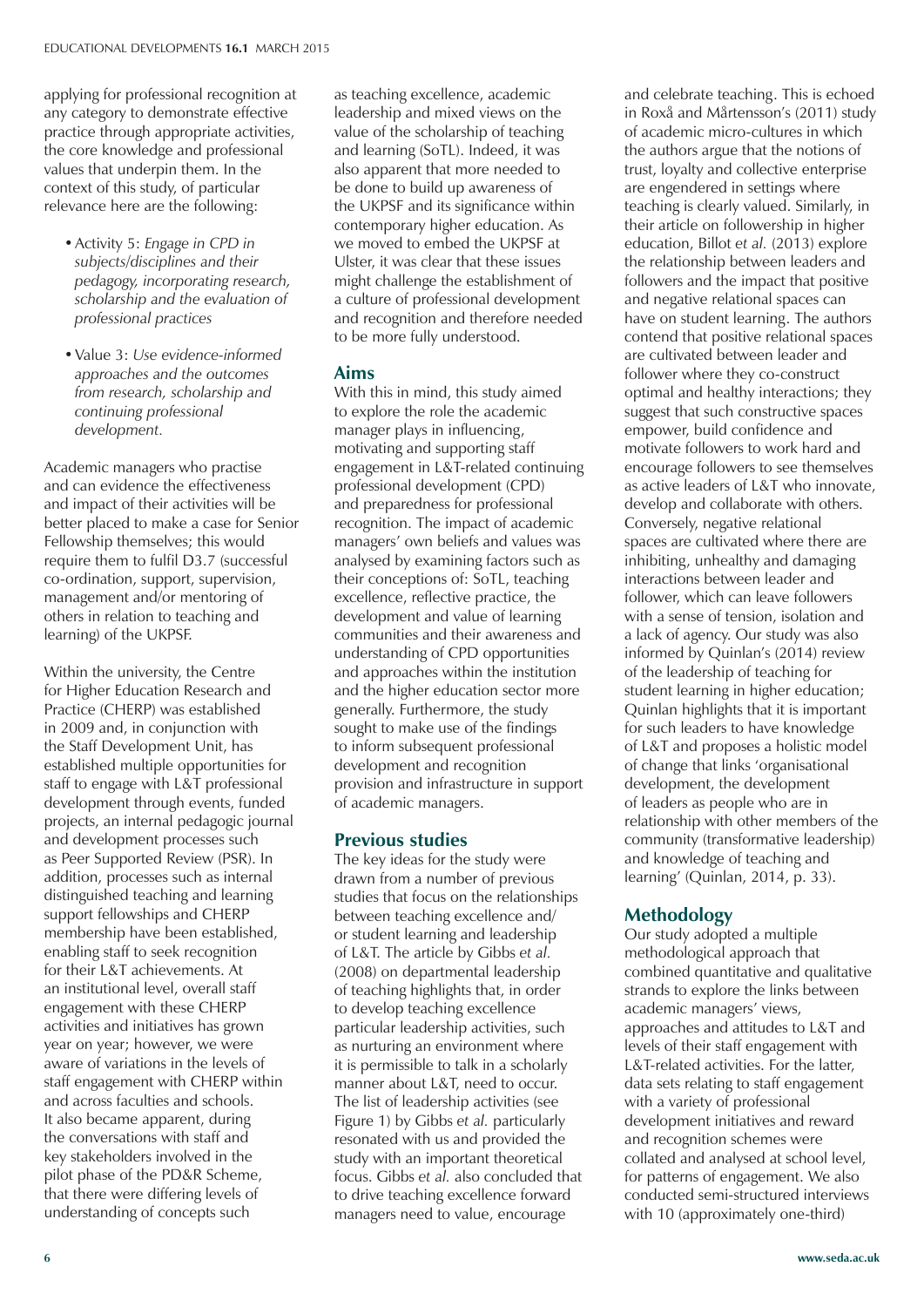academic managers to explore the potential links between their particular leadership approach, its activities, beliefs and values, and its influence on staff engagement with L&T-related development opportunities. The interview sample was representative of the faculties, campuses and disciplinary background of the schools. In addition, based on an initial analysis of institutional data, the sample included academic managers with low, medium and high levels of staff engagement with institutional L&T professional development activities. The interview structure was designed around the list of leadership activities (Figure 1) prescribed by Gibbs *et al.* (2008) and our own observations about variations in staff engagement, understanding of teaching excellence and the mixed views on the value of SoTL.

#### **Analysis**

The interview transcripts were analysed using a thematic content analysis based on the Gibbs *et al.* (2008) framework of leadership activities. Taking the 10 interview transcripts collectively (see Figure 1), there was evidence for all 10 categories of leadership activity; furthermore, all 10 academic managers made reference in their transcripts to 'building a community of practice' and 'rewarding and recognising teaching'. However, it is important to note that we detected variations in the degree to which these activities were embedded in schools; some academic managers provided explicit examples of where and how leadership activities were

actively and formally implemented, while for others, to varying degrees. the activities were espoused or less informally applied. This variation is illustrated in the following quotes that relate to the leadership activity category 'Devolving leadership':

> *'We have divided the School into sub-schools with different subjects...and each of these is led by a Sub-School Head...these were appointed via a competitive process.'*

*'X tends to look after T&L and that's because he keeps a handle on teaching workloads, allocation of space and rooms…he's on that side of things. So it's much better for him to attend T&L meetings; he has a predilection to that, he's very interested in that personally.'*

Analysis of the transcripts also revealed contrasting views on the value or importance of a particular leadership activity; for example, in the following responses relating to 'setting teaching expectations':

> *'I think people need to feel themselves that they need ideas and then they need to go back to those books on teaching romanticism.'*

*'I would encourage people to be quite self-critical about their teaching; if work is being handed in late, perhaps you have got your assessment schedule wrong?'*





*Figure 1 Total number of academic managers in the study sample that made reference to each leadership activity in the Gibbs et al. framework (2008)*

Drawing on Figure1, we used the leadership activities evident for each academic manager to construct a profile for each school/academic manager (see Table 1); this also included school size in relation to the number of academic staff (small  $<$ 20; medium 20-39; large  $>$ 40), educational context (professional education or traditional academic) and academic manager characteristics in terms of their length of time in the role (new – less than four years; experienced – into their second four-year term). The profile also incorporated information about their experience in an L&T leadership/ coordinator role prior to their current position and any L&T recognition such as an internal teaching award or HEA Fellowship. With reference to Table 1, all 10 school/academic manager profiles were ordered by the total number and degree of embedding of leadership activities; this ranged from 3 (at the top of the table) to 8 (at the bottom) of a possible 10 categories.

With the exception of school/academic manager no. 7, who was new to the institution, all academic managers with 6 or more leadership activities had at least one, and in some cases three, of the types of prior L&T experience; a few of these academic managers spoke of how their previous experiences gave them a sense of personal credibility and trust among their staff. Furthermore, some talked about how, despite the demands of the management role, they continued to teach and/or engage with L&T activities as a means of maintaining a sense of authority in relation to L&T; for example:

> *'Lots of Heads of Schools give up teaching immediately and I really understand why but it was always very important for me not to do that…it allows me to speak to my colleagues with a level of authority; they understand that I am not just making it up…It makes me part of the team instead of on top of the team…'*

Interestingly, the academic managers with the greatest number of leadership activities (7 or 8 of the possible 10) come from medium or large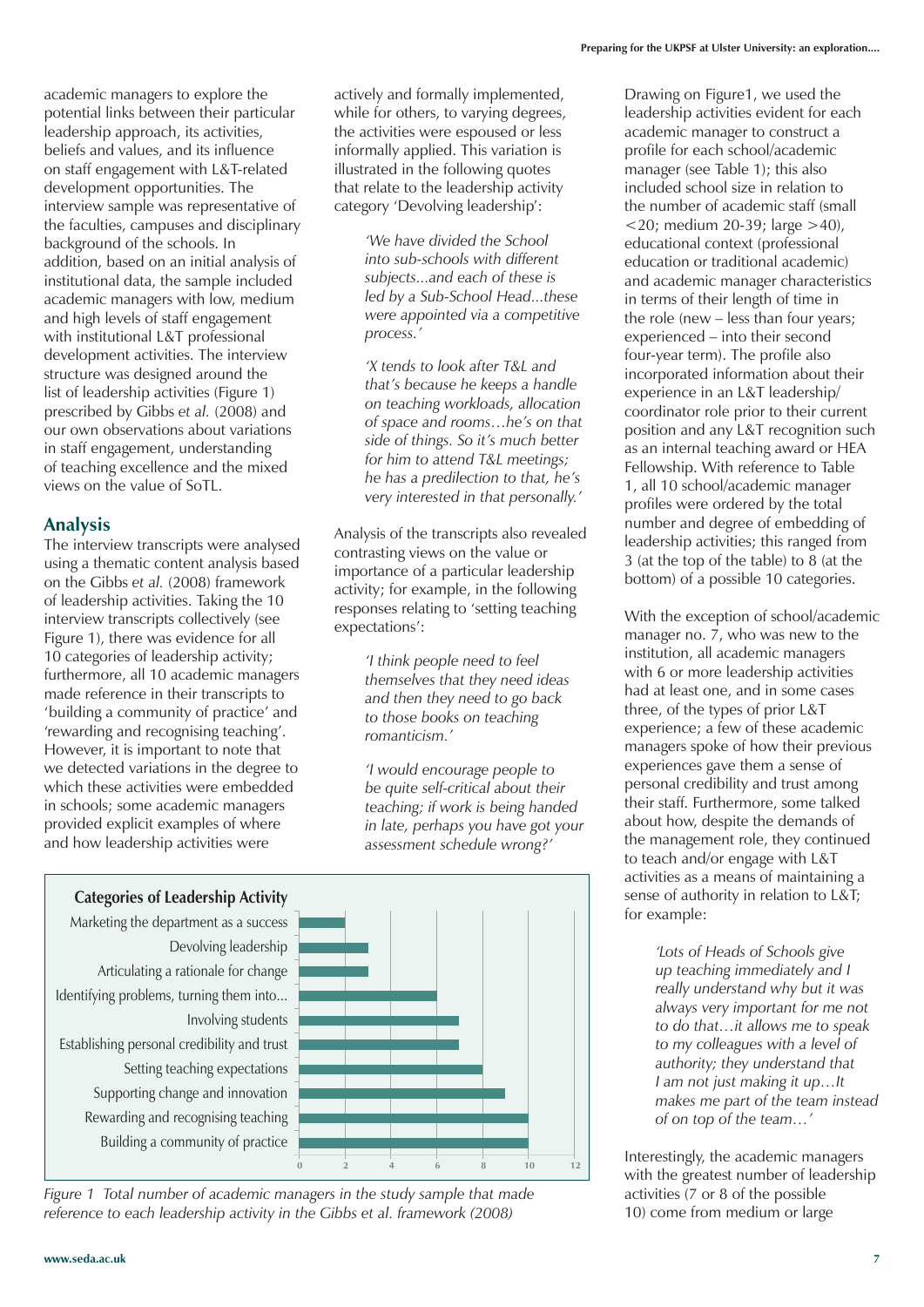| School /<br><b>Academic</b><br><b>Manager</b> | <b>SCHOOL CHARACTERISTICS</b>                 |                                      |                                     | <b>EXPERIENCE</b>                       | <b>L&amp;T RECOGNITION</b>      | <b>LEADERSHIP</b><br><b>ACTIVITIES</b><br>(Gibbs et al. 2008) |                             |
|-----------------------------------------------|-----------------------------------------------|--------------------------------------|-------------------------------------|-----------------------------------------|---------------------------------|---------------------------------------------------------------|-----------------------------|
|                                               | <b>SIZE</b><br>$(S<20, M 20-$<br>39, $L(40+)$ | <b>EDUCATIONAL</b><br><b>CONTEXT</b> | <b>NEW OR</b><br><b>EXPERIENCED</b> | T&L<br><b>COORDINATOR</b><br>(FORMERLY) | <b>INTERNAL</b><br><b>AWARD</b> | <b>HEA</b><br><b>FELLOWSHIP</b>                               | <b>Max 10</b><br>categories |
| $\mathbf{1}$ .                                | Medium                                        | Traditional<br>Academic              | Experienced                         |                                         |                                 |                                                               | 3                           |
| 2.                                            | Small                                         | Professional<br>Academic             | Experienced                         |                                         |                                 |                                                               | $\overline{4}$              |
| 3.                                            | Small                                         | <b>Traditional</b><br>Academic       | <b>New</b>                          | T&L<br>Coordinator                      | Internal<br>Award               | Senior<br>Fellow                                              | 6                           |
| 4.                                            | Small                                         | P. Education /<br>T. Academic        | <b>New</b>                          | T&L<br>Coordinator                      |                                 |                                                               | 6                           |
| 5.                                            | Medium                                        | T. Academic /<br>P. Education        | Experienced                         |                                         | Internal<br>Award               |                                                               | 6                           |
| 6.                                            | Small                                         | P. Education<br>T. Academic          | Experienced                         | T&L<br>Coordinator                      | Internal<br>Award               | Fellow                                                        | 6                           |
| 7.                                            | Medium                                        | Professional<br>Education            | <b>New</b><br>(to institution)      |                                         |                                 |                                                               | $\overline{7}$              |
| 8.                                            | Large                                         | Professional<br>Education            | Experienced                         |                                         |                                 | Fellow                                                        | $\overline{7}$              |
| 9.                                            | Medium                                        | Professional<br>Education            | <b>New</b>                          |                                         | Internal<br>Award               | Senior<br>Fellow                                              | 8                           |
| 10.                                           | Large                                         | P. Education/<br>T. Academic         | Experienced                         |                                         | Internal<br>Award               |                                                               | 8                           |

*Table 1 School/academic manager profiles ordered by the number leadership activities in the Gibbs et al. (2008) framework*

schools with a professional education or mainly professional education context; these dimensions may be worth exploring further in future work building on the findings of this study.

The quantitative and qualitative strands of the methodology were brought together to look for patterns between the academic managers' leadership activities and the levels of their staff engagement across a variety of L&T initiatives (Table 2). The indicators were organised into three key areas of engagement, namely: professional development – attendance at best practice events and peer-supported review submissions; engagement with SoTL – L&T Development Fund applications, authorship of articles in the internal pedagogic journal and internal teaching excellence awards; and recognition – HEA Fellowship.

The highest levels of staff engagement for each indicator were highlighted (see Table 2, entries in bold italics) and a number of interesting patterns emerged from this. The highest

levels of engagement in terms of event attendance (and some PSR) occur towards the top of the table, in schools with academic managers with the lowest levels of leadership activities (Gibbs *et al.*, 2008). The interview transcripts suggest that there is a culture of compliance in these schools and this may have inflated the levels of engagement for the professional development indicators. This general pattern is reversed for the more time-consuming and challenging SoTL initiatives with the highest levels of engagement clearly coinciding with the highest levels and degrees of embedding of leadership activities. Indeed, engagement with SoTL is virtually non-existent in schools situated at the top of the table. The proportion of staff with HEA Fellowship also increases, generally speaking, with the level of leadership activities; this pattern is unsurprising given that attainment of HEA Fellowship requires evidence of engagement with professional development and the more challenging SoTL activities.

What is perhaps most striking in Table 2 is the contrast between levels of engagement between the School/ Manager no. 1 and no. 10 (top and bottom rows); while they both have similar levels of event attendance, for School 1 engagement with SoTL is non-existent and it has the lowest level of HEA recognition of all schools. In complete contrast, school no. 10 has the highest number of leadership activities and good levels of staff engagement across all L&T initiatives; it has received internal funding for projects; staff have published articles in the internal pedagogic journal; a significant number have internal awards; and the proportion of staff with HEA recognition was much higher than the institutional average.

Generally speaking, as the number and embedding of leadership activities increases, the engagement with SoTL initiatives and the proportion of staff with HEA recognition grows. As reflected in the number of leadership activities, the transcripts for academic managers 4 to 10 are suggestive of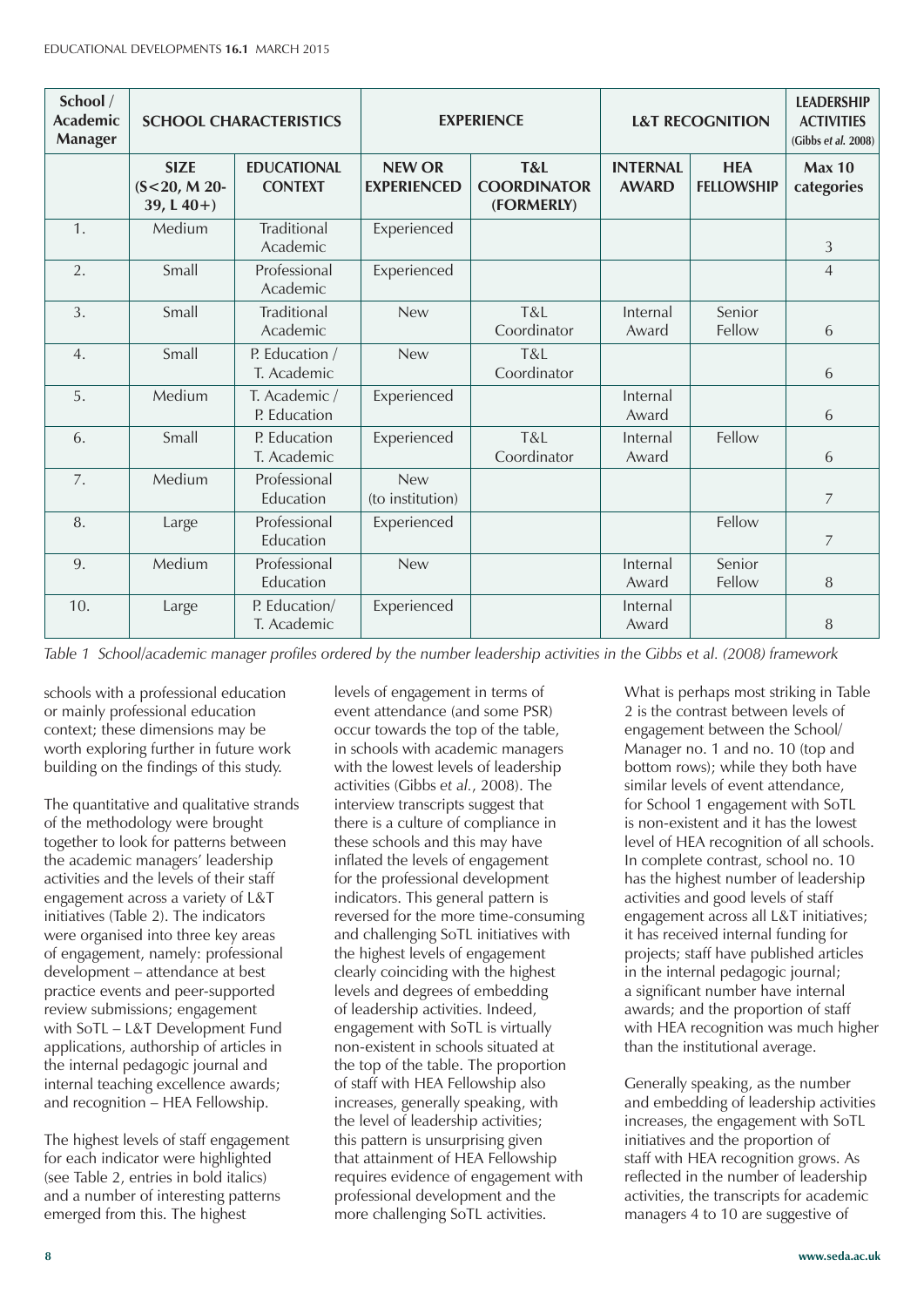| School/<br><b>Manager</b> | Leadership<br><b>Activities</b> | <b>Professional</b><br><b>Development</b> |                                 |                                                                              | Recognition                                          |                                                      |                                                                     |
|---------------------------|---------------------------------|-------------------------------------------|---------------------------------|------------------------------------------------------------------------------|------------------------------------------------------|------------------------------------------------------|---------------------------------------------------------------------|
|                           | No. out of<br>possible 10       | Event<br>attendance<br>$%$ of staff       | <b>PSR 2012</b><br>$%$ of staff | <b>Development</b><br><b>Fund</b><br>No. of applications,<br>successful app. | Pedagogic<br>Journal<br>$(Vol. 1-3)$<br>No. of staff | <b>Teaching</b><br><b>Excellence</b><br>No. of staff | <b>HEA Fellowship</b><br>$%$ of staff<br>(No. of Senior<br>Fellows) |
| 1.                        | 3                               | 42%                                       | 10%                             | 0, 0                                                                         | $\Omega$                                             | $\Omega$                                             | 12% (SF 0)                                                          |
| 2.                        | $\overline{4}$                  | 60%                                       | 100%                            |                                                                              | $\overline{0}$                                       | $\Omega$                                             | 20% (SF 0)                                                          |
| 3.                        | 6                               | 89%                                       | 22%                             | 0, 0                                                                         | $\overline{0}$                                       |                                                      | 33% (SF 1)                                                          |
| 4.                        | 6                               | 50%                                       | 81%                             | 2.0                                                                          | 1                                                    | $\Omega$                                             | 25% (SF 0)                                                          |
| 5.                        | 6                               | 65%                                       | $0\%$                           | 4, 1                                                                         | $\overline{0}$                                       | $\overline{2}$                                       | 35% (SF 0)                                                          |
| 6.                        | 6                               | 47%                                       | 100%                            | 1.0                                                                          | $\overline{2}$                                       |                                                      | 42% (SF 0)                                                          |
| 7.                        | $\overline{7}$                  | 54%                                       | 25%                             | 5, 4                                                                         | $\Omega$                                             |                                                      | 42% (SF 0)                                                          |
| 8.                        | $\overline{7}$                  | 75%                                       | 52%                             | 6, 1                                                                         | $\overline{0}$                                       |                                                      | 54% (SF 0)                                                          |
| 9.                        | 8                               | 71%                                       | 100%                            | 1,0                                                                          | 1                                                    | 3                                                    | 32% (SF 2)                                                          |
| 10.                       | 8                               | 50%                                       | 57%                             | 6, 4                                                                         | $\overline{z}$                                       | 6 (7 awards)                                         | 49% (SF 3)                                                          |

*Table 2 School level staff engagement with key L&T initiatives ordered by the number of Gibbs et al. (2008) leadership activities*

leaders who, albeit to varying degrees, value and encourage their staff to pursue these initiatives (echoing the recommendation by Gibbs *et al.* for developing teaching excellence). Conversely, the transcripts for the three academic managers positioned at the top of the table suggest that they adopt a more managerial approach that focuses more on maintaining procedures and standards than encouraging or placing any real value on these L&T opportunities and initiatives. While the figures suggest that some staff in these schools are interested enough to attend events, a very small minority have moved beyond the less demanding types of engagement towards the more challenging and rewarding opportunities. The engagement figures for these schools are perhaps a reflection of a culture where the onus for engagement is placed solely on staff with little motivation or support from their leader.

Clearly, these less positive relational spaces (Billot *et al.,* 2013) between academic manager and staff could have implications for the preparedness of staff for recognition; only staff who are intrinsically motivated to engage with the range of L&T opportunities will do so. Certainly, academic managers who can evidence the effectiveness and impact of their activities and leadership in relation

to teaching and learning will be best placed to make a case for Senior Fellowship themselves. Furthermore, academic managers who devolve leadership and encourage their staff to innovate and influence practice beyond their own will be providing an environment that is more conducive for their staff to achieve the profile needed for Senior Fellowship. Ultimately, some academic managers and their staff will have more difficulty in meeting the UKPSF targets than those schools with a culture where L&T is valued, encouraged and recognised by the leader.

#### **Conclusions**

The results from our study clearly indicate that staff engagement with L&T initiatives are enhanced by an academic manager who implements the types of leadership activity that creates a culture where L&T is openly valued, encouraged and recognised. The findings also strongly suggest that the greater the number and degree of embedding of leadership activities, the greater the level of staff engagement with the more demanding opportunities and initiatives that are required as evidence for recognition. In other words, academic leadership is pivotal in engaging and supporting staff preparedness for professional recognition and continuing professional development.

This study has focused on the role of academic managers in relation to the leadership of L&T particularly and has uncovered a range of leadership styles, approaches, and focus of goals in relation to preparing and supporting staff for professional development and recognition. This leadership role is increasingly demanding during a period of organisational change and the findings presented here indicate a need to develop additional infrastructure to support all academic managers and their staff to achieve UKPSF recognition. Importantly, at Ulster University we believe that this scaffolding of L&T leadership must encourage staff to engage in a meaningful process of professional reflection and development for learning enhancement and transformative change – not a tokenistic compliance to achieve targets.

To that end, as a basis for building capacity for the leadership of L&T and to develop a supportive UKPSF infrastructure for heads of schools and staff, faculty UKPSF leads were recruited in late 2014, via a competitive process; these leads are members of staff with HEA Senior or Principal fellowship and a track record of engagement with L&T initiatives. They will work closely with staff in other L&T leadership roles, liaising with PD&R Scheme leads,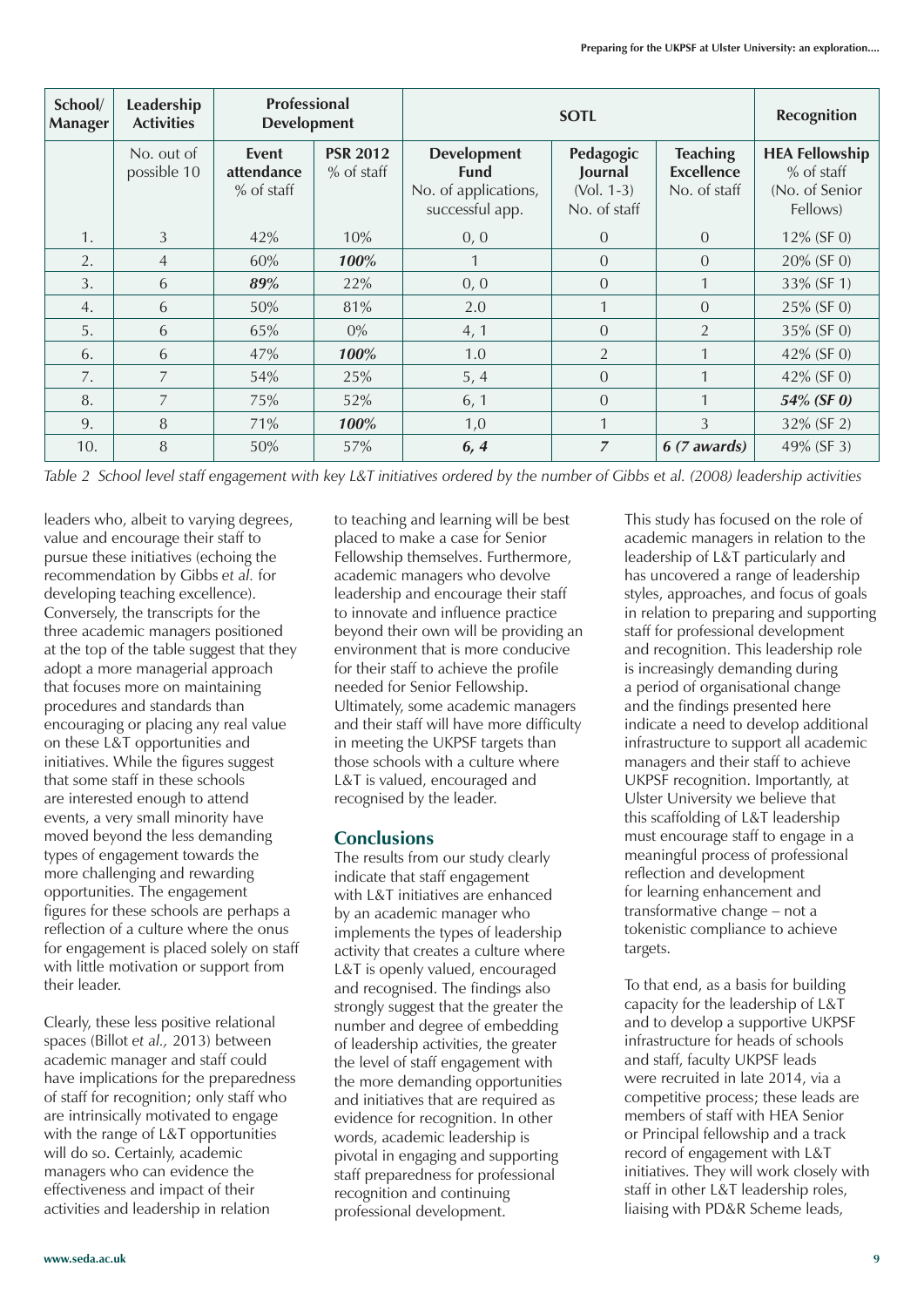the CHERP Director and key faculty staff; this partnership approach aims to work strategically to identify ways to encourage and support faculty staff to become familiar with and engage with professional development opportunities and the UKPSF as a means of enhancing, developing and maintaining their learning and teaching practice. It is hoped that by this more explicit faculty focus on aligning developmental opportunities to the UKPSF staff will be better supported and positioned to progress towards recognition.

#### **References**

Billot, J., West, D. and Khong, L. (2013) 'Followership in higher education: academic teachers and their formal leaders teaching and learning inquiry', *ISSOTL Journal,* vol. 1, 2, pp. 91-103.

Gibbs, G., Knapper, C. and Piccinin, S. (2008) 'Disciplinary and contextually appropriate approaches to leadership of teaching in research-intensive academic departments in higher education', *Higher Education Quarterly,* 62:4, pp. 416-436.

Quinlan, K. (2014) 'Leadership of teaching for student learning in higher education: what is needed?', *Higher Education Research and Development,* 33, pp. 32-45.

Roxå,T. & Mårtensson, K. (2011) 'Understanding strong academic microcultures' (http://www5.lu.se/upload/EQ11/ ReportAcademicMicrocultures.pdf).

**Dr Amanda Platt FHEA** is a Research Associate in HE Research and Practice in the Centre for Higher Education Research and Practice (CHERP), Ulster University. **Dr Sarah Floyd PFHEA** is a Professional Development Manager, Staff Development, Ulster University, and a lead on the Professional Development and Recognition Scheme at Ulster.

# Towards employability via happiness

#### **Glen Crust,** Career Consultant, and **Helen Hicks,** University of Plymouth

In 2012, as a response to growing public policy interest in wellbeing (Dolan *et al.,* 2011), we supplemented the University of Plymouth's HESA graduate destinations (Destination of Leavers from Higher Education, DLHE 'Delhi') survey with four Office of National Statistics (ONS) subjective wellbeing (SWB) questions, introducing a fifth Social Trust item from the European Social Survey (ESS) in our second year of data collection (see Box 1). My colleague Helen Hicks and I gathered 4600 responses during a two-year zero-budget 'Wellbeing of Leavers from Higher Education' (WLHE) project. Having completed groundwork such as ethics approval and surveyor training we simply tacked the SWB questions onto the end of each DLHE survey phone call. You can easily do the same at your institution.

#### **On a scale of zero to ten…**

- 1. Overall, how satisfied are you with your life nowadays?
- 2. Overall, to what extent do you feel the things you do in your life are worthwhile?
- 3. Overall, how happy did you feel yesterday?
- 4. Overall, how anxious did you feel yesterday?
- 5. Generally speaking, would you say that most people can be trusted, or that you can't be too careful in dealing with people?

#### *Box 1 Four ONS SWB questions and an ESS social trust question*

We expected to map the four ONS SWB dimensions (satisfaction, meaning and purpose, happiness, anxiety) against the job titles and subject of study recorded in the DLHE data. We were surprised by the opportunities that emerged.

Undergraduates from a range of disciplines enjoy exploring the data as part of their taught programmes. Wellbeing scores

for graduates from a range of discipline areas (Table 1), or working in a variety of roles (Table 2) simply make interesting reading. Students scour the data, exploring for example the low-anxiety scores of the warehouse, leisure centre and retail assistants, waiters and waitresses, developing an enquiry into anxiety management, exploring approach and avoidance, and discussing anxiety as excitement and paralysing fear. The university experience is an anxiety management playground, peppered with unfamiliar assessed self-directed coursework, exams, groupwork and the dissertation embedded in a vibrant cashless student economy – Edgar Cahn's Core Economy (Cahn, 2006), Charles Eisenstein's Gift Economy (Eisenstein, 2011). Universities maintain a long-standing tradition of creating public social capital by providing opportunities for students to discover co-operative working, and the rules of fair play, reciprocity and reputational wealth that governed Core Economies long before the invention of money (de Waal, 2012).

The 'worthwhile' data provides an opportunity for students to explore when and how they experience a sense of meaning and purpose, to examine their values and re-invent their identities as part of their higher education. Resources such as Schwartz' taxonomy of basic human values (Schwartz, 2012) provide a theoretical framework, some protection against promoting specific values, and support an open-minded open-hearted enquiry into our own values, our individual narratives and our imagined selves.

Perhaps surprisingly, this enquiry can extend graduates' employability. Many employers recruit for attitude (Murphy, 2012) and train for skill. Attitudes emerge when graduates make occupational choices that respond to their values. Curiosity, initiative, ingenuity, determination and drive for results, for example, arise in me when my time, energy and attention are occupied by activities in my professional, community and family lives that I experience as meaningful and worthwhile. This work invites students to re-examine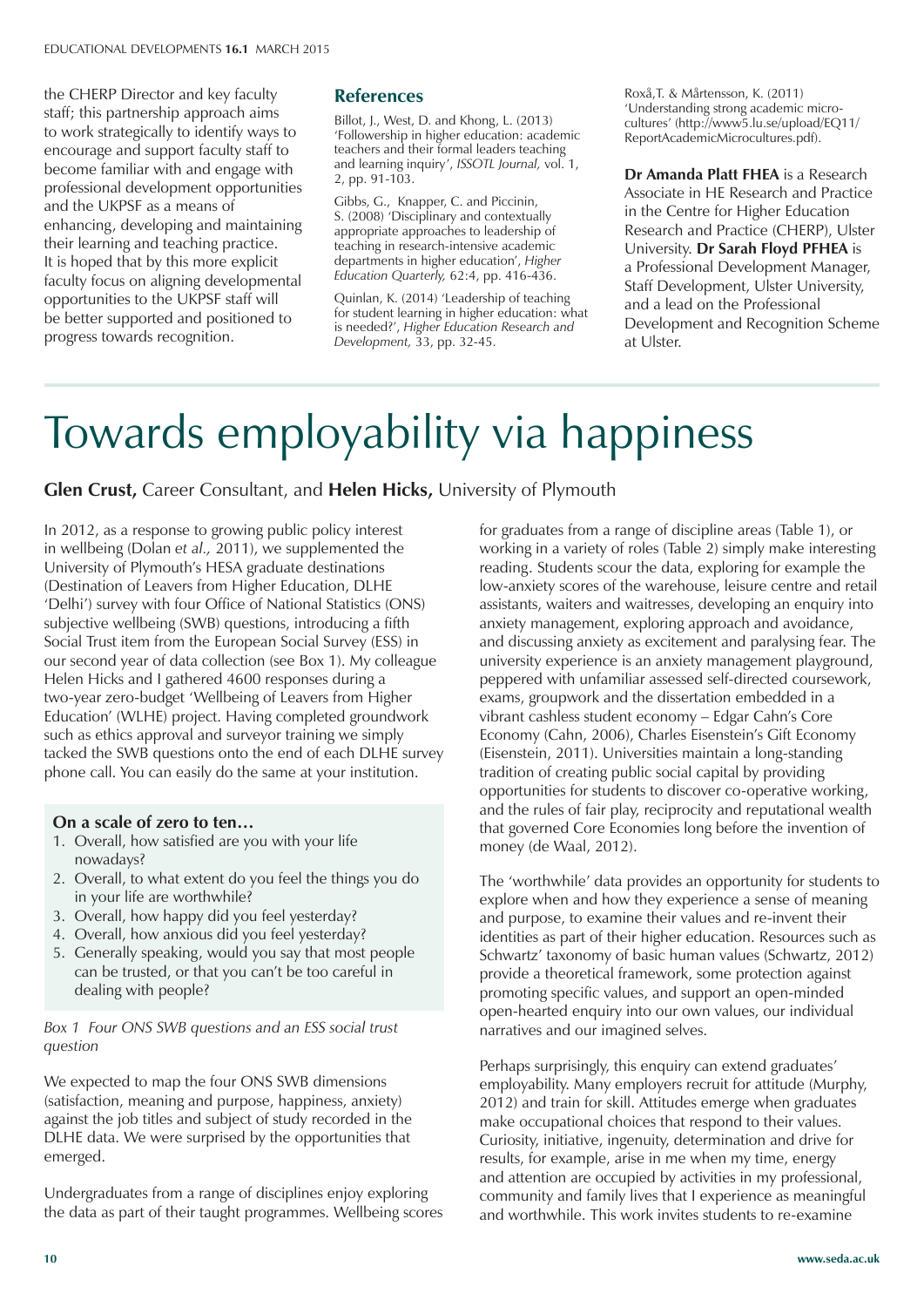'occupational choice' as a habitual everyday assertion of personal autonomy rather than an occasional economic duty.

Students' emerging sense of their values is important to universities' business. It enables students to develop a quality university experience that is fit-for-purpose, and 'coproduce' (after Elinor Ostrom, in Stephens *et al.,* 2008), with

| JACS Level 2 Subject Group       | n   | S    | W    | H    | $\overline{A}$ | <b>SWB</b> |
|----------------------------------|-----|------|------|------|----------------|------------|
| Nursing                          | 132 | 8.16 | 8.57 | 7.71 | 2.80           | 31.64      |
| <b>Initial Teacher Training</b>  | 76  | 8.17 | 8.34 | 7.82 | 3.28           | 31.05      |
| Medicine and Dentistry           | 19  | 7.79 | 8.63 | 7.42 | 3.11           | 30.74      |
| <b>Education Studies</b>         | 130 | 7.90 | 8.28 | 7.68 | 3.15           | 30.71      |
| <b>Medical Science</b>           |     |      |      |      |                |            |
| and Pharmacy                     | 37  | 7.73 | 8.05 | 7.92 | 3.11           | 30.59      |
| Civil, Chemical and              |     |      |      |      |                |            |
| other Engineering                | 37  | 7.92 | 7.76 | 7.51 | 2.76           | 30.43      |
| Psychology                       | 113 | 7.64 | 7.80 | 7.53 | 2.72           | 30.25      |
| <b>Sports Science</b>            | 47  | 7.40 | 7.49 | 7.66 | 2.53           | 30.02      |
| <b>Electronic and Electrical</b> |     |      |      |      |                |            |
| Engineering                      | 18  | 7.61 | 7.67 | 7.78 | 3.17           | 29.89      |
| Other subjects allied to         |     |      |      |      |                |            |
| Medicine                         | 62  | 7.68 | 8.34 | 7.29 | 3.45           | 29.85      |
| History and Archaeology          | 74  | 7.54 | 7.61 | 7.82 | 3.22           | 29.76      |
| Social Work                      | 83  | 7.37 | 8.06 | 7.49 | 3.22           | 29.71      |
| <b>Mathematical Sciences</b>     | 25  | 7.40 | 7.48 | 7.68 | 2.96           | 29.60      |
| <b>Other Creative Arts</b>       | 65  | 7.37 | 7.66 | 7.28 | 2.85           | 29.46      |
| Human and Social                 |     |      |      |      |                |            |
| Geography                        | 34  | 7.65 | 7.50 | 7.26 | 3.03           | 29.38      |
| Agriculture and related          |     |      |      |      |                |            |
| subjects                         | 76  | 7.17 | 7.37 | 7.61 | 2.78           | 29.37      |
| <b>Business</b>                  | 180 | 7.54 | 7.56 | 7.33 | 3.14           | 29.29      |
| English-based studies            | 65  | 7.46 | 7.68 | 7.43 | 3.29           | 29.28      |
| Sociology, Social Policy         |     |      |      |      |                |            |
| and Anthropology                 | 78  | 7.45 | 7.59 | 7.19 | 3.06           | 29.17      |
| Technology                       | 69  | 7.65 | 7.94 | 7.14 | 3.59           | 29.14      |
| European Languages               |     |      |      |      |                |            |
| and Area Studies                 | 7   | 7.14 | 6.57 | 8.29 | 2.86           | 29.14      |
| Architecture, Building           |     |      |      |      |                |            |
| and Planning                     | 84  | 7.63 | 7.64 | 7.45 | 3.62           | 29.11      |
| Tourism, Transport, Travel       |     |      |      |      |                |            |
| and others in Business and       |     |      |      |      |                |            |
| Administrative Studies           | 91  | 7.62 | 7.64 | 7.42 | 3.57           | 29.10      |
| Politics                         | 27  | 7.67 | 7.52 | 7.48 | 3.59           | 29.07      |
| Physical Science                 | 79  | 7.47 | 7.65 |      | $7.24$ 3.37    | 28.99      |
| Physical Geography and           |     |      |      |      |                |            |
| <b>Environmental Science</b>     | 103 | 7.48 | 7.60 | 7.19 | 3.34           | 28.93      |
| Performing Arts                  | 77  | 7.35 | 7.77 | 7.65 | 3.87           | 28.90      |
| Mechanically-based               |     |      |      |      |                |            |
| Engineering                      | 30  | 7.73 | 7.70 | 7.57 | 4.23           | 28.77      |
| Computer Science                 | 91  | 7.42 | 7.25 | 7.24 | 3.20           | 28.71      |
| Biology and related Sciences     | 120 | 7.00 | 7.18 | 7.33 | 3.23           | 28.28      |
| Art and Design                   | 205 | 7.09 | 7.35 | 7.30 | 3.48           | 28.26      |
| Finance and Accounting           | 87  | 7.47 | 7.29 | 7.51 | 4.02           | 28.24      |
| Law                              | 103 | 7.13 | 7.48 | 7.04 | 3.80           | 27.84      |
| Management                       | 47  | 7.32 | 7.53 | 7.06 | 4.51           | 27.40      |
| Economics                        | 24  | 6.58 | 6.92 | 6.33 | 3.88           | 25.96      |

*Table 1 Mean subjective wellbeing scores by subject area (S = Satisfaction, W = Worthwhile, H = Happy, A = Anxious; SWB =10+S+W+H-A)*

their tutors and the student community, a client's tailored educational solution rather than expect a customer's off-theshelf educational service.

Students enjoy reading occupational reasoning data (Table 3), for example, examining the wellbeing costs, and modest financial benefits associated with pursuing well-paid work rather than self-directed values-based choice. The 'only offer I received' data extends conversation around autonomy, personal agency, locus of control, self-efficacy beliefs and possibly even the nuts and bolts of how to compete in graduate selection and recruitment processes. Finally (Table 4) we discuss the highlight of the students' previous weekend, while I glimpse uncomfortably at my own, before reframing the main-reason-for-taking-the-job question as the main-reason-for-getting-involved-with-the-weekend'shighlight. Now we can reflect together about how we build the habits of student and graduate lives that feel meaningful and worthwhile.

| SOC            | Occupation                 | n  | S    | W    | Н    | $\overline{A}$ | <b>SWB</b> |
|----------------|----------------------------|----|------|------|------|----------------|------------|
| $\overline{2}$ | Physiotherapists           | 13 | 8.77 | 8.85 | 8.69 | 2.46           | 33.85      |
| $\overline{2}$ | Further education          |    |      |      |      |                |            |
|                | teaching professionals     | 9  | 8.33 | 9.00 | 9.44 | 3.22           | 33.56      |
| $\overline{2}$ | Management consultants     |    |      |      |      |                |            |
|                | and business analysts      | 8  | 9.38 | 9.00 | 7.50 | 3.00           | 32.88      |
| $\overline{2}$ | Chartered surveyors        | 12 | 8.25 | 8.25 | 8.25 | 2.33           | 32.42      |
| $\overline{2}$ | Chartered and              |    |      |      |      |                |            |
|                | certified accountants      | 12 | 8.33 | 7.75 | 8.42 | 2.17           | 32.33      |
| $\overline{2}$ | Health professionals not   |    |      |      |      |                |            |
|                | elsewhere classified (nec) | 14 | 8.29 | 8.50 | 8.07 | 2.71           | 32.14      |
| $\overline{2}$ | <b>Nurses</b>              | 70 | 8.20 | 8.70 | 7.77 | 2.69           | 31.99      |
| $\overline{2}$ | Midwives                   | 10 | 8.40 | 8.70 | 7.80 | 3.10           | 31.80      |
| $\overline{2}$ | Primary and nursery        |    |      |      |      |                |            |
|                | education teaching         |    |      |      |      |                |            |
|                | professionals              | 47 | 8.17 | 8.53 | 8.02 | 3.11           | 31.62      |
| $\overline{2}$ | Podiatrists                | 12 | 7.92 | 8.67 | 7.75 | 2.92           | 31.42      |
| $\mathbf{1}$   | Managers and directors     |    |      |      |      |                |            |
|                | in retail and wholesale    | 24 | 7.79 | 7.88 | 8.08 | 2.38           | 31.38      |
| 3              | Paramedics                 | 16 | 8.25 | 8.69 | 7.75 | 3.31           | 31.38      |
| 6              | <b>Educational support</b> |    |      |      |      |                |            |
|                | assistants                 | 11 | 7.82 | 8.36 | 7.27 | 2.09           | 31.36      |
| 3              | Graphic designers          | 13 | 7.92 | 8.08 | 7.85 | 2.62           | 31.23      |
| $\overline{4}$ | Book-keepers, payroll      |    |      |      |      |                |            |
|                | managers and               |    |      |      |      |                |            |
|                | wages clerks               | 11 | 7.82 | 7.45 | 7.91 | 2.27           | 30.91      |
| 6              | Teaching assistants        | 37 | 7.84 | 8.35 | 7.57 | 2.92           | 30.84      |
| 6              | Animal care services       |    |      |      |      |                |            |
|                | occupations (nec)          | 13 | 7.77 | 7.54 | 7.77 | 2.38           | 30.69      |
| 3              | Human resources and        |    |      |      |      |                |            |
|                | industrial relations       |    |      |      |      |                |            |
|                | officers                   | 22 | 8.14 | 7.59 | 7.73 | 2.77           | 30.68      |
| $\overline{2}$ | Programmers and            |    |      |      |      |                |            |
|                | software development       |    |      |      |      |                |            |
|                | professionals              | 9  | 7.67 | 8.33 | 7.56 | 3.00           | 30.56      |
| 3              | Architectural and town     |    |      |      |      |                |            |
|                | planning technicians       | 14 | 8.29 | 8.07 | 7.50 | 3.43           | 30.43      |
| 3              | Conference and             |    |      |      |      |                |            |
|                | exhibition managers        |    |      |      |      |                |            |
|                | and organisers             | 8  | 7.88 | 8.25 | 7.38 | 3.13           | 30.38      |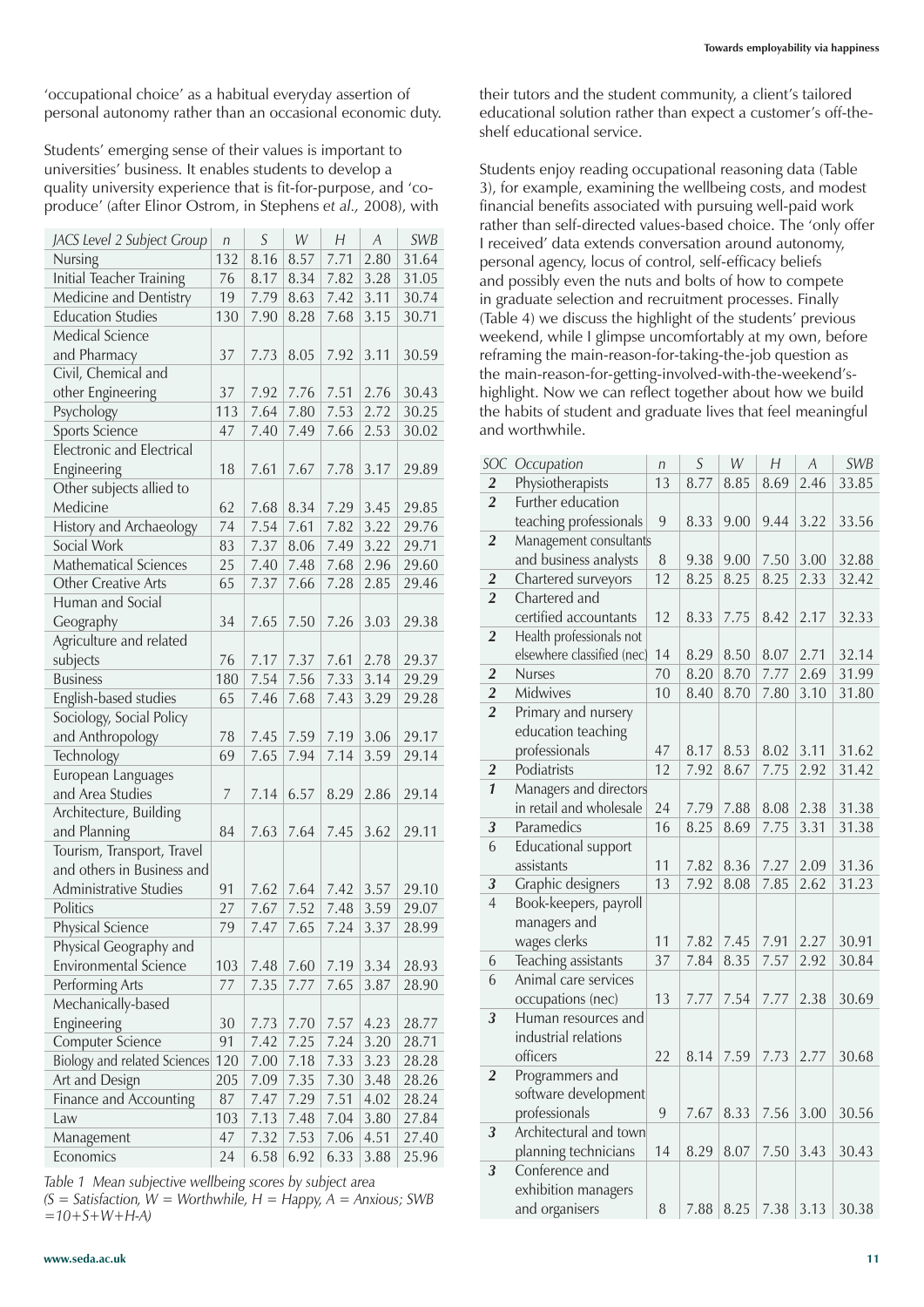#### EDUCATIONAL DEVELOPMENTS **16.1** MARCH 2015

| 6                   | Nursing auxiliaries                          |         |              |      |              |              |                |
|---------------------|----------------------------------------------|---------|--------------|------|--------------|--------------|----------------|
|                     | and assistants                               | 13      | 7.77         | 8.54 | 7.23         | 3.23         | 30.31          |
| 3                   | Welfare and housing                          |         |              |      |              |              |                |
|                     | associate professionals                      |         |              |      |              |              |                |
|                     | (nec)                                        | 43      | 7.60         | 8.07 | 7.60         | 3.00         | 30.28          |
| $\mathbf{1}$        | Restaurant and catering                      |         |              |      |              |              |                |
|                     | establishment managers                       |         |              |      |              |              |                |
|                     | and proprietors<br>Sales administrators      | 12      | 7.67         | 7.42 | 7.58         | 2.42         | 30.25          |
| 4<br>3              |                                              | 11      | 8.00         | 7.73 | 7.82         | 3.64         | 29.91          |
|                     | Artists<br>Social workers                    | 9<br>11 | 7.67<br>7.55 | 8.67 | 8.00<br>7.55 | 4.67<br>3.55 | 29.67<br>29.64 |
| $\overline{2}$<br>3 |                                              |         |              | 8.09 |              |              |                |
|                     | Sports coaches,<br>instructors and officials | 12      | 7.00         | 7.67 | 7.92         | 3.00         | 29.58          |
| 4                   | Other administrative                         |         |              |      |              |              |                |
|                     | occupations (nec)                            | 48      | 7.50         | 7.67 | 7.52         | 3.35         | 29.33          |
| 9                   | Waiters and waitresses                       | 36      | 7.00         | 7.50 | 7.42         | 2.67         | 29.25          |
| 6                   | Sports and leisure                           |         |              |      |              |              |                |
|                     | assistants                                   | 9       | 7.00         | 7.44 | 7.11         | 2.44         | 29.11          |
| $\overline{2}$      | Design and                                   |         |              |      |              |              |                |
|                     | development engineers                        | 14      | 7.79         | 7.79 | 7.14         | 3.64         | 29.07          |
| 4                   | Receptionists                                | 14      | 7.21         | 7.36 | 7.29         | 2.79         | 29.07          |
| 3                   | <b>Business and related</b>                  |         |              |      |              |              |                |
|                     | associate professionals                      |         |              |      |              |              |                |
|                     | (nec)                                        | 8       | 7.75         | 7.13 | 7.00         | 3.00         | 28.88          |
| 3                   | <b>Business sales executives</b>             | 15      | 7.53         | 7.53 | 8.13         | 4.53         | 28.67          |
| 9                   | Kitchen and catering                         |         |              |      |              |              |                |
|                     | assistants                                   | 30      | 7.13         | 7.03 | 7.40         | 2.93         | 28.63          |
| 7                   | Customer service                             |         |              |      |              |              |                |
|                     | occupations (nec)                            | 10      | 7.50         | 7.60 | 8.00         | 4.60         | 28.50          |
| 6                   | Care workers and                             |         |              |      |              |              |                |
|                     | home carers                                  | 24      | 6.75         | 7.58 | 7.08         | 2.92         | 28.50          |
| 7                   | Sales and retail                             |         |              |      |              |              |                |
|                     | assistants                                   | 160     | 6.93         | 6.79 | 7.14         | 2.63         | 28.23          |
| 7                   | Sales supervisors                            | 14      | 7.00         | 6.71 | 7.21         | 2.93         | 28.00          |
| 3                   | Marketing associate                          |         |              |      |              |              |                |
|                     | professionals                                | 19      | 7.89         | 7.95 | 6.95         | 4.79         | 28.00          |
| $\boldsymbol{1}$    | Publicans and managers                       |         |              |      |              |              |                |
|                     | of licensed premises                         | 8       | 7.50         | 7.25 | 6.63         | 3.63         | 27.75          |
| 9                   | Bar staff                                    | 42      | 6.64         | 7.02 | 7.26         | 3.33         | 27.60          |
| $\overline{7}$      | Call and contact                             |         |              |      |              |              |                |
|                     | centre occupations                           | 13      | 6.77         | 7.08 | 6.85         | 3.15         | 27.54          |
| 7                   | Retail cashiers and                          |         |              |      |              |              |                |
|                     | check-out operators                          | 14      | 6.64         | 6.14 | 7.57         | 2.86         | 27.50          |
| 3                   | Sales accounts and                           |         |              |      |              |              |                |
|                     | business development                         |         |              |      |              |              |                |
|                     | managers                                     | 9       | 7.89         | 6.89 | 5.78         | 3.67         | 26.89          |
| 2                   | Teaching and other                           |         |              |      |              |              |                |
|                     | educational                                  |         |              |      |              |              |                |
|                     | professionals (nec)                          | 13      | 6.38         | 8.31 | 6.62         | 4.92         | 26.38          |
| 3                   | IT user support                              |         |              |      |              |              |                |
|                     | technicians                                  | 8       | 7.38         | 7.13 | 6.75         | 5.13         | 26.13          |
| 9                   | Elementary storage                           |         |              |      |              |              |                |
|                     | occupations                                  | 8       | 5.88         | 5.00 | 6.75         | 2.13         | 25.50          |

*Table 2 Mean subjective wellbeing scores by subject area*   $(S = S \text{a} t \text{is} \text{factor}, W = \text{W} \text{or} \text{t} \text{h} \text{where} \text{or} \text{h} \text{where} \text{h} \text{ is the same value of } \text{h} \text{ and } \text{h} \text{ is the same value of } \text{h} \text{ and } \text{h} \text{ is the same value of } \text{h} \text{ and } \text{h} \text{ is the same value of } \text{h} \text{ and } \text{h} \text{ is the same value of } \text{h} \text{ and } \text{h} \text{ is the same value of } \text{h} \text{ and } \text{h} \text{ is the same value of } \$ *Anxious; SWB =10+S+W+H-A. Standard Occupation Codes beginning with 1, 2 or 3 (shown in bold italics) are a proxy for professional or managerial level ('graduate level') occupations.)*

The 'satisfaction' data raises the question 'satisfaction with what?' which begins a discussion examining the extent to which students and graduates are capable of achieving their goals. This enquiry often leads conveniently towards popular performance development authors such as Stephen Covey (Covey, 2004) through strategic laziness, background values, attitudes and successful goal striving (the worthwhile and satisfaction scores correlate with  $r = 0.6$ ) and finally into personal style and models of personality such as Myers Briggs Types. Employers value graduates who recognise individual difference as an opportunity, and enthusiastically develop their own and their colleagues' confident effective authentic personal styles.

All five subjective wellbeing themes support reflective practice. We can review specific aspects of the academic programme, for example, 'What one thing could you/ we change to make your next fieldwork assignment more satisfying/more worthwhile/happier/less anxious/ more socially connected for example with your student colleagues?' Students with patchy and robust satisfactionseeking habits, anxiety management habits, *etc.* share their strategies discarding 'problem student' labels as they review colleagues' approaches that might work well with their own personality and individual style. Academics and their professional services colleagues can collect and examine longitudinal SWB data with a student cohort from entry to graduation, and beyond through the WLHE survey.

At university Open Days, I'd like to say to prospective students:

*'In return for saddling you with a £60,000 graduate debt and relieving you of three years of your working life, we offer an experience that builds the habits of a self-directed life that feels worthwhile, satisfying, happy and socially connected, where you experience little uninvited anxiety, and earn a respectable salary doing what you love in an effective, personally authentic style with like-minded like-motivated colleagues. You can judge our commitment from our data collection, and you can judge our impact from the trends in student and graduate wellbeing data, and in graduate employment data, that I will show you now. If you feel inclined to avoid, rather than engage with this agenda, come back and have another look at university in a year's time. We'll still be here when you're ready.'*

#### **References**

Cahn, E (2006 ) 'Priceless money: banking time for changing times' (available at: http://coreeconomy.com/).

Covey, S. (2004) *The 7 Habits of Highly Effective People,* New York: Simon and Schuster.

De Waal, F. (2012) 'Moral behavior in animals' (available at: http:// youtu.be/GcJxRqTs5nk, accessed 16 December 2012).

Dolan, P., Layard, R. and Metcalfe, R. (2011) *Measuring Subjective Wellbeing for Public Policy,* Office for National Statistics.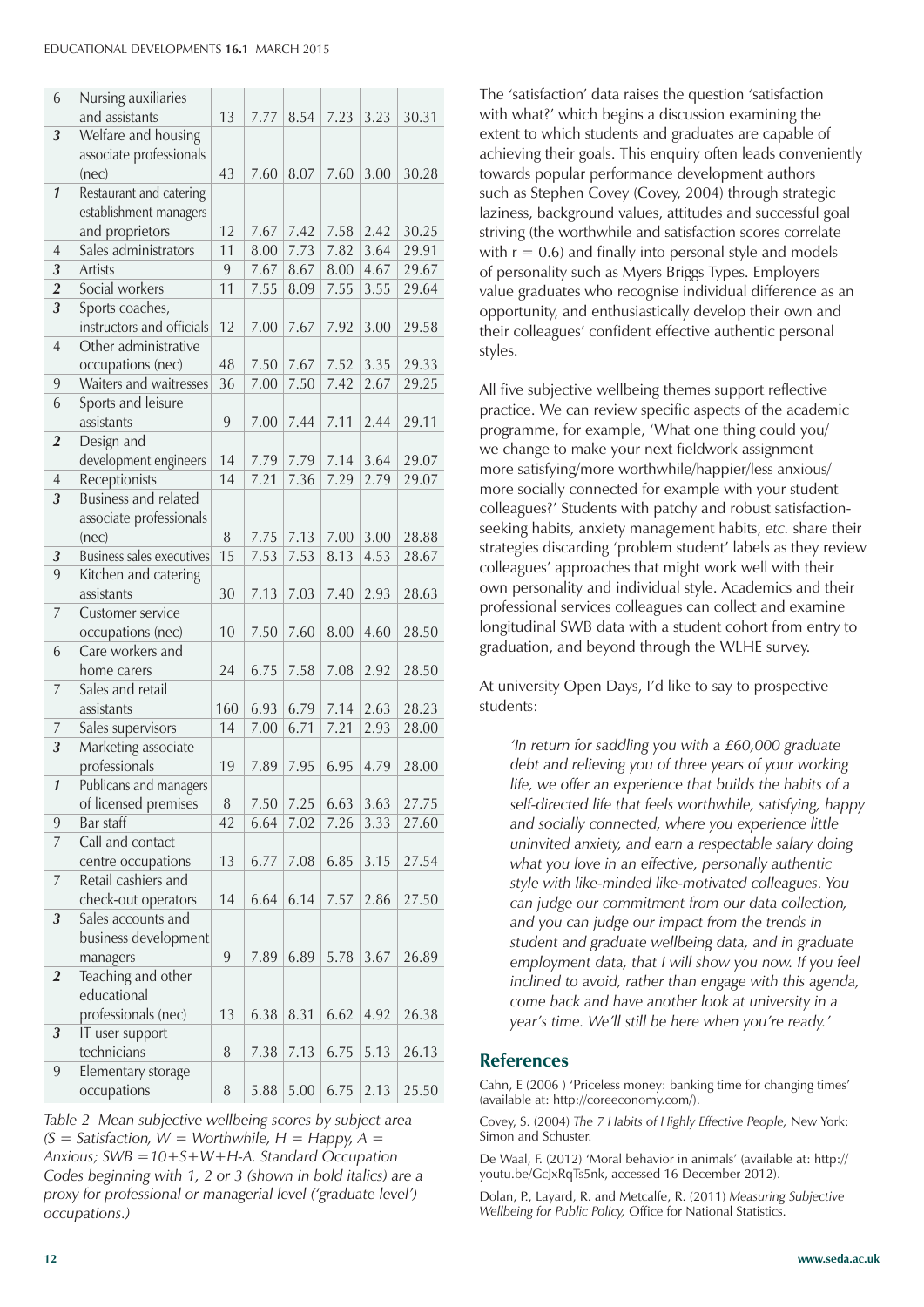|                                                       | SWB as percentile in<br>survey population |                  |                  |                  |                | SOCs<br>1 to 3   |            | Salary |            |         |
|-------------------------------------------------------|-------------------------------------------|------------------|------------------|------------------|----------------|------------------|------------|--------|------------|---------|
| 'Why did you decide to take the job?                  |                                           |                  |                  |                  |                |                  |            |        |            |         |
| indicate the ONE MAIN reason'                         | n                                         | S                | W                | H                | $\overline{A}$ | <b>SWB</b>       | $\sqrt{n}$ | Mean   | $\sqrt{n}$ | Mean    |
| It fitted into my career plan/it was exactly the      |                                           |                  |                  |                  |                |                  |            |        |            |         |
| type of work I wanted                                 | 647                                       | 78th             | 76th             | 65th             | 59th           | 65th             | 647        | 83%    | 517        | £19,536 |
| To see if I would like the type of work it involved   | 30                                        | 70th             | 75th             | 69th             | 62th           | 61th             | 30         | 63%    | 21         | £17,429 |
| It was an opportunity to progress in the organisation | 72                                        | 77th             | 62th             | 59th             | 60th           | 58th             | 72         | 61%    | 65         | £18,096 |
| The job was well paid                                 | 39                                        | 64th             | 49th             | 60th             | 53th           | 58th             | 39         | 51%    | 32         | £19,859 |
| To gain and broaden my experience in order            |                                           |                  |                  |                  |                |                  |            |        |            |         |
| to get the type of job I really want                  | 197                                       | 66th             | 68th             | 60th             | 61th           | 56th             | 197        | 54%    | 119        | £15,521 |
| It was in the right location                          | 88                                        | 57th             | 56th             | 60th             | 60th           | 52 <sub>th</sub> | 88         | 53%    | 59         | £16,181 |
| It was the best job offer I received                  | 102                                       | 57th             | 55th             | 49th             | 59th           | 49th             | 102        | 54%    | 70         | £17,307 |
| In order to earn a living/pay off debts               | 591                                       | 46th             | 42 <sub>th</sub> | 52 <sub>th</sub> | 58th           | 45th             | 591        | 18%    | 421        | £11,915 |
| It was the only job offer I received                  | 68                                        | 37 <sub>th</sub> | 38th             | 48th             | 56th           | 42 <sub>th</sub> | 68         | 34%    | 49         | £13,263 |

*Table 3 Mean subjective wellbeing scores by main reason for taking the job* 

 $(S = S_{\text{d}}(S) = S_{\text{d}}(S) = \text{d}s$  = Worthwhile,  $H = H_{\text{p}}(S) = A_{\text{d}}(S) = H_{\text{p}}(S) = H_{\text{p}}(S) = H_{\text{p}}(S) = H_{\text{p}}(S) = H_{\text{p}}(S) = H_{\text{p}}(S) = H_{\text{p}}(S) = H_{\text{p}}(S) = H_{\text{p}}(S) = H_{\text{p}}(S) = H_{\text{p}}(S) = H_{\text{p}}(S) = H_{\text{p}}(S) = H_{\text{p}}$ 

| 'Why did you decide to take the job?indicate the ONE<br>MAIN reason'               | Main reason for getting involved in last weekend's<br>highlight             |
|------------------------------------------------------------------------------------|-----------------------------------------------------------------------------|
| It fitted into my career plan/it was exactly the type of work<br>I wanted          | It fitted into my main long-term interests/it's exactly what<br>Llike to do |
| To see if I would like the type of work it involved                                | To see if I would like that kind of thing                                   |
| It was an opportunity to progress in the organisation                              | It was an opportunity to move up a level with<br>something I already do     |
| The job was well paid                                                              | I was being paid to do it                                                   |
| To gain and broaden my experience in order to get the<br>type of job I really want | To broaden my experience as a step towards another<br>ambition I have       |
| It was in the right location                                                       | I happened to be in the right place at the right time                       |
| It was the best job offer I received                                               | It was the best offer L received                                            |
| In order to earn a living/pay off debts                                            | To earn a living or pay off debts                                           |
| It was the only job offer I received                                               | It was the only offer I received                                            |

*Table 4 Comparing undergraduate and graduate occupational choice habits*

Eisenstein, C. (2011) 'Sacred economics: money, gift, and society in the age of transition' (available at: http://sacred-economics.com/).

Murphy, M. (2012) *Hiring for Attitude,* New York, McGraw-Hill.

Schwartz, S. H. (2012) 'An overview of the Schwartz theory of basic values', *Online Readings in Psychology and Culture,* 2(1) (http://dx.doi. org/10.9707/2307-0919.1116).

Stephens, L., Ryan-Collins, J. and Boyle D. (2008) 'Co-production. A manifesto for growing the core economy', London, New Economics Foundation (available at: http://www.neweconomics.org/publications/ entry/co-production).

**Dr Glen Crust** is a Freelance Career Consultant and **Dr Helen Hicks** is the Projects Officer at the University of Plymouth's Employability Service. (Contact: glencrust@ hotmail.com; 07973 727093.)

### Information for **Contributors**

The Editorial Committee of *Educational Developments*  welcomes contributions on any aspect of staff and educational development likely to be of interest to readers.

Submission of an article to *Educational Developments* implies that it has not been published elsewhere and that it is not currently being considered by any other publisher or editor.

The Editorial Committee reserves the right to make minor alterations during the editing process in order to adapt articles to the house style and length. Such alterations will not affect the main content of the article. A proof copy will not be supplied to authors prior to printing.

For more information please see: www.seda.ac.uk/publications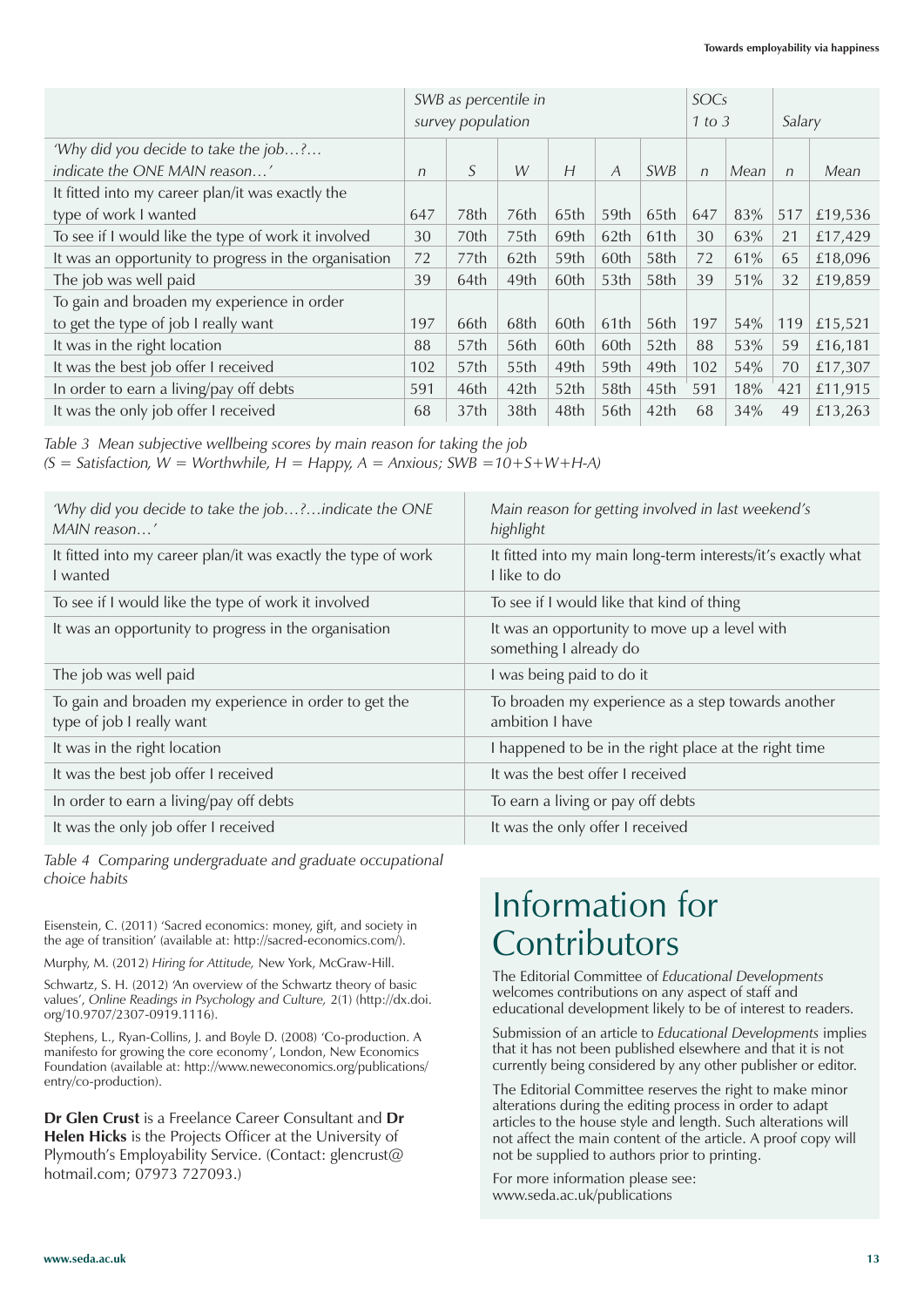## Of sweet pears, Stilton and nuts: Reflections on the 19th Annual SEDA **Conference**

#### **Diogo Casanova,** Kingston University London

The annual SEDA conference was held this year in Nottingham, in the outstanding National College for Teaching and Leadership (NCTL) Learning and Conference Centre. It revolved around a special topic: 'Opportunities and challenges for academic development in a postdigital age'. This reflection is written by an academic with a specific interest in Technology-Enhanced Learning (TEL), who is part of the Centre for Higher Education Research and Practice (CHERP) at Kingston University London.

As someone who does research on TEL-related topics, my heart lies with technology and my soul with innovation. I am truly inspired by the potential of technology and what it can bring to both learning and teaching. I argue that technology should be used with a clear pedagogical purpose: to enhance the students' learning experience (Casanova *et al.,*2011). Technology should not be used because it is trendy or cost effective, but because it really makes a difference to the learning experience.

I first moved to a UK higher education institution in May 2013. I came from a traditional and research-intensive Department of Education at the University of Aveiro, in Portugal. I am now working at Kingston University London in the recently created Centre for Higher Education Research and Practice, whose purpose revolves around both pedagogical enhancement and HE Research. Since my arrival, I have had the opportunity to increasingly become familiar with a sector that is at the same time rich, diverse and exciting. For me, the SEDA conference was a valuable opportunity to meet new colleagues and network, to discuss the sector and to reflect about my position in

it. It was a great opportunity to meet colleagues who I had only known through social media or their writing. It was great to meet Sally Brown and her impeccable pronunciation of Portuguese; it was great to have lunch with colleagues who were willing to listen with genuine interest to my experiences at Kingston and, in turn, to listen to their own thoughts about common challenges and concerns. Sharing and discussing challenges, new developments and ideas for academic development was an enriching experience which will lead me to improve my understanding and knowledge of what is out there.

For this annual conference, SEDA organisers put together a programme which led to exciting discussions about the relevance of TEL. The two keynote speakers – Gráinne Conole and Helen Beetham – explored in detail the relevance of technologies for HE. The atmosphere was welcoming and the venue inspirational – so what could go wrong? Well, the Wi-Fi did not work properly, thus making true one of teachers' biggest fears: what to do when technology fails us?

To add to this discomfort, my colleague Dejan Ljubojević and I decided we would prepare our PowerPoint presentation using Google Docs and that we would use a set of different web-based apps during our presentation. The main advantage of Google Docs and web apps is that you can work synchronously with your colleagues in a seamless process; the disadvantage is that, when the Wi-Fi connection is not stable, it simply doesn't work…so my first day at the conference was mainly occupied solving technical issues with our presentation…oh and I lost twice my wallet (thanks to Joseph Callanan for telling me via Twitter where to find it).

This annual SEDA Conference was very driven by TEL. So, of course MOOCs were 'present', as it was the case for OER, Social Media, Learning Analytics *etc.* Gráinne gave an excellent overview of how technologies are being used and where they might be going to. Being a researcher and a practitioner on the topic, all of that was not new to me. However, some presentations conveyed a lot of enthusiasm and Simone's video (Pearson North America, 2013), that Gráinne presented about the possible use of Augmented Really, was actually refreshing. Two sessions which I found of special interest, because of my current work at Kingston, were the one about the experience of using audio feedback presented by Claire Beecroft (University of Sheffield) and the experiences of flipped classroom narrated by Giles Martin (University of Bath). Both of these practices are under vigorous discussion in HE, both in this country and internationally. Although flipping the classroom can perfectly be achieved without the use of technologies, the increased use of mobile devices will give this kind of innovation extra kudos in terms of the learning and teaching experience. For example, producing a short podcast is both simple and fast and it gives a degree of personalisation to feedback that one is unable to have otherwise in written feedback (Gould and Day, 2013). With speech recognition software, it should be even possible for Turnitin or Blackboard to have a feature that could transform voice into text giving the possibility for students to have both types of feedback available, without any extra effort on the part of the lecturer.

The workshop Dejan and I presented was based on the challenges and opportunities that online learning brings to our programmes in our department. We presented the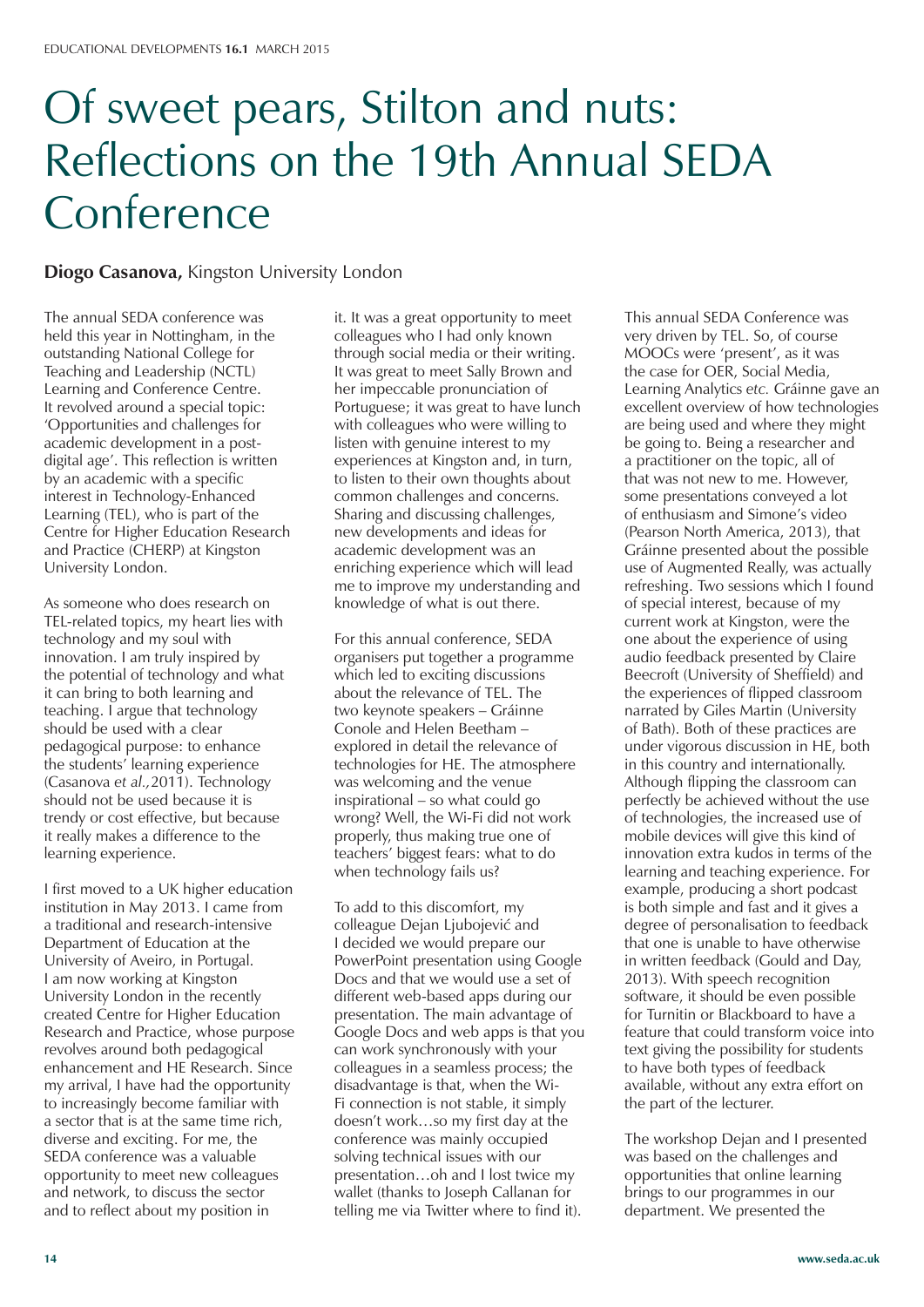recently created PGCert in Learning and Teaching in Higher Education, which is an online 60-credit programme. This programme replaces the more traditional face-to-face one at Kingston. The programme was designed having especially in mind external audiences, both from the UK and internationally. We received very constructive feedback, and we had the opportunity to share our experience in designing the course with colleagues who are engaged in similar tasks in other institutions, all very positive!

In conclusion, for a new member of staff who has only relatively recently moved to the UK, the SEDA conference was an excellent

opportunity to learn, to meet new colleagues and to network. I felt myself as part of a community and I will definitely try to go next year encouraging other colleagues who have never been to a SEDA conference to do the same.

The title – 'Of sweet pears, Stilton and nuts' – reflects the name of the starter at the conference dinner. My piece is also a tribute to Stilton, one of my favourite cheeses in the UK, which is also manufactured in Nottinghamshire.

#### **References**

Casanova, D., Moreira, A. and Costa, N. (2011) 'Technology enhanced learning in higher education: results from the design of a quality evaluation framework', *Procedia – Social and Behavioral Sciences,* 29, pp. 893-902.

Gould, J. and Day, P. (2013) 'Hearing you loud and clear: student perspectives of audio feedback in higher education', *Assessment and Evaluation in Higher Education,* 38(5), pp. 554-566.

Pearson North America (2013) 'Simone's story: school of thought – a vision for the future of learning' (available at http://tinyurl. com/n2do72v, accessed 4 December 2014).

**Dr Diogo Casanova** (diogo. casanova@kingston.ac.uk) is a Lecturer in Learning and Teaching in HE in the Centre for Higher Education Research and Practice at Kingston University London.

### Open CPD by being open together – The future present of CPD

#### **Andrew Middleton,** Sheffield Hallam University

In SEDA co-operation and collaboration is central to the idea of association: not only do we like to help each other because it is in our nature, we know that by aligning our efforts through common purpose we develop and assure our institutional work. With this principle of valuing working together in mind, and given that the academic development landscape is always in flux, this article considers a near future view of academic CPD.

One view of association with a future spin can be found in the collaborative experience of developing an open CPD experience called *Bring Your Own Devices for Learning* (BYOD4L). This immersive CPD experience has been designed to take place over five days and engages its participants through an enquiry-based learning method structured around five key themes relating to the subject of the personal use of social media and mobile technologies for learning.

Some have used the current parlance and referred to this as a MOOC, but that belies its essential purpose: BYOD4L is not intentionally massive, it is not necessarily online, and it's probably not a course (depending on your definition). But it is open and made available under a creative commons licence.

BYOD4L offers an open CPD experience focusing on how smart technology and social media establish different learning opportunities. So while the idea of open and collaborative working is most important to its learning design, its thematic

focus is reinforced by the way it makes good use of smart technology and social media as a learning environment. In most cases interactive engagement in BYOD4L happens through the use of online social media, though in the July 2014 iteration of BYOD4L we also looked at how open approaches to CPD can be experienced face to face (f2f). In exploring the principle of openness in CPD in this article it may be useful, therefore, not to associate it necessarily with being online.

The rest of this article begins to explore what openness means for CPD, especially with regard to the way professional development for teachers in higher education can be supported, by looking at the experience of BYOD4L and it 5C framework.

#### **Open is...participatory**

The first way of understanding openness here is to look at how BYOD4L has been organised. One of the authors, Chrissi Nerantzi, originated the idea to develop this open five-day event and link it to further CPD opportunities. Discussions with the Media-Enhanced Learning Special Interest Group (MELSIG) followed and at the SEDA Annual Conference in Bristol in 2013, Chrissi and Sue decided to develop a series of activities structured over five daily topics organised as a framework. BYOD4L was duly developed following the conference, structured around the five topics which developed into 'the 5Cs' framework. These provide a scaffold to explore how smart technologies and social media can be used for learning and teaching and to progressively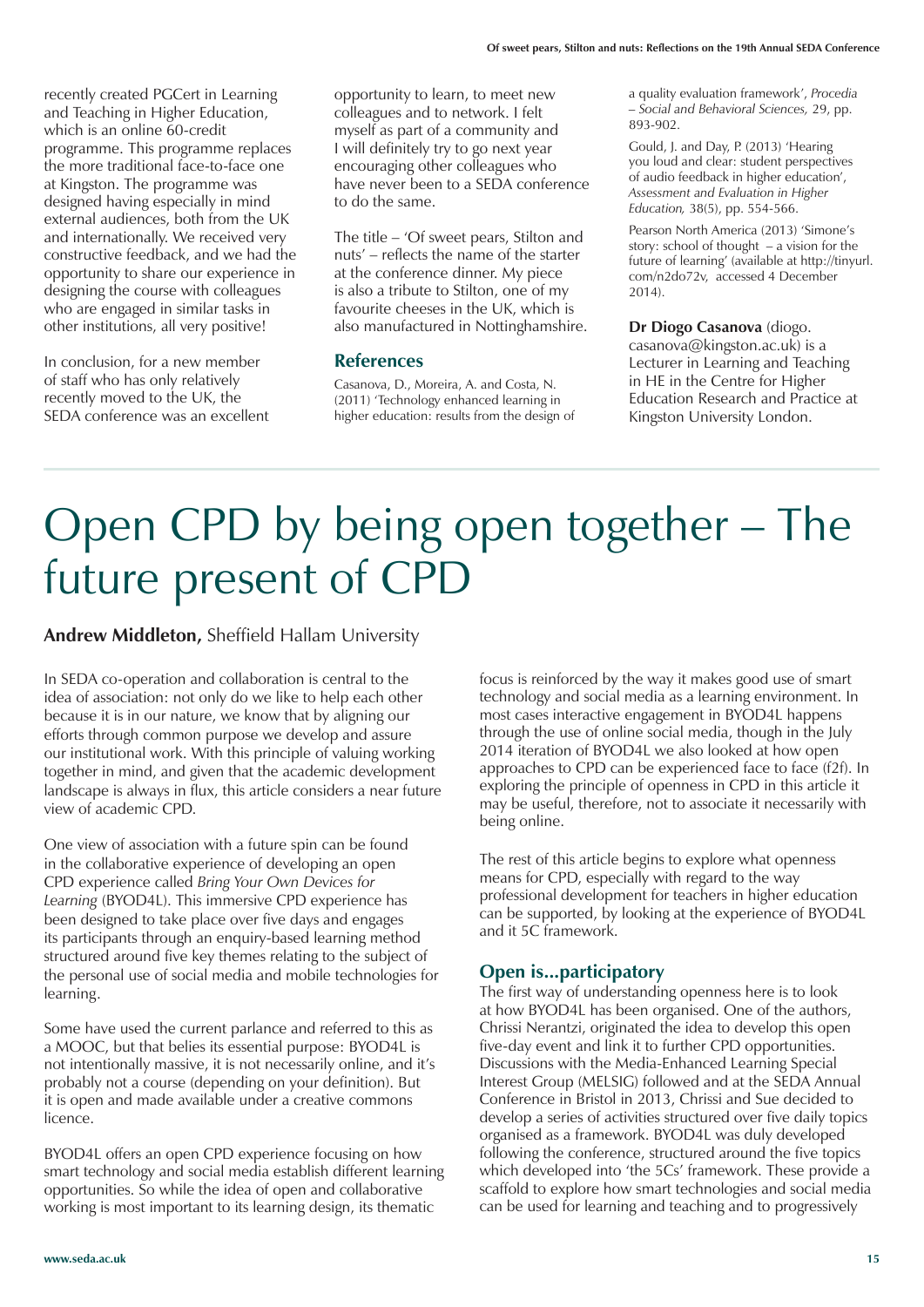introduce more complex applications. The development involved creating two bite-size and authentic problem-based video scenarios which served to introduce each of the topics and their associated tasks, together with links to further webbased resources.

Using existing social networks, a group of facilitators was identified and invited to take part. The strength of a network of facilitators is not in the spread of knowledge that they all have, but in the depth of knowledge they have between them. This depth of knowledge meant that each facilitator, in effect, became a learner too. In the case of the BYOD4L focus, for example, we needed to find facilitators who could offer specialisms in areas like social media, smart technology, innovation, creativity, problem-based learning, open accreditation, user-generated content, and so forth. In an effective network the different strengths combine and, in BYOD4L, the unity grew out of a fundamental shared understanding amongst the facilitators of the power of social media. Through this we were able to form a very knowledgeable and experienced association of CPD volunteers. The community of facilitators was mostly based within the UK due to the initial reach of the network. One facilitator, however, was based in Australia and on reflection we found this time-zone difference affected his sense of involvement and belonging (Nerantzi *et al.,* 2014).

In the majority of cases members of the facilitator group had never met in person. A Google Hangout virtual group video meeting was held in the week prior to the first iteration of BYOD4L to give the facilitator group a chance to clarify their role and learn more about each other's interests and expertise. The technology allowed nine of the facilitators to participate in this evening meeting. One was excluded and in hindsight this exclusion highlighted the importance of facilitator bonding in running such an open course. We feel this idea of bonding in a facilitator group should not be underestimated.

Having established the core facilitation group, we realised that the richness of a CPD activity run using social media can be enhanced for facilitators and participants by extending the network. This creates the potential for self-supporting or selfidentifying nodes or connections to form. We sent a message using Twitter and the SEDA, ALT, LDHEN and MELSIG JISCmail lists to other educational development units inviting them to take part. Guidance was provided so that other institutions could quickly synchronise a series of common events around the #BYOD4L Twitter hashtag. Whilst we established the principle for this extended approach we did not allow enough time for colleagues to take full advantage of this alongside the initial iteration of BYOD4L in January 2014.

#### **Open roles**

While BYOD4L facilitators are able to contribute on the basis of their own interests and knowledge-bases, running the open CPD entails facilitators accepting specific responsibilities. One area of responsibility, for example, was to lead each evening's one-hour discussion for each of the five daily topics. Using an innovative Twitter 'tweetchat' method, two facilitators 'double-headed' the evening discussions. Pairings created a buddying approach.

TweetChats result in a frenetic discussion when they are well designed and when there are enough people present to keep it flowing, making the 'double-header' method invaluable as a fantastic, supportive teaching experience; however, it can be challenging to manage.

But there was no reason why the facilitators, like the 'student' participants, could not enjoy taking part in all the activities. BYOD4L, as a CPD subject, is a rich, emerging and cuttingedge field of study and the facilitators comfortably straddled the teaching-learning domain. Because of the open-ended, authentic and problem-based nature of the daily activities there was no reason to be limited by a purely facilitation role. Crossing the divide was appropriate and caused the facilitators to lead by genuinely modelling learner behaviour. On reflecting on the two iterations of BYOD4L so far, only now does it seem remarkable that neither student participant nor facilitator raised the issue of movement between roles as being disconcerting. On the contrary, comments from all participants were positive to the extent that we also saw transition from 'student' participant to facilitator participant between the two iterations. The method therefore allows for and benefits from open roles even if it looks like 'learners learning from learners' from time to time.

Other roles and duties included: developing and maintaining the BYOD4L site; ensuring responses were given to student posts in their social media postings; TweetChats were aggregated and narrated using Storify; and contributions were reviewed so that open badges could be awarded.

#### **Open doors**

In the second iteration of BYOD4L the core team specifically decided to explore the idea of 'blended and open CPD' by involving a small number of institutions to run it concurrently with the possibility of incorporating their own strategies to make it more likely to engage staff from their own institution in the CPD. This 'best of both worlds' model retained its global reach through its use of social media networks, but at the same time created a way to attract staff locally through both f2f activities and through the various online social media used by facilitators (eg the BYOD4L WordPress site and TweetChats) and participants (e.g. tweets, blog posts, sharing of YouTube presentations, Pinterest groups, *etc.*).

Five universities participated by offering a f2f dimension. Of these several made it known that they would welcome participation from anyone within reach of the workshops, whatever their affiliation.

Having developed a local f2f dimension, it then seems to be an obvious next step to open the doors to anyone, even in an f2f situation. If the principle has been successfully established online, it follows that greater diverse participation can add to the richness of the CPD experience and the potential to foster local communities. Invitations to colleagues in neighbouring universities and colleges to attend f2f CPD activities were sent from some BYOD4L partner institutions.

#### **Academic CPD as Open Learning**

The value of openness has been ingrained in every discussion the facilitation team have had in planning, offering and reflecting on BYOD4L. Perhaps fundamental to this has been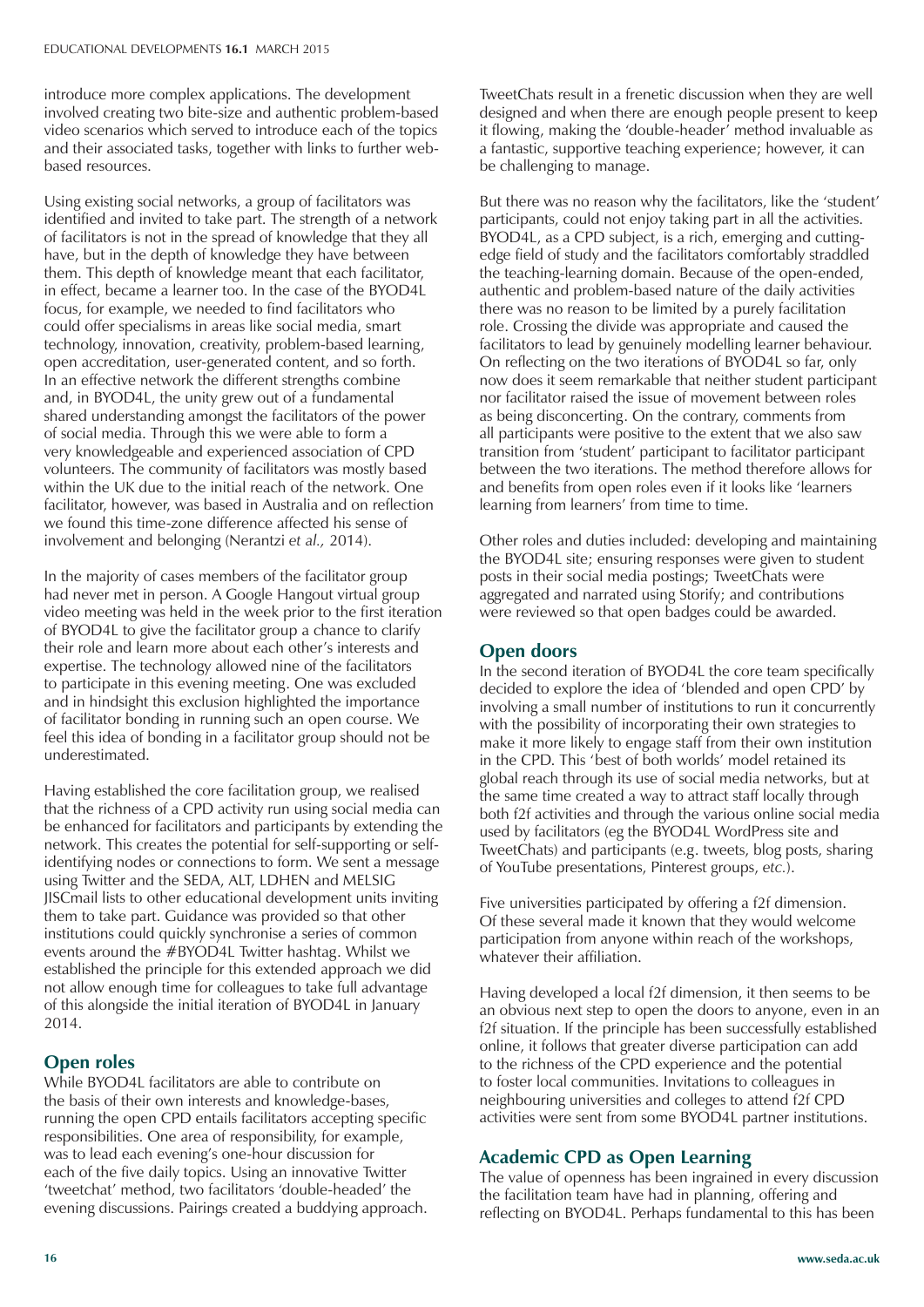the idea of the 'open road' which is so typical of discussions about self-organised and self-determined learning and individual and collective learning ecologies. Sometimes educational developers discuss CPD as a problem (e.g. of delivery and engagement) and perhaps do not notice enough how often academic CPD is viewed as being selfdetermined and found through non-formal and informal learning. In BYOD4L in the July 2014 iteration we found 135 people actively and visibly engaged in CPD (Reed, 2014). The nature of that engagement plots a surprising picture of self-determined and, within that, self-directed inquiry. This was represented, for example, in over 3000 contributions to five one-hour TweetChats: 10 tweets a minute over a week suggests some valuable CPD was happening each evening (yes, engagement with CPD in the evening!).

#### **In conclusion**

By focusing in on the idea of openness (rather than the more contentious and specific idea of MOOC, for example), academic developers find a more useful and creative space for discussion. Our experience suggests we should look positively for new models of open and collaborative CPD especially where openness in participation, roles and attitudes fosters a more self-determined and intrinsic engagement with CPD. This requires us to be creative and

to challenge any long-standing ideas we may hold about the academic development of staff and begin to replace these with more flexible and open ideas for CPD.

The example of BYOD4L, especially in the interplay between universities, challenges us as educational developers to look at the many ways we can open our doors to each other and draw upon each other's strengths more habitually through an open CPD network. For example, perhaps this can be achieved by making and sharing open educational resources (OERs), but more than this, by exploring how we can do more by proactively connecting our individual and collective interests and areas of expertise to develop teaching.

#### **References**

Nerantzi, C., Middleton, A. and Beckingham, S. (2014) 'Facilitators as co-learners in a collaborative open course for teachers and students in Higher Education', in *Learning in Cyberphysical Worlds,* eLearning paper, issue no. 39, pp. 1-10 (available at: http://tinyurl.com/qb7shhg).

Reed, P. (2014) 'Social network analysis: using Hawksey's TAGS Explorer for #BYOD4Lchat', The Reed Diaries, blog post (online at: http://tinyurl.com/ojlolyc).

**Andrew Middleton** is Head of Innovation and Professional Development at Sheffield Hallam University.

### Book Review

#### **Visible Learning and the Science of How We Learn**

John Hattie and Gregory C. R. Yates

SAGE Publications Ltd ISBN 10: 0415704995

'Anatomy is to medicine as psychology is to education', which makes Gray's Anatomy an essential book for budding GPs. Here we might just have the education equivalent.

'Well I do that already and it is just common sense, isn't it?' Sometimes, too frequently I think, beginner teachers say this to me. If it were, academic developers would be unemployed in terms of teacher education work and this book would not need to be published. It is a book of psychology and its application to learning and teaching. There is much of great value contained within the 349 pages and the three parts (learning within classrooms, learning



foundations and know thyself) and yet there seems to be a nagging common sense element to it. Collins defines common sense as: 'plain ordinary good judgment'. I have an issue with this. Plain good judgement demands that Bob Dylan is awarded a Nobel prize in literature or that Deep Purple (eligible since 1993) are inducted into the Rock and Roll Hall of Fame. The problem with common sense within teaching is that it is not. Teaching is neither 'common' in the sense of being commonly understood nor is it plain good judgement – if it were it would not be so contested, contextualised or contingent.

Cognitive load theory (CLT), which has many references within this book, appears to be self-evident common sense. However, having read the details here it goes beyond common sense and ought to be taught as theory to inform practice to all teachers. For example, about the multimedia principle within CLT the author's state: 'We learn better when words accompany pictures, rather than words alone (bullet point power point users take note). Our minds combine words and images efficiently' (p. 150).

We might debate the role of an HE teacher in aiding a student to 'know thyself' but advice like 'directly teach healthy attributions' (p. 225) is surely part of the role. In this section there is also fascinating material about ego depletion, self-control, self-efficacy, smiling ('your smile can be used to reinforce a world-view that stresses shared humanistic values bolstered by common interpersonal decencies such as respect and politeness', p. 268), system one and two thinking and the IKEA effect (an active role in producing a positive outcome is positively valued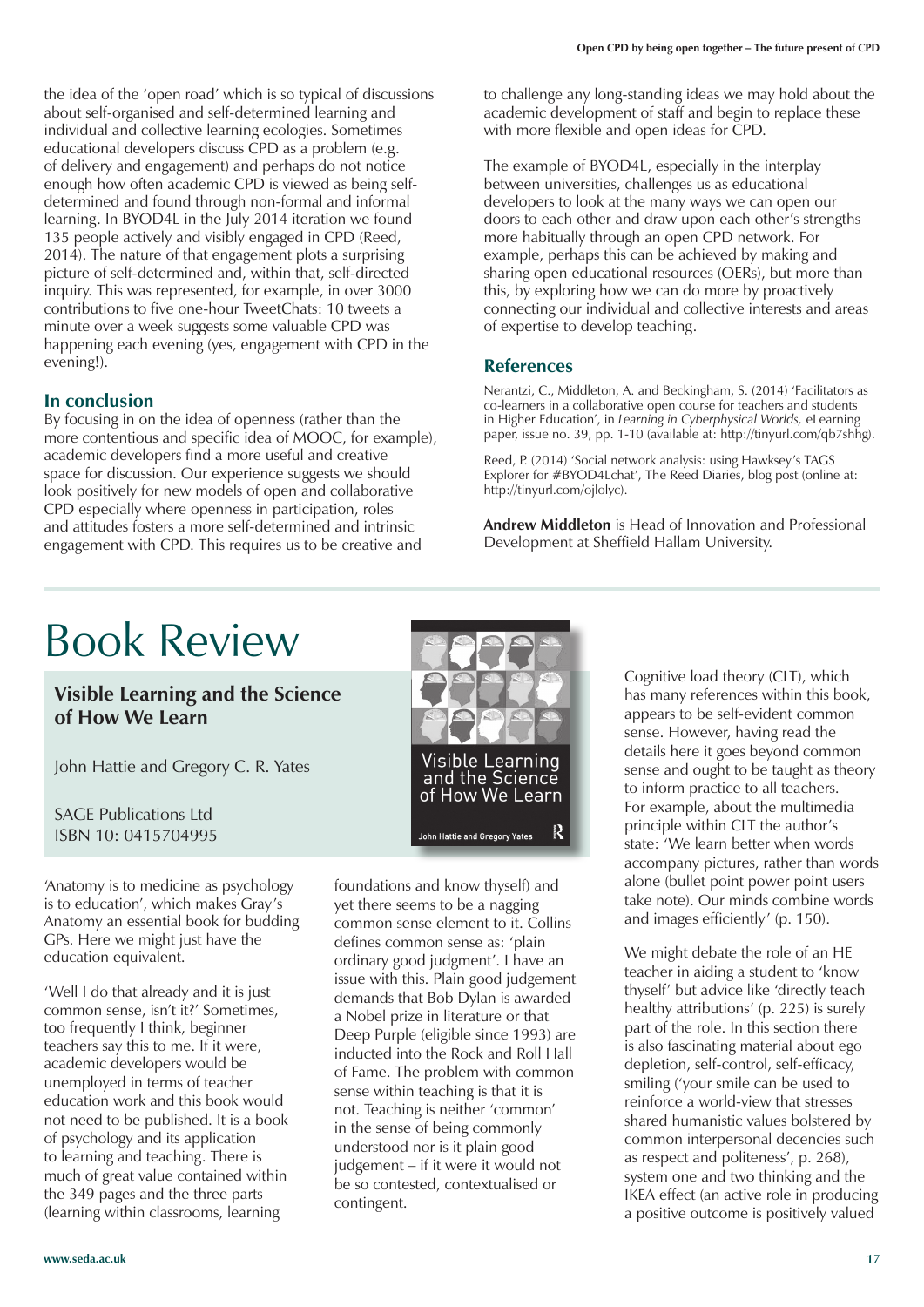– 'the effect will play a hidden but vital role in how your students appraise what they have been able to achieve. Hence, they are asking for their investments to be recognised in the feedback process', p. 309).

Each chapter within each of the parts reports, in a highly readable way, the research related to the chapter focus. Each chapter concludes with a section entitled 'in perspective' in which considerations for teaching and learning are distilled and this is followed by 'study guide questions' and 'reference notes'. The brief

'in perspective' section I found to be particularly useful and thoughtprovoking. For example, in the chapter 'how knowledge is stored in the mind' (within the learning foundations part) the authors note, 'on a logical basis, such taxonomies (Bloom) are useful in devising assessment items, but they do not account for how the mind actually works' (p. 133). They then argue that Biggs and Collis's SOLO taxonomy is a more convincing 'analysis of knowing'.

Two problems: a conclusion to each part and the book overall is needed, and more difficult to address is the

tone and feel. The chapters are easy to read and quite brief giving a slightly 'lite' feeling to the material and at the same time not quite inspiring you to read more as you seem to know enough. In a sense I guess this is a success but if I were a student teacher it almost removes the need to refer to the source. Having noted that, this is an essential read for all academic developers and a mandatory read for any PGCE student including PGCE HEs.

**Peter Gossman** is a Principal Lecturer in Academic CPD at Manchester Metropolitan University.

## Exploring e-journaling as a tool for academic identity work: pilot study reflections

#### **Clare Kell** and **Cath Camps,** Cardiff University

In common with module and programme design teams across the UK Higher Education sector, we have been exploring ways to create curricula and specific learning opportunities that are true to our vision of an educated person (after Boyer, 1995), enable participants on our programme to evidence practice aligned with national external accreditation benchmarks, and 'deliver' an educational experience that meets university-policy specifics, with the whole sited in nationally agreed learning 'level' and credit tariffs. This article first introduces and explores the rationale for one of the learning opportunities (staff:participant e-journaling) on our Postgraduate Certificate in University Teaching and Learning (hereafter PgCUTL), and then critiques the artefacts created for evidence of efficacy. We conclude with some observations about how the e-journaling activity, its critique and the writing of this article, are informing our ongoing practice, as educational developers in a research-intensive university, in the hope that these will resonate with, and start discussion amongst, readers of *Educational Developments.*

#### **E-journaling as a tool to support academic identity work**

**Academic Identity as a focus for educational developers** Much has been written about the changing nature of Universities and the potential impact of these changes on the academic workforce and their identities as professionals in the university workplace. The notion of identity is, however, 'slippery' and also deeply contested. In the context of university academics, at least two 'forms' of identity have been named and studied: Academic Identity and Professional Identity. Billot (2010) describes Academic Identity (AI) as an

individual's sense of an 'academic self' created through their imaginings of what comprises 'the academic', where these imaginings are drawn both from their understandings of real current circumstances and their imagined or projected past experiences. In the workplace one's AI becomes 'intrinsically bound up with the values, beliefs and practices held in common with others locally' (Billot, 2010, p. 712) and is thus a fluid property influenced powerfully by context – and perception of context. Day *et al.* (2006, cited in Billot, 2010) suggest that our AI influences our sense of purpose, self-efficacy, motivation, commitment and job satisfaction. A Professional Identity develops where agency and structure or context interact *i.e.* in the enactment of practices thought by one's AI to be commensurate with locally valued practices. Thus an Academic Identity can be described as the personal part of the various sub-identities an individual holds, and the Professional Identity as the visible part, the enactment of the AI in the classroom (Trowler and Cooper, 2002).

Academic Identity work is the focus of our first PgCUTL module as we support participants' articulation and critique of their developing identity as academics and the impact of that identity on the learning environments they create in their place of employment, the Welsh Russell Group University. The PgCUTL programme, framed in a person-centred social constructivist ethos, was designed to locate participants' self in a critical exploration of the personal, disciplinary and institutional discourses framing local, regional and national practice with a view to fostering personal practice agency (Brookfield, 1995). Its aim was that, having completed the 40 Level 7 credit component of PgCUTL required for probation, participants will have both some cultural literacy (Mathieson, 2011) and the confidence to use it in order to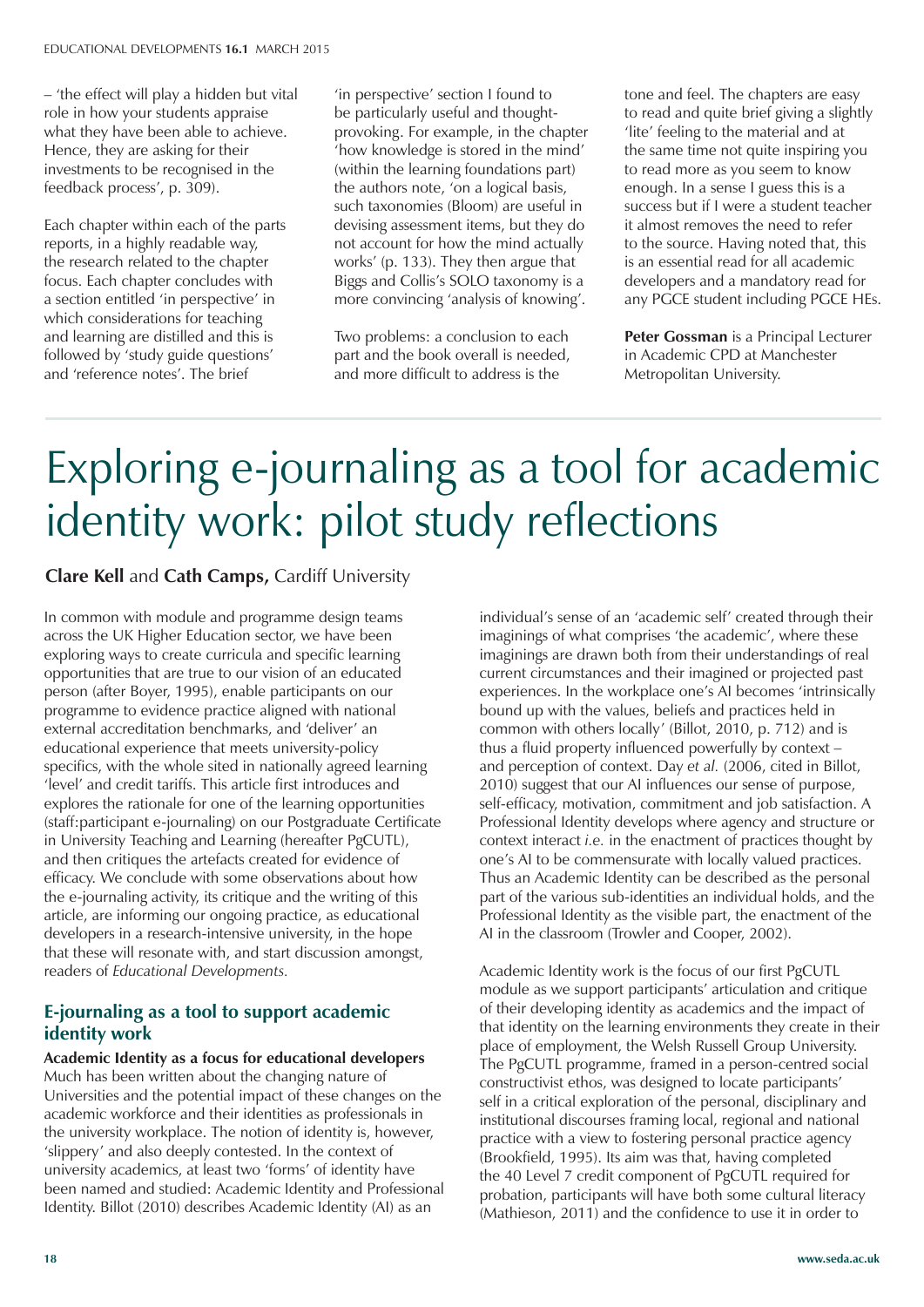place, scope, and engage with or side-step/challenge agenda as they impact or threatened to impact on their studentfacing teaching practices. To quote Kreber (2013, p. 858), the intention was to empower colleagues to own an AI 'that is oriented not just to questions of what works and what one is supposed to do, but also to ask "why one does it and who benefits from it?"'. These questions, underpinned by ideas of social justice and equality in education (principles framing the Welsh HE policy document: For our Future), are of course, deeply challenging so participants require a lot of support from Day 1!

#### **From theory to practice: AI work in PgCUTL Module 1**

Module 1, a 10-credit Level 7 module (Experiencing UK Higher Education), begins our PgCUTL's journey of noticing and critiquing the discourses of twenty-first century UKHE. Day 1 of the three-day contact-time block starts with a discussion of the preliminary UKHE context and structure ideas collated in Figure 1.

Over the next seven weeks participants are expected to draw on these and other, personally relevant policies and literature (*i.e.* in order to make sense of the UKHE context, many participants need to explore the global HE policies they have themselves experienced as students/teachers) to create a single lesson plan that illustrates how their emergent thinking informs teaching practice. Cognisant that AI is most powerfully influenced by the site of practice (Boud, 1999; Jawitz, 2009), each participant's discipline-based mentor undertakes a Peer Review of Learning and Teaching (PRLT) with their mentee. Conducted as a live observation or desk-top review of the created lesson plan, the PRLT enables participants and mentors to explore the translation of Module 1 UKHE context discussions into authentic local practice (Kreber, 2013; Trede *et al.,* 2012). Simultaneously, for the full seven weeks, participants engage in private 1:1 e-journals with one of the PgCUTL academic team.

What we call 'e-journals' are asynchronous conversations held using the Campus pack plug-in situated within the Blackboard virtual learning environment. Each participant is paired with one of us, typically linked to cognate disciplines, and allocated to a journaling space accessible only to the pair. Participants are invited to explore three ideas within the e-journaling space: the context of UKHE and their role within it, themselves as learners and teachers, and the translation of these macro and micro ideas into one student-facing practice – a lesson plan. As illustrated in Figure 2, the journals are a conversation between the participant:tutor pair where the participant writes some initial thoughts which trigger a response, often in the form of a question or suggestion for some targeted reading, by the tutor. The participant, using a different font colour responds and the conversation progresses until, typically, the tutor suggests that discussions move along so that all questions are explored in a timely manner.

E-journaling addresses a number of issues core to the original programme design. First, by requiring participants to write so early in their PgCUTL journey, the journals both recognise the value of writing for AI development (Lea and Stierer, 2009), and create artefacts for the autobiographical analysis central to meaningful critical reflection and exploration of identity assumptions and possible blind spots (Brookfield, 1995). Second, as a private space, and with the participant in full control of what, if anything, is taken from the journals and made public within the Module's portfolio-based assessment, the journals provide a space for those who wish to use the conversations to tussle with issues that may be sensitive, but important, to their workplace understandings and empowerment. Third, the conversations, which can be both time and emotionally intensive, mirror our educational philosophy in practice by valuing participants' conceptual and energy investment and placing them and their learning central to our attentions (Clavert *et al.,* 2014; Gibbs, 2013). And finally, the use of technology as a medium for teaching/learning and the potential foci on UK, Welsh and local HE agenda are a useful vehicle to begin participants' engagement with K4 and V4 of the UKPSF.



*Figure 1 The schematic representation of some current UK/Welsh HE agenda impacting on an individual teacher's learner-facing practice*

The e-journaling initiative has, therefore, a sound rationale and offers PgCUTL participants opportunities to take an active part in their teacher-identity journey with support



*Figure 2 Samples of e-journals illustrating in grey for the tutor and black for the participant how the (confidential) conversation progresses.*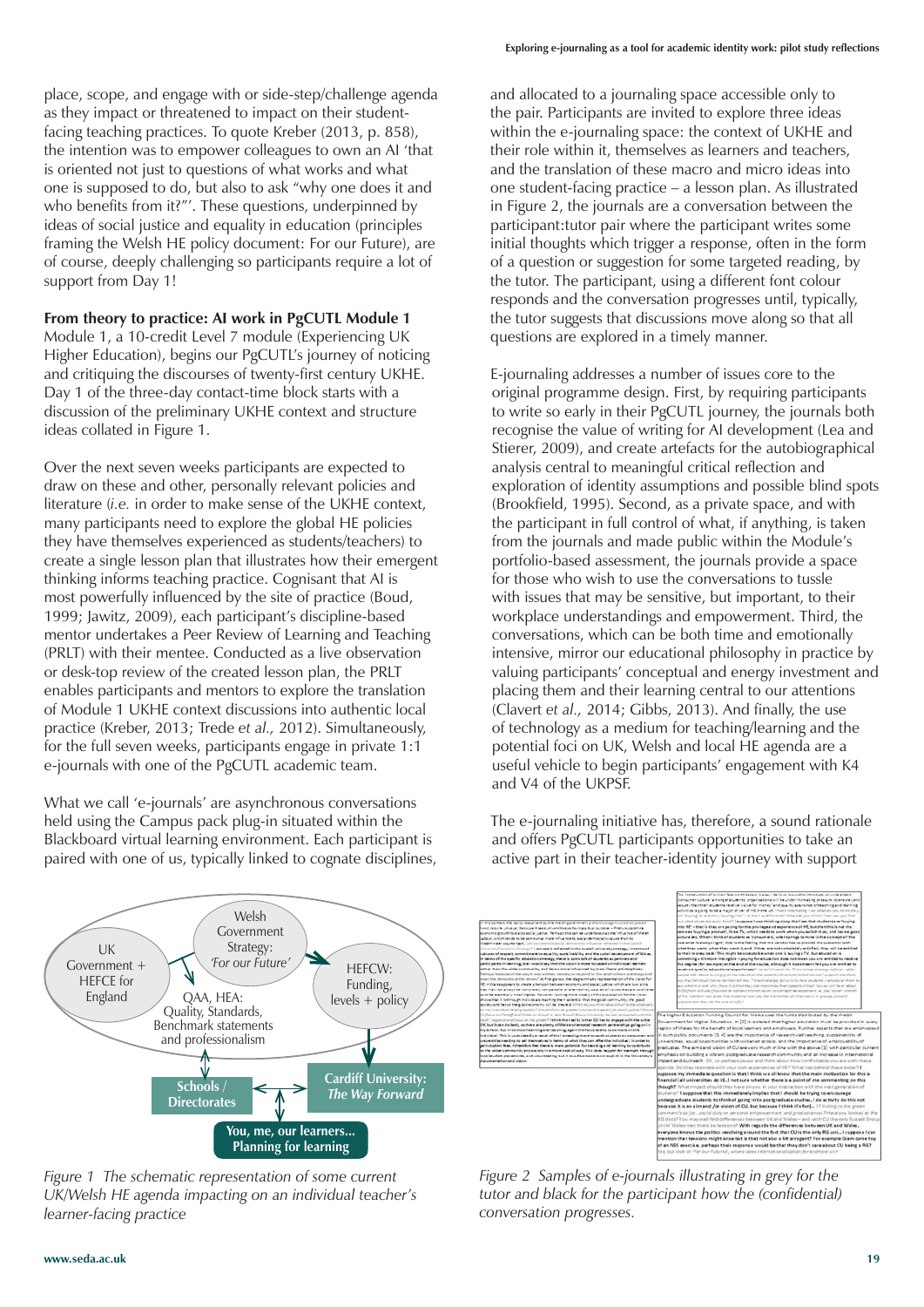from experienced academics during the crucial first few weeks on the Programme. We have been e-journaling now for three years with six cohorts of learners. Anecdotal evidence from participants and mentors (collected in a range of ways using our Appreciative Inquiry-based evaluation approach), which complemented our own experiences as journaling partners, indicated that people use and respond to the e-journaling activity in different ways. Resonating with Trowler and Cooper's observations (2002), preliminary reflections suggested that for some the experience was 'transformative' while others 'did', rather than owned, the task. This diversity of response and our concern to be efficient with our own and participants' time, challenged us to undertake a formal review of the e-journaling activity. It is to this study and its preliminary findings that we now turn.

#### **Exploring the work being accomplished by PgCUTL's e-journals**

#### **Outlining the project**

Our project asks 'How are the e-journals done? What, if anything, is going on within the e-journals? And how is "it", the "anything" we find, impacting on AI and/or academic practice over time?' As we are exploring the unknown, we sought and gained ethical approval for a study framed in a grounded theory approach (Glaser and Strauss, 1967). We anticipate that the whole project will take several years and involve repeated cycles of discourse analysis and interviews with journal authors before moving on, at a later stage, to review participants' longitudinal journeys through the three core PgCUTL modules.

To date we have analysed the e-journals and related Module 1 summative submissions for 17 participants (those giving consent to be part of the study from one cohort), undertaken our own critical reflection of the role and impact of the PgCUTL team 'voices', and sought initial feedback on our emerging findings from colleagues at two national conferences. The latter discussions have been particularly helpful in enabling us to challenge our own practitioneras-researcher evidence and context-based familiarity (Delamont, 2002). Thus far we have some observations about the first research question, and are beginning to explore the second.

Typical first responses to participants' opening texts: How do you feel? How does this fit with your... This is fascinating, I'm interested in... What do you think?

Typical second responses: the participants having responded to the above: Hmm this made me think... I remember... Yes, thinking about our role... You will be able to explore this in your...

*Figure 3 Typical PgCUTL team response stems to participants' journal writing*

#### **Preliminary findings**

1) How are e-journals done? Emerging patterns of 'e-conversations'

Perhaps surprisingly, because we are an academic team of two, we had not, prior to starting this study, discussed how we approached e-journal conversations. While we had discussed the types of UK/local HE issues that might be discussed and how these might contribute to meeting the Module's ILOs, there was little other discussion. Preliminary analysis of the e-journals suggests, however, a strong similarity in the ways in which we responded to participants' first and second posts, as illustrated in Figure 3.

The similarity of approach and the specific usage of certain words/phrases suggest something about the work being done through the written conversation. Tracing the pronouns used in each set of responses, a pattern of 'You, I, we/our, you/your' emerged. This pattern resonates powerfully with pronoun 'educator' sequences reported both in Amann and Knorr Cetina's (1990) study of scientists working in laboratory settings and Kell's observation of physiotherapy students learning in hospital-based placements (Kell, 2014). Such patterning is said to evidence educators' increasing endorsement of their learners' legitimacy as practitioners in the focused community of practice (after Lave and Wenger, 1991).

Further, our journaling responses not only used increasingly inclusive pronouns in their opening, but also evidenced tutor-triggered sharing of mini-stories or values in practice, e.g. how they responded to challenges experienced following the introduction of pedagogic change.

And finally, the texts suggest that journal conversations are being supplemented by additional contacts e.g. through emails, phone calls *etc.* As journals develop they become sprinkled with Tutor reference to participants' practice or personal data that are not traceable in the journaling space alone. Typically, this braiding of personally relevant insertions signals a shift in the pair's writing style. While still evidencing engagement with literature and policy documents, an initial sense of restraint and formal 'academic writing' gives way to more conversational styles with mutual tutor:participant 'fuzzling' of issues and ideas.

#### 2) So what might be going on here?

At this preliminary phase of our analysis, and noting that we have yet to interview participants, the study is evidencing some tutor practices and learner responses that can be accommodated into the framing pedagogic philosophy of PgCUTL, but there are also some observations that are causing us to pause and ponder.

It is no surprise, for example, that conversation practices within the journal texts resonate strongly with Community of Practice (CoP) literature. With Module 1 designed to enable participants to engage in authentic tasks, as legitimate peripheral participants, that create both a conceptual bridge between existing and new learning (Lave and Wenger, 1991,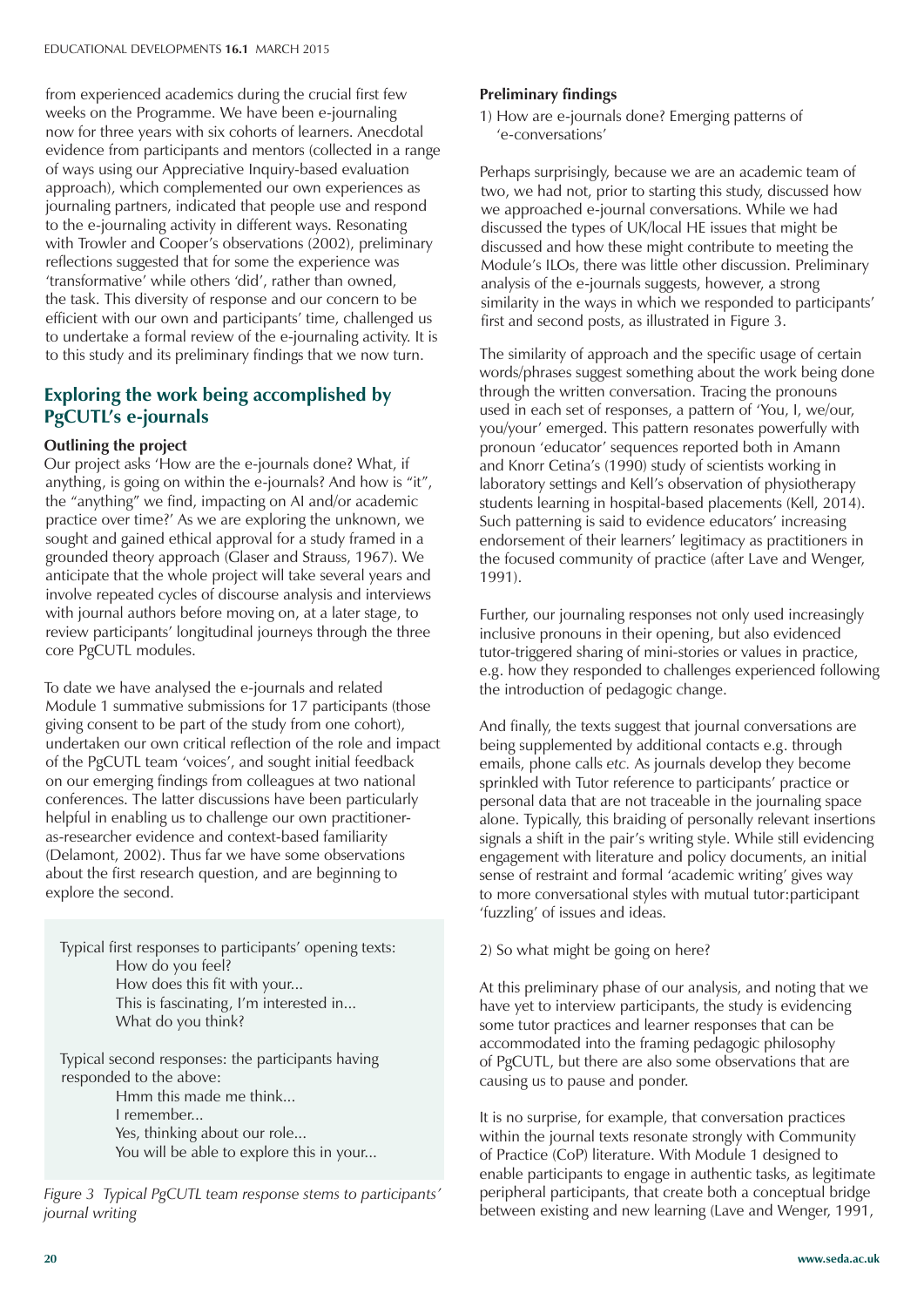p. 55) and link into disciplinary-based discourses through their local mentor, we would anticipate participants' demonstrating, even in seven weeks, an emerging personally authentic voice and cultural literacy.

The analysis has however made us aware of the following – which we continue to ponder:

- a) If participants do not engage in the e-journaling activity does it matter?
- b) If we become aware, during our journaling, of participants' potentially discordant (in respect of PgCUTL's values) professional assumptions about teaching, what are our next steps?
- c) If we have a hunch that Level 7 writing is new to some authors, what do we do?
- d) Are these evidenced CoP practices unproblematic?
- e) What has been the impact of our (the academic team's) engagement with the e-journaling on our own AIs?
- f) What impact is this study itself having on our ongoing journaling practice?

First, without speaking to the authors, we can only speculate why e-journaling appeared to grab some learners' enthusiasm while others evidenced detachment. Time pressures, the compulsion of the programme as part of probation and the assumed request to comply with some hidden agenda (Trowler and Cooper, 2002), the danger of opening 'troublesome uncertainties' with colleagues already perceiving probation as a vulnerable period of their careers (Smith, 2010), and peripheralisation of the 'teacher' element in their AI (Harris, 2005), may play a part, but we will need to do much more work to explore this further.

Second, each participant in the sample passed the programme irrespective of their Module 1 journaling 'style' or the assumptions they expressed within them. So were and where were shifts in perspectives/writing about their perspectives made and why? A longitudinal study is needed to understand these participants' successful, but different, PgCUTL learning journeys (Trowler and Cooper, 2002).

Our third observation has already been acted upon as we have recognised the programme's challenges for staff who have not studied at Level 7 before. We now offer writing support for these colleagues early in the programme.

The fourth observation, however, is proving challenging to reason through as we think more about CoPs from participant and tutor perspectives. What CoP are we socialising participants into and with what consequence? While many participants have strong local educationinterested CoPs, others do not and can find translation of PgCUTL ideas into sustained practice challenging (Jawitz, 2009). Is our PgCUTL CoP strong enough to support and develop these colleagues? Is it our role, as a team of two, to worry about enabling new staff to scope HE discourses and develop AIs that take ownership of their potential roles and celebrate their contributions as 'new' HE professionals (Shattock, 2014)? If not us, then by whom/where is this support offered?

And finally, and perhaps most challengingly, what is the impact of e-journaling on our own AIs and ongoing journaling practices? As we have noted, the initial discussions within the team about the e-journals did not include consideration of how the activity might impact on our understandings/feelings of our personal AI. The analysis, thus far, clearly shows a mutual journeying between tutor and participant in many journals. However, although this journeying initially sees tutors meet alongside participants' needs at this early stage of their development, there is a sense emerging from the analysis that the tutors are also undertaking some form of AI work. This realisation, yet to be fully analysed, has resulted in a heightened awareness of our contributions and a questioning of their purpose when engaging in e-conversation.

#### **Where next?**

These are no small questions and, as participant researchers, they are causing sustained reflection as we continue to journal with new intakes. We still have 5 cohorts of 'prestudy' data to explore, but the study is already impacting on our practice – and demanding the revisiting of our own AI assumptions. Writing this article has enabled us to emerge temporarily from our 'identity swamp' and recognise that the e-journals do indeed provide a potential medium for participants' self-discovery and warrant the investment of our time to explore further, while also providing us, the tutors, with a trigger to open up our own AI contemplation. Sharing experiences of our own learning journeys is now something we can undertake with participants as we mirror the authentic academic practice we promote (Kreber, 2010).

Kreber (2010) suggests that the future HE world requires people who have the capacity to reason intelligently about their beliefs, are able to detect flaws in their own and others' argument and are prepared to take an informed stance on issues and develop personal commitment to them. Are we, the PgCUTL tutors, having through this project wonderful yet challenging academic development opportunities of our own? We would welcome conversations with readers about how you enable AI work with your colleagues and the impact of this work on yourselves as we begin another analysis cycle.

#### **References**

Amann, K. and Knorr Cetina, K. (1990) 'The fixation of (visual) evidence', in Lynch, M. and Woolgar, S. (eds.) *Representation in Scientific Practice,* Cambridge, Massachusetts: MIT Press, pp. 85-121.

Billot, J. (2010) 'The imagined and the real: identifying the tensions for academic identity', *Higher Education Research and Development,* 29(6), pp. 709-721.

Boud, D. (1999) 'Situating academic development in professional work: using peer learning', *International Journal for Academic Development,* 4(1), pp. 3-10.

Boyer, E. L. (1995) *The Educated Person,* ASCD Yearbook.

Brookfield, S. (1995) *Becoming a Critically Rreflective Teacher,* San Francisco: Jossey-Bass.

Clavert, M., Bjorklund, T. A. and Nevgi, A. (2014) 'Developing as a teacher in the fields of science and technology', *Teaching in Higher Education,* 19 (6), pp. 685-696.

Delamont, S. (2002) *Fieldwork in Educational Settings: methods, pitfalls and perspectives,* 2nd edn., London: Routledge.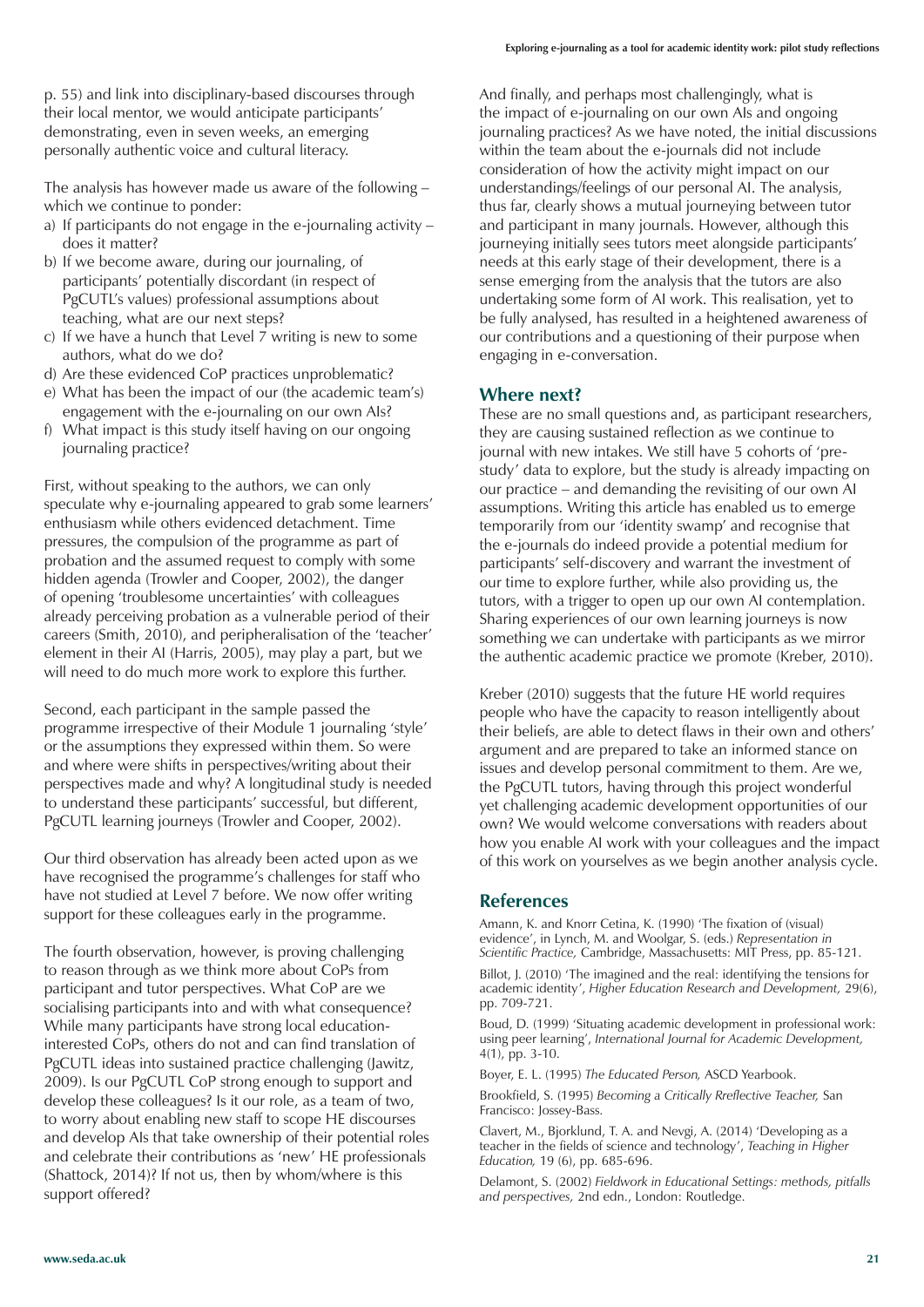#### EDUCATIONAL DEVELOPMENTS **16.1** MARCH 2015

Gibbs, G. (2013) 'Reflections on the changing nature of educational development', *International Journal for Academic Development,*18(1), pp. 4-14.

Glaser, B., and Strauss, A. (1967) *Discovery of Grounded Theory: strategies for qualitative research,* Chicago: Aldine.

Harris, S. (2005) 'Rethinking academic identities in neo-liberal times', *Teaching in Higher Education,* 10(4), pp. 421-433.

Jawitz, J. (2009) 'Learning in the academic workplace: the harmonization of the collective and the individual habitus', *Studies in Higher Education,* 34(6), pp. 601-614.

Kell, C. (2014) 'Placement education pedagogy as social participation: what are students really learning?', *Physiotherapy Research International,* 19 (1), pp.44-54.

Kreber, C. (2010) 'Academics' teacher identities: authenticity and pedagogy', *Studies in Higher Education,* 35(2), pp. 171-194.

Kreber, C. (2013) 'Empowering the scholarship of teaching: an Arendtian and critical perspective', *Studies in Higher Education*, 38(6), pp. 857-869.

Lave, J. and Wenger, E. (1991) *Situated Learning: legitimate peripheral participation,* Cambridge: Cambridge University Press.

Lea, M. and Stierer, B. (2009) 'Lecturers' everyday writing as professional practice in the university as workplace: new insights into academic identities', *Studies in Higher Education,* 34(4), pp. 417-428.

Mathieson, S. (2011) 'Developing academic agency through critical reflection: a sociocultural approach to academic induction programmes', *International Journal for Academic Development,* 16(3), pp. 243-256.

Shattock, M. (2014) 'Can we still speak of there being an academic profession?', *History of Education: journal of the History of Education Society,* 43(6), pp. 727-739.

Smith, J. (2010) 'Forging identities: the experiences of probationary lecturers in the UK', *Studies in Higher Education,* 35(5), pp. 577-591.

Trede, F., Macklin, R. and Bridges, D. (2012) 'Professional identity development: a review of the higher education literature', *Studies in Higher Education,* 37(3), pp. 365-384.

Trowler, P. and Cooper, A. (2002) 'Teaching and learning regimes: implicit theories and recurrent practices in the enhancement of teaching and learning through educational development programmes', *Higher Education Research and Development,* 21(3), pp. 221-240.

**Cath Camps** (CampsCM@cardiff.ac.uk) is a Lecturer on, and **Clare Kell** (KellC@cardiff.ac.uk) is a Senior Lecturer and Programme Leader for, the PCUTL programme at Cardiff University.

## Student academic leadership: who is engaging whom?

**Debbie McVitty,** National Union of Students

Much of the rhetoric of student engagement tacitly posits a deficit model. Students are not as engaged as we would wish them to be with their learning, with the enhancement of quality in learning and teaching or as student representatives. Many – in some institutions the majority – are 'hard to reach'. The debate is structured around the premise that it is we, academics, students' unions and educational developers, who are doing the 'reaching', creating activities and approaches that we hope will capture the interest of students.

Framing the work of student engagement in these terms does not enable us to account for the multitude of ways that students lead their own engagement with their learning, discipline curricula and communities. At the recent Future of Higher Education Bologna Researchers Conference in Bucharest, Paul Ashwin and I posited a framework for student engagement that considered two dimensions: the *focus* of engagement

or what the engagement activity is intended to contribute to the formation of learning, curriculum, or communities, and the *degree* of engagement – whether students are merely consulted in refining something that already exists, engaged as partners in forming new objects or leading the formation of new objects of engagement. We did not posit leadership as the necessarily desirable end of student engagement, but by identifying the ways that students exercise agency in learning independently of the formalised engagement structures, we make that activity visible and recognise it as a form of student engagement.

Leadership does not need to mean activity undertaken independently of academics. Many of the types of activities I have in mind are supported and shaped by academic staff. The difference is that the students are in charge of the end product. Nor need the leadership be undertaken outside the formal curriculum. Independent

research is an activity that is often built into the curriculum but that depends on students developing and pursuing their own agenda, under guidance rather than direction from an academic. An area about which we may need to accept we can know little is what forms of self-guided learning students undertake beyond the formal curriculum and what conditions prompt students to self-motivate or self-organise in this way. When I was at university, confronted with a less than satisfactory seminar programme on one of my modules, my classmates and I organised an informal reading group to enable discussion of the material in advance of scheduled contact time. I am prepared to believe that we were unusually diligent but not that we were so singular as to be a one-off case!

More visible are the student-led communities and activities that form around disciplines, such as academic societies. The very existence of student-led academic societies suggests that students in general sustain a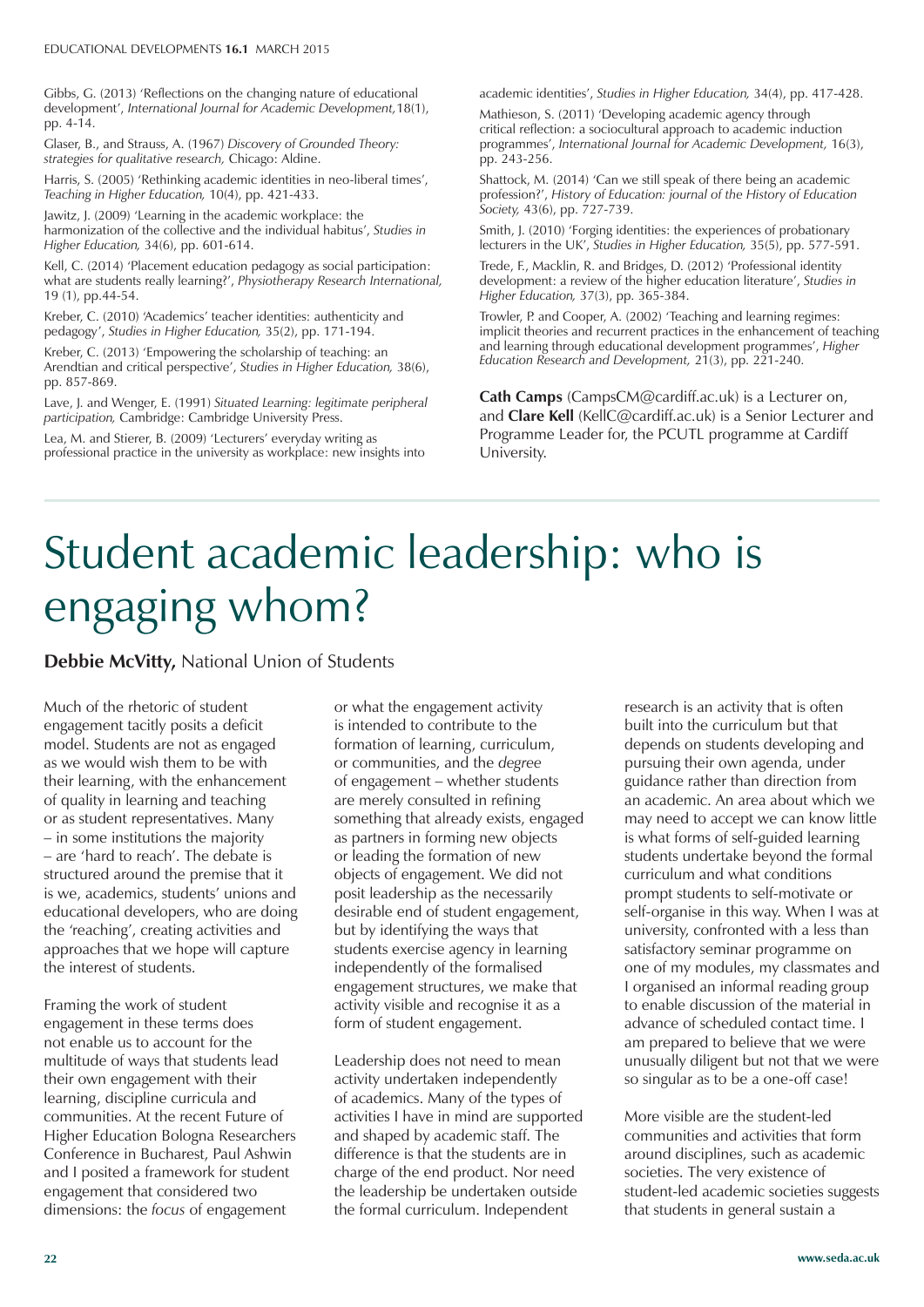commitment to the maintenance of an active subject community. It is possible that the majority of these communities cluster their activities around opportunities for socials and the endof-year ball, but we should not discount the role of communities like these in affording opportunities for induction into the subject, informal peer mentoring, development of individual career aspirations and fostering relationships across undergraduate and postgraduate students and between students and academics. Where there is controversy, academic societies can provide a focal point for fomenting resistance to the status quo; witness the Post-Crash Economics movement that calls for reform in the undergraduate economics curriculum. Similarly, a number of universities boast studentled think-tanks, fora devoted to the development and publication of policy ideas for improving society at large. There are also a number of student-run journals and student-led conference

and seminar initiatives, drawing from the cultures of research to allow students the experience of shaping academic debate.

Student-led activities have been a feature of UK academia for many years; it would be legitimate to ask why these should be taken seriously as a dimension of student engagement. After all, most of these activities are devoted to sustaining predominant academic cultures and ways of learning, teaching and researching (notwithstanding the occasional debate about curriculum content). It is possible that these activities are primarily appealing to the most engaged students and easily dismissed as part of the multitude of means by which social-capital-rich students assure their rosy future in graduate employment.

But how do we know? We do not know a great deal about which

students participate, why, what they gain from engaging and what they contribute to the wider learning community. We have not opened up this conversation with students. We have in general embraced holistic understandings of student engagement that can encompass ideas of belonging in a learning community and shaping of learning and teaching, in addition to personal investment in learning, but we have typically placed our own efforts and structures at the centre of our understanding, rather than that of students. This is not, in the main, a criticism; in order to plan and deliver activity and mobilise resource it is normally necessary to start with the things we have control over. But let's also make space for the possibility that students might want to engage us.

**Debbie McVitty** is Head of Policy at the National Union of Students.

## Engaging student ambassadors in internationalising learning and teaching

#### **Mary Kane,** University of Sheffield

As part of efforts to internationalise learning and teaching at the University of Sheffield, our Think Global project team (Professor Ian Bache, University Director of Learning and Teaching for Internationalisation (2011-14) and Deanna Meth and Mary Kane, Academic and Learning Services) met with departments from across the University talking about challenges in internationalisation, looking at good practices and identifying priority areas. Invariably integration and interaction between home and international students was one of the common challenges departments raised.

While we have great success in most areas in terms of student satisfaction, feedback through surveys such as the Student Barometer confirmed that like many institutions, our international students struggle when it comes to connecting with fellow students. Great efforts have been made by the University, including Students Services, accommodation services and our award-winning Student's Union, to look at the issues around integration and interaction from a social perspective. However, we had not looked closely at the issue from a Learning and Teaching perspective.

There is recognition that actively involving students in learning and teaching enhancement is a crucial element in

achieving a high quality academic experience. As a model to engage students in Learning and Teaching development, the University of Sheffield was one of the first universities to create a network of Student Ambassadors for Learning and Teaching (SALTs) working on institution/faculty-wide projects. Recognising the need to verify what was happening from a student point of view with respect to integration and to look at how interaction could be addressed, we decided to engage SALTs in an institution-wide project to explore integration in the internationalised learning environment.

#### **SALT projects and strategic priorities**

The ultimate aim of the SALT scheme is to engage and work in partnership with students in the development of the processes, structures, strategies and activities which underpin learning and teaching enhancement. From the launch of the scheme, the themes of SALT projects have been closely linked to priorities in our institutional Learning and Teaching Strategy (LTS). Of particular relevance to the integration issue, priorities include creating communities of learning enabling greater student contact and encouraging our students to be capable of working with others of different cultures.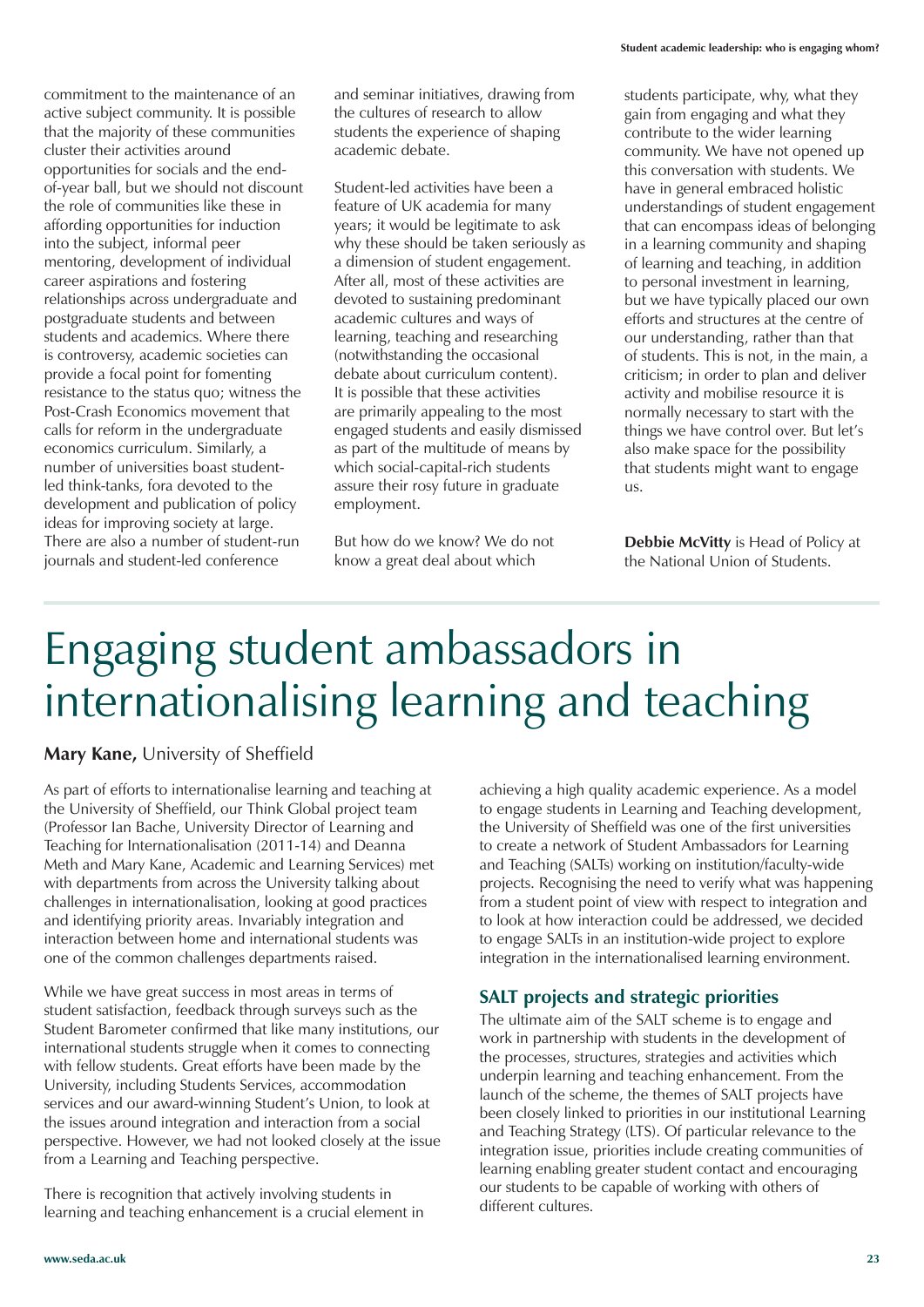Project briefs for SALTs are pre-set to ensure that the students are working on high priority and relevant tasks. However, SALTs are free to design their own projects within the brief. They are supported by staff to come up with a project plan and encouraged to choose their own outputs and plan their own time. For all of the SALTs' initiatives, it is very important that *students have ownership* of the project with support from staff as required.

#### **Sample project – Moving from integration to interaction in the learning environment**

Having identified the theme of integration as a project focus, our Think Global project team had initially intended to look at the international student's perception of integration in the learning environment. After the appointment of our Student Ambassadors, we met to discuss the proposed project which was expanded with their input to look at integration from the perspective of *all* students.

We explored the best methods to research 'integration and interaction'. It was decided to conduct focus groups, interviews and questionnaires with students and use the SALTs' project as an opportunity to raise awareness of both good and bad practice and to provide guidance to academic staff on practice in integration. (Terminology was an important part of the literature review conducted by the SALTs as the groundwork for the project. Integration and interaction are used in terms of helping students integrate to the University community through a range of activities to help students interact.)

Other than the group leader, ambassadors only work for three hours a week so our Think Global team supported students through the planning of the project but it was very much their project. As staff, we provided the back-up support needed to move the project ahead, including:

- helping SALTs develop questionnaires
- supporting them through the ethical review process
- providing a 'home' for the project
- giving basic training in conducting focus groups including leading focus group discussions
- offering guidance on how to conduct interviews.

Once the project data had been gathered and analysed, an important aspect of the project was to identify opportunities where SALTs could present their findings and get more feedback from teaching staff. They made presentations and consultations at several events, with support from staff, including:

- University of Sheffield's Learning and Teaching Conference – as staff, we responded to the Call for Proposals and co-presented with the SALTs
- an HEA national workshop on integration we submitted the proposal to host the event with the SALTs' project featured as a key element of the day
- the Students as Partners in Undergraduate Research held at the University of Sheffield – supported by our Student Engagement Manager who oversees the SALT scheme

• the University's Faculty of Social Sciences' Symposium on Internationalisation.

These events allowed SALTs to engage directly with academic staff and lead discussion groups with them. From comments from participants at the various events, teaching staff greatly valued *student input* and perhaps more importantly the opportunity to talk about integration and interaction.

### **Benefits of working with SALTs from a staff perspective**

In some respects, the results generated from the project are not perhaps the most surprising to teaching staff. However, given the input to the issue of integration and interaction from a group of such engaged students, the project yielded other benefits:

- SALTs' projects give a student focus on themes which potentially have broad impact across a faculty or institution, not just a module
- By bringing students and staff together to look at priority areas, a key benefit is the value of consultation in itself
- The energy that students bring to the project is phenomenal. A 'can do' attitude was apparent from the outset. Students delivered more than expected with timeframes which didn't faze them even though they had a limited number of hours to work on the project. (The integration project won a 2013 Student Employee of the Year On Campus award in recognition of their efforts.)

Our internationalisation project has been enhanced by the SALTs' input to an area which requires continued consideration. There is no simple solution to increasing interaction but the dialogue opened by the project continues to feed our efforts. The work of Institutional SALTs also moves forward with a new team giving input to the University's new strategic curriculum initiative, Achieve More, which will allow students to tackle some of the biggest global challenges facing society today. As teamwork is a key part of Achieve More projects, we hope this will also offer opportunities to encourage greater interaction among our students.

For more specific information on the project findings, see 'Student Connections: Enhancing Interaction in the Internationalised Learning Environment', in *Internationalisation of Higher Education,* Volume 3, 2014, from which much of this article draws.

#### **Acknowledgements**

Special thanks to Christopher Maidment, Student Ambassador for Learning and Teaching, Institutional Group Leader and Amy Jeffries, Student Engagement Adviser, of the University of Sheffield, for their contribution at the time of the project.

**Mary Kane** is Internationalisation Project Adviser, Academic and Learning Services, at the University of Sheffield.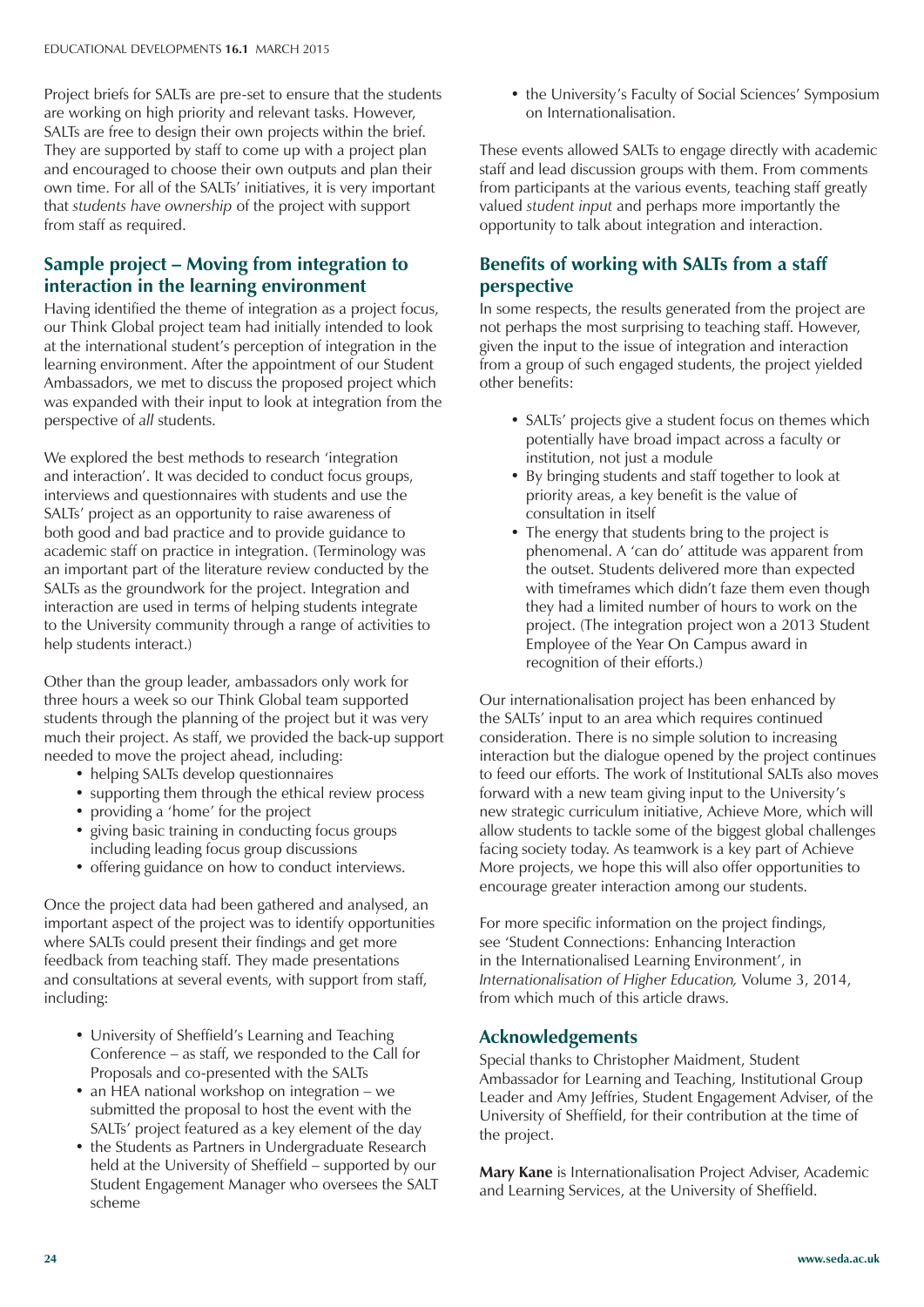## Exploring perspectives on good, inspirational teaching

**Caroline Heaton, Nathaniel Pickering, Andrew Middleton,** and **Graham Holden,** Sheffield Hallam University

Teaching excellence is high on the agenda in UK higher education with many universities wanting to be known for their excellent and inspirational teaching. However, ideas about how to achieve this are often conflated in discourse amongst managers, teachers and students and so, as academics and developers, we can receive and communicate confusing messages about the value of the teacher and the act of teaching (Gunn and Fisk, 2013).

In an attempt to reduce some of this confusion, educational developers at Sheffield Hallam University have carried out research into different perspectives on excellent and inspirational teaching with the aim of clarifying what we mean by good, inspirational teaching, to inform the professional development of our teachers.

This project emerged from recognition of the synergies within our educational development group and the realisation that each of us was already considering this from different, yet complementary, perspectives.

#### **Our methodology**

The research was carried out by three members of staff based within the educational development unit, each of whom explored a separate source of data. The literature on teaching excellence, learner engagement and expectations for teaching quality was central to the professional development perspective, while the two Education Researchers analysed the results of a survey about the practice of academics recognised as Inspirational Teachers within the institution and student comments on teaching submitted by the University's students to the National Student Survey (2013).

The data from these activities all have something to say about the taught experience, representing diverse perspectives, and to some extent different interests.

#### **Desk-based research**

Our research reviewed recent literature, including that relating to: excellent teaching; contractual engagement; student engagement; and measuring teaching quality. This incorporated a consideration of several reports produced for the HEA, including Gunn and Fisk (2013), which stated that a growing awareness of the variety of perspectives on what constitutes excellent teaching can create uncertainty and conflict. Tomlinson's 2014 HEA report also highlighted students' tendency towards 'consumerist learning' and their calls for personalised learning experiences, and Gibbs (2010) cited two factors that could be considered to contribute positively to students' experience of teaching – teachers holding teaching qualifications (typically a post-graduate certificate in teaching in higher education) and a departmental culture which values teaching, engages staff in continual professional development and creates rich and engaging learning environments.

#### **Survey of Inspirational Teachers**

We surveyed student-nominated Inspirational Teaching Award recipients to explore their practice. They told us about their commitment to establishing personalised interaction with students, developing a sense of teamwork and developing learning as a shared experience. They also highlighted the importance of maintaining a continual dialogue with students to clarify expectations, demonstrate encouragement and enthusiasm, and communicate empathy with learners. When they described their teaching methods the survey showed how they were often intended to encourage interaction and to place learning within a vocational or 'real-world' context. These teachers stressed the importance of practices which challenged students, while facilitating and providing positive recognition for independent learning. Overall, this group of academic staff were genuinely enthusiastic about

their subject, their students and their teaching, and were confident about their own ability to facilitate a positive learning experience.

#### **Analysis of the National Student Survey**

Our analysis of comments from Sheffield Hallam University's National Student Survey results showed that students do not see good teaching as a one-dimensional concept located in a fixed time and space, but as something that is multifaceted, and which incorporates many elements of the learning experience. They revealed that they value being challenged by course content and assessments, within a safe environment, in which they have a clear understanding of expectations and potential outcomes. A personalised and supportive learning experience was welcomed, facilitated by staff who provide guidance and positive feedback which encourage confidence in students' own ability and knowledge. Students like to feel confident that staff have high-quality, up-to-date subject knowledge and expertise, gained through practice or research, and want them to be approachable, helpful and enthusiastic about their roles and subject.

#### **Conclusions and next steps**

This collaborative study has enabled us to consider how we develop good, inspirational teaching by embracing the multiple perspectives we represent within our research and development unit, in particular by comparing students' accounts of good, inspirational teaching with those of staff.

In bringing together the analysis of these three strands of research, we found that similar concepts of good teaching emerged from each. Good teaching is clearly complex, involving multiple factors which combine to create positive and transformative learning experiences permeating the whole student experience.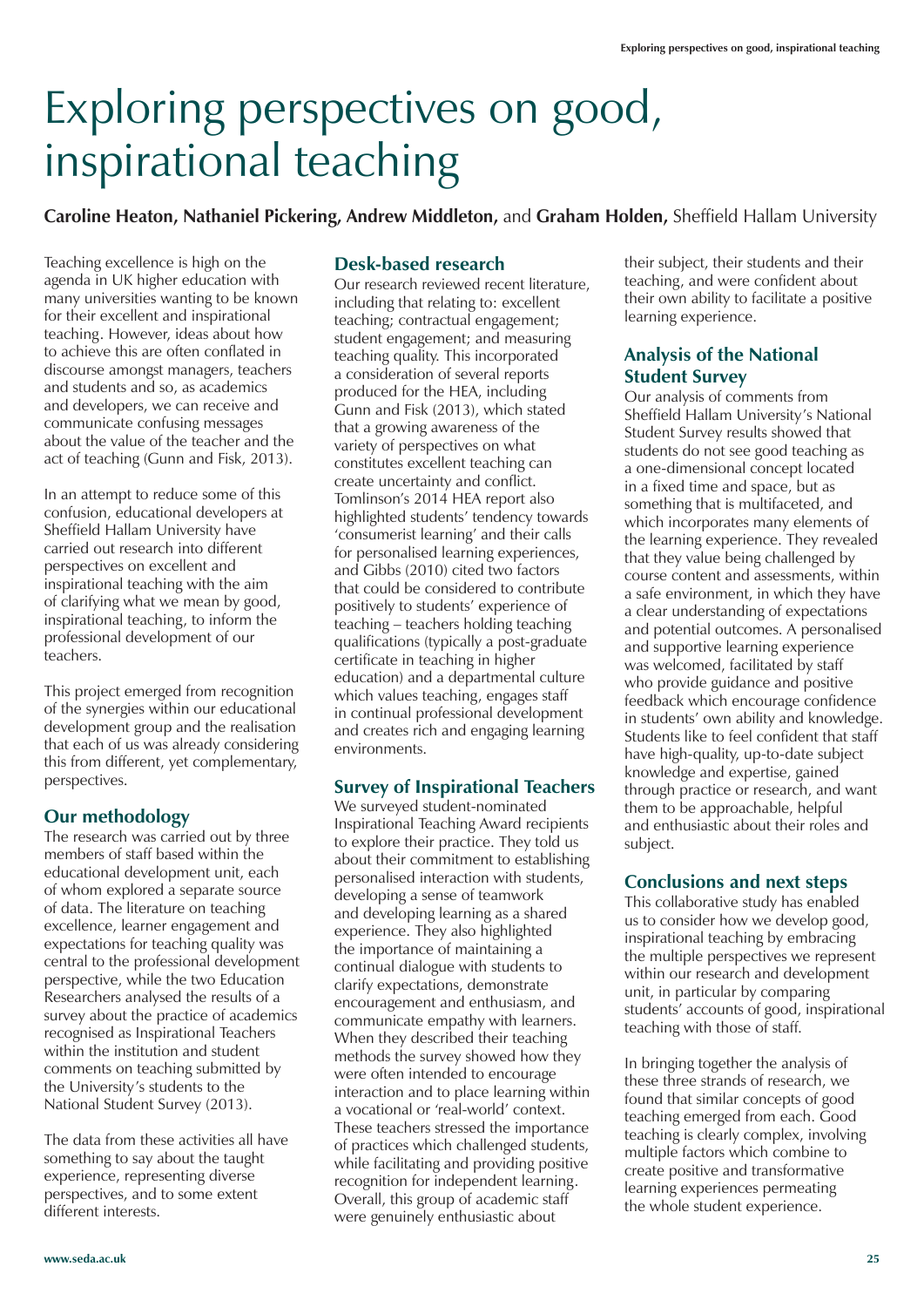The confidence of students in the knowledge and ability of their teachers is perhaps the most important factor that has come out of our work so far. It clearly affects their engagement as learners and the development of their own levels of confidence.

These initial findings and others have been shared with, and corroborated by, academic colleagues within our institution and at other UK institutions. We now plan to share and discuss our findings with staff in the departments to raise awareness of the importance of confidence and consistency

in creating an effective learning environment, and we plan to develop this research by engaging students and staff more closely in considering the initial findings in closer proximity to practice. We hope to use this to then develop teaching guidance for use in local team-based CPD activities.

#### **References**

Gibbs, G. (2010) 'Dimensions of quality', Higher Education Academy (available online at: http://tinyurl.com/lcnze2w).

Gunn, V. and Fisk, A (2013) 'Considering teaching excellence in higher education: 2007-2013', York: Higher Education

Academy (available online at: http://tinyurl.com/ ovvy3q6).

Tomlinson, M. (2014) 'Exploring the impacts of policy changes on student approaches and attitudes to learning in contemporary higher education: implications for student learning engagement', Higher Education Academy (available online at: http://tinyurl.com/ko5m5qk).

**Graham Holden** is the Head of Quality Enhancement, **Andrew Middleton** is the Head of Innovation and Professional Development, and **Caroline Heaton** and **Nathaniel Pickering** are both Education Researchers, all at Sheffield Hallam University.

# Supporting HE in College Settings

### **A new professional development award from SEDA**

This new award aims to support all practitioners – managers, teachers, and educational developers – working in college higher education, including further education colleges, university partnerships and private providers.

The course is informed by current developments in the sector, and lead by **Dr Angus Carpenter** and **Dr Becky Turner,** both leading figures in the field. It aims to bring practitioners together from across the country, working in a range of



roles, and to provide the space to reflect on the reality of working in this diverse and dynamic sector.

The course will provide participants with a chance to explore:

- the idea of capturing HEness and developing HE pedagogies
- enhancing scholarly activity
- issues related to higher vocational knowledge
- and the purposes of peer observation and review in HE.

Participants will produce a portfolio focusing on meeting their own continuing professional development needs, and centred on a series of reflections, case studies, and an action research plan aimed at enhancing an aspect of professional practice.

The course is run entirely online, with six formal sessions in twelve weeks, including support materials, and a core text, which is included as part of the course fee: Lea, J. (ed.) (2014) *Supporting higher education in college settings,* London: SEDA.

The course has been accredited by SEDA.

The course will run from 28th September until 18th December 2015.

Cost: £550

*Full details:* http://www.seda.ac.uk/supporting-he-incollege-settings-course

*Registration:* please return the registration form to the SEDA Office by Friday 11 September 2015.

## Copyright

Copyright for all published material is held by SEDA unless stated otherwise.

Contributors may use their material elsewhere after publication without permission, but the following note should be added: 'First published in *Educational Developments,* issue number and date'. Permission is required for use by a third party.

Articles in *Educational Developments* have been refereed for quality and edited for publication by the Editorial Committee. We welcome articles that have been created through open electronic media such as personal blogs and discussion lists. Once published in *Educational Developments,* such articles should be acknowledged in the format described above.

The publishers have endeavoured to find the copyright holders of all material in this magazine. If we have infringed copyright, we shall be pleased, on being satisfied as to the owner's title, to pay an appropriate fee as if prior permission had been obtained.

Every effort has been made to ensure accuracy in all published material. However, the Editorial Committee and the publishers cannot accept any liability for any inaccuracy accepted in good faith from reputable sources.

Any opinions expressed are those of the authors.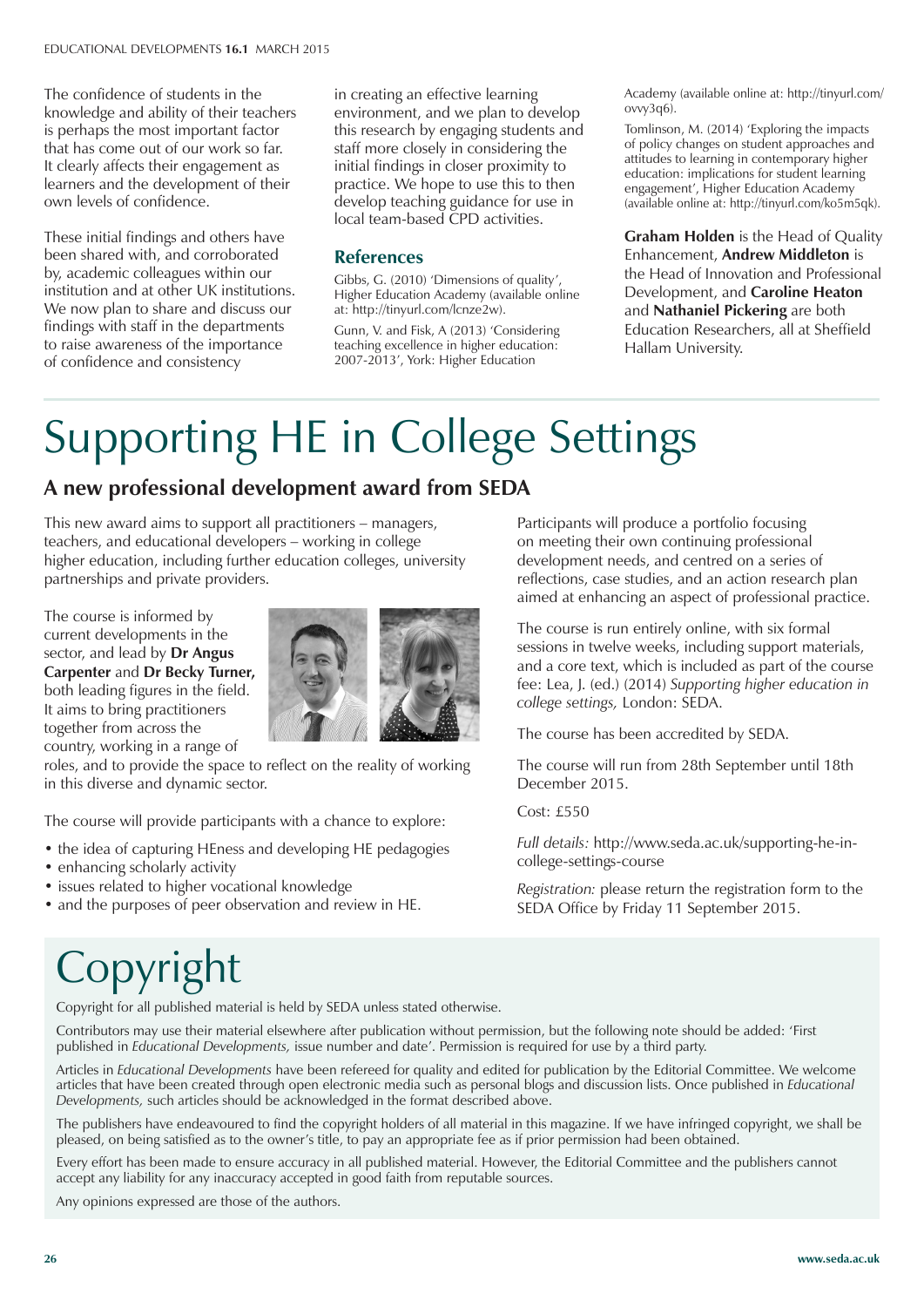# The App Factory project

#### **Keith Brown** and **Julie Letchford,** University of Bath

The App Factory project aims to enable users to easily create iOS and Android apps from existing materials such as slide-shows, videos and quizzes. The main objective is to exploit the increasing familiarity and popularity of apps to enable undergraduates, postgraduates, staff and alumni to create and share materials. These can be used to support Peer Assisted Learning (PAL), Peer Mentoring (PM), Alumni-Assisted Learning (AAL) and could be used for a range of other purposes such as apps for research, dissemination, clubs, societies, bus timetables, fresher's guides or anything else that enhances creativity, life and learning at the university.

To date, we have created a working prototype of an appauthoring system (App-Factory), and an alpha version of a distribution facility (App Centre), which is currently used by students within the department of Pharmacy and Pharmacology at the University of Bath. However, we have recently secured funding to further develop and roll out a student-driven app ecosystem across campus, with a particular emphasis on facilities for students to share studentgenerated apps for PAL, PM and AAL.

Typically, it takes a user between two and ten minutes to create an app from pre-existing materials. Shortly after app creation, the app is available in the App Centre for internal consumption by staff and students at the university. Although app distribution is tightly restricted to the university, the model has been designed to be scalable, and a similar infrastructure could be repeated at other educational institutions.

Please contact us if you are interested in collaborating to implement a similar app infrastructure at your university or college.

**Keith Brown** (keith.brown@bath.ac.uk) is an eLearning and Technology Co-ordinator, and **Julie Letchford** (J.A.Letchford@bath.ac.uk) is a Senior Teaching Fellow in Pharmaceutics, both in the Department of Pharmacy and Pharmacology, University of Bath.

### Notice to Publishers

Books for review should be sent to:

**SEDA** Woburn House, 20 - 24 Tavistock Square, London WC1H 9HF Email **office@seda.ac.uk**

### **Why Apps?**

- Learning is available anytime, anywhere, even when there is no wi-fi or mobile connection
- Familiarity apps are second-nature to students
- Immediacy the material is local, so there are no delays
- Reduction of printing costs



### **Apps by Academics**

The app 'Introduction to Microbiology' contains all material for a first year unit. Over 30% of students responded to an evaluation survey **(n=54) in December 2014.**

- 100% find the app useful
- 96% find the app easy to use
- 83% would use the app for private study
- 85% would use the app for revision
- 46% would use the app prior to a lecture

Kidneys and **Diuretics** How drugs work

BATH

### **Apps by Students**

Peer-Assisted Learning apps: Developed by students, for students.

In addition, an Alumni-Assisted Learning app has recently been released.



### **Apps for Prospective Students**

An app for 6th Formers has been developed in collaboration with the Widening Participation Office.

 $92%$  of our 92% of our<br>students have  $\int_{a}^{Stu$  and  $t$ -phone 36% of our Students have a tablet

 $\widehat{\mathbb{G}}$